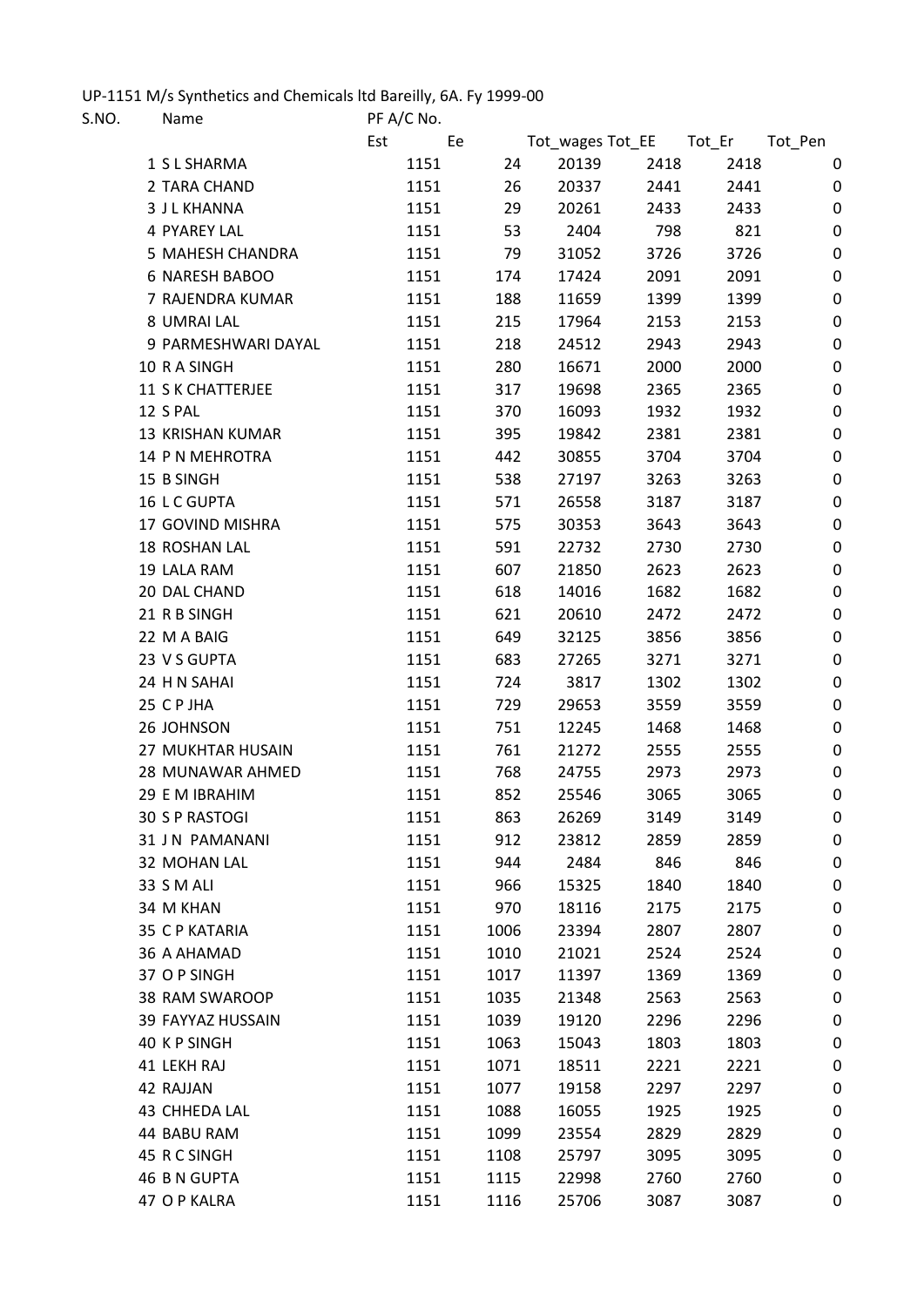| 48 J C JOHRI            | 1151 | 1118 | 27159 | 3262 | 3262 | 0                |
|-------------------------|------|------|-------|------|------|------------------|
| 49 P C TEWARI           | 1151 | 1142 | 29128 | 3498 | 3498 | 0                |
| 50 HARISH CHANDRA       | 1151 | 1158 | 24634 | 2958 | 2958 | $\boldsymbol{0}$ |
| 51 MITRA PAL            | 1151 | 1163 | 16678 | 2000 | 2000 | 0                |
| 52 MOHD SIDDIQUI        | 1151 | 1176 | 17196 | 2062 | 2062 | 0                |
| <b>53 A C DEY</b>       | 1151 | 1186 | 20352 | 2442 | 2442 | $\boldsymbol{0}$ |
| 54 HP SINGH             | 1151 | 1187 | 15227 | 1825 | 1825 | 0                |
| 55 KARNAIL SINGH        | 1151 | 1204 | 11245 | 1349 | 1349 | 0                |
| <b>56 S C AHUJHA</b>    | 1151 | 1205 | 27067 | 3248 | 3248 | $\boldsymbol{0}$ |
| 57 SIA RAM              | 1151 | 1254 | 17911 | 2152 | 2152 | $\boldsymbol{0}$ |
| <b>58 BAHADUR SINGH</b> | 1151 | 1265 | 22945 | 2753 | 2753 | $\boldsymbol{0}$ |
| 59 K P AGARWAL          | 1151 | 1281 | 30368 | 3643 | 3643 | 0                |
| 60 ANISUDDIN            | 1151 | 1303 | 24010 | 2882 | 2882 | 0                |
| <b>61 AN KHAN</b>       | 1151 | 1316 | 25660 | 3080 | 3080 | 0                |
| <b>62 K S RATHOUR</b>   | 1151 | 1327 | 24231 | 2906 | 2906 | $\boldsymbol{0}$ |
| 63 G B SINGH            | 1151 | 1338 | 20770 | 2494 | 2494 | $\boldsymbol{0}$ |
| <b>64 R AHAMAD</b>      | 1151 | 1340 | 20816 | 2495 | 2495 | 0                |
| 65 S M SAXENA           | 1151 | 1351 | 29509 | 3543 | 3543 | 0                |
| <b>66 HAR SWAROOP</b>   | 1151 | 1361 | 21204 | 2547 | 2547 | $\boldsymbol{0}$ |
| 67 V G MENON            | 1151 | 1362 | 3882  | 1324 | 1324 | $\mathbf 0$      |
| 68 B H QAZI             | 1151 | 1363 | 15104 | 1811 | 1811 | $\mathbf 0$      |
| 69 S C PATEL            | 1151 | 1376 | 19781 | 2373 | 2373 | $\mathbf 0$      |
| 70 RAM CHARAN           | 1151 | 1384 | 15538 | 1864 | 1864 | 0                |
| 71 FAKIR MOHD           | 1151 | 1388 | 15013 | 1802 | 1802 | 0                |
| 72 P KHAN               | 1151 | 1393 | 16504 | 1978 | 1978 | $\boldsymbol{0}$ |
| 73 SHYAM LAL            | 1151 | 1405 | 16199 | 1946 | 1946 | 0                |
| 74 MAHI PAL SINGH       | 1151 | 1421 | 27303 | 3278 | 3278 | 0                |
| 75 R S SHARMA           | 1151 | 1440 | 20283 | 2434 | 2434 | 0                |
| 76 HARI RAM             | 1151 | 1451 | 16154 | 1939 | 1939 | 0                |
| 77 S R ARYA             | 1151 | 1459 | 23675 | 2844 | 2844 | 0                |
| 78 R D AWASTHI          | 1151 | 1465 | 19257 | 2312 | 2312 | 0                |
| 79 B K CHAKRABARTY      | 1151 | 1471 | 7894  | 948  | 948  | 0                |
| <b>80 G R BHARWAMI</b>  | 1151 | 1473 | 14153 | 1696 | 1696 | 0                |
| <b>81 KHEM KARAN</b>    | 1151 | 1478 | 19135 | 2297 | 2297 | 0                |
| 82 D N SINGH            | 1151 | 1484 | 13420 | 1612 | 1612 | 0                |
| 83 R K GUPTA            | 1151 | 1486 | 24231 | 2906 | 2906 | 0                |
| 84 PREM PRAKASH         |      | 1488 | 21607 | 2593 | 2593 |                  |
| <b>85 RAM CHANDRA</b>   | 1151 |      |       |      |      | 0                |
|                         | 1151 | 1491 | 16572 | 1986 | 1986 | $\boldsymbol{0}$ |
| 86 RAZA ALI             | 1151 | 1498 | 18390 | 2206 | 2206 | 0                |
| 87 ASGAR KHAN           | 1151 | 1503 | 16435 | 1970 | 1970 | 0                |
| 88 TOLA RAM             | 1151 | 1504 | 16519 | 1984 | 1984 | $\mathbf 0$      |
| 89 A S RAJWAR           | 1151 | 1511 | 21607 | 2593 | 2593 | 0                |
| 90 R A SHARMA           | 1151 | 1540 | 29881 | 3583 | 3583 | 0                |
| 91 P P BHASIN           | 1151 | 1541 | 28839 | 3460 | 3460 | 0                |
| 92 M M AGARWAL          | 1151 | 1550 | 26938 | 3232 | 3232 | 0                |
| 93 BEHARI LAL           | 1151 | 1569 | 21074 | 2532 | 2532 | 0                |
| 94 NATHOO LAL           | 1151 | 1572 | 16800 | 2016 | 2016 | $\boldsymbol{0}$ |
| 95 S CHANDRA            | 1151 | 1579 | 27493 | 3300 | 3300 | 0                |
| 96 TAPAS ROOTH          | 1151 | 1581 | 28155 | 3377 | 3377 | 0                |
| 97 IDOO                 | 1151 | 1583 | 29197 | 3506 | 3506 | 0                |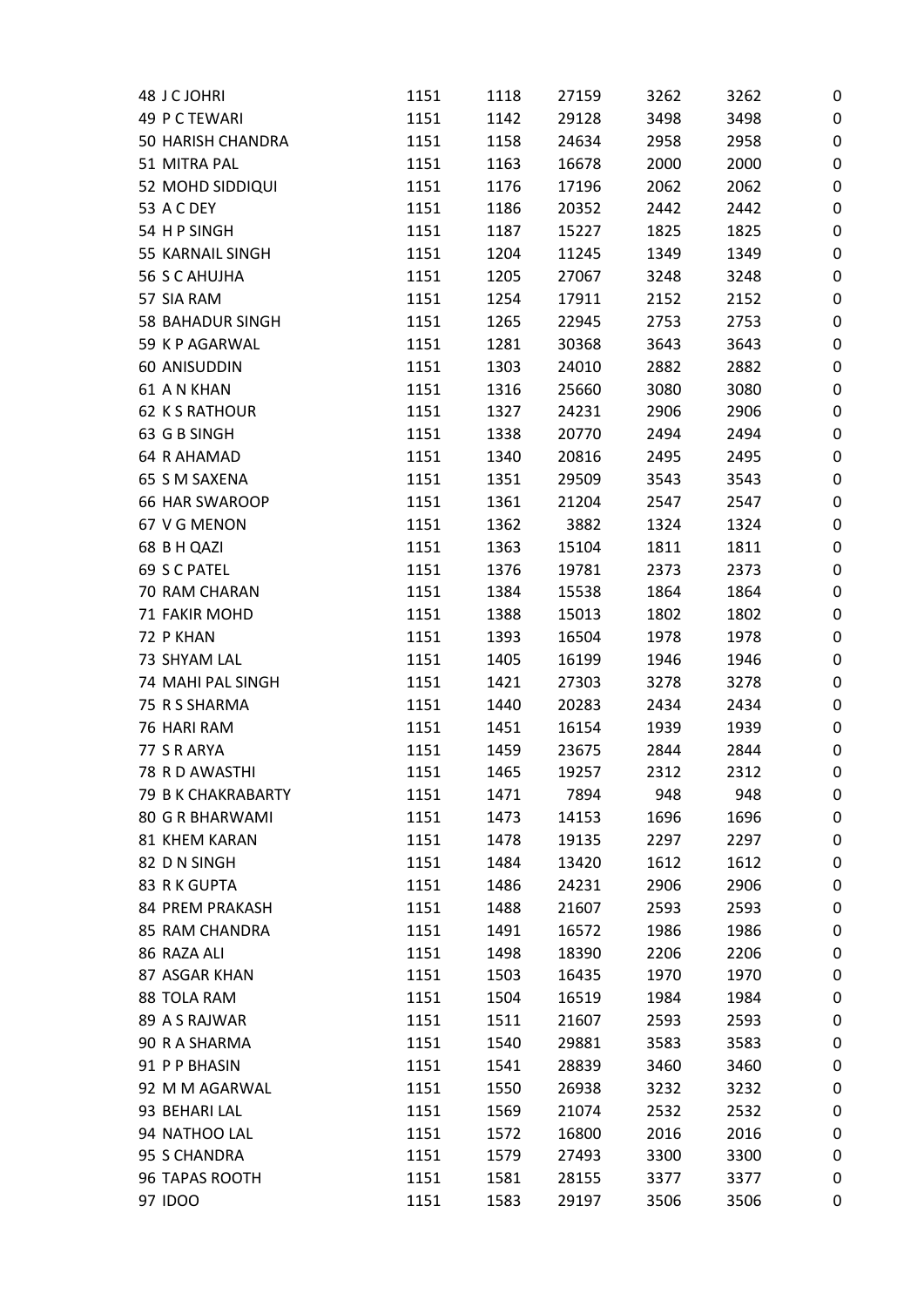| 98 M L PRASAD           | 1151 | 1590 | 24740 | 2967 | 2967 | 0                |
|-------------------------|------|------|-------|------|------|------------------|
| 99 D C GUPTA            | 1151 | 1591 | 10228 | 1229 | 1229 | 0                |
| 100 F C BHATIA          | 1151 | 1592 | 26428 | 3171 | 3171 | 0                |
| <b>101 K RAM</b>        | 1151 | 1593 | 24740 | 2967 | 2967 | 0                |
| 102 KAILASH CHANDRA     | 1151 | 1606 | 17812 | 2137 | 2137 | $\boldsymbol{0}$ |
| 103 S C LAL             | 1151 | 1628 | 21569 | 2586 | 2586 | 0                |
| 104 S HUSSAIN           | 1151 | 1629 | 20527 | 2464 | 2464 | 0                |
| 105 ANIS MIAN           | 1151 | 1630 | 23470 | 2814 | 2814 | 0                |
| 106 PYARE LAL           | 1151 | 1631 | 16169 | 1940 | 1940 | 0                |
| 107 G SINGH             | 1151 | 1633 | 20238 | 2427 | 2427 | 0                |
| 108 R P SINGH           | 1151 | 1637 | 21683 | 2601 | 2601 | 0                |
| 109 G LAL               | 1151 | 1640 | 16275 | 1954 | 1954 | $\boldsymbol{0}$ |
| 110 VISHNU SARAN        | 1151 | 1642 | 21128 | 2533 | 2533 | 0                |
| 111 ISHWAR DAYAL        | 1151 | 1644 | 17371 | 2084 | 2084 | 0                |
| 112 M S DASS            | 1151 | 1658 | 17591 | 2114 | 2114 | $\boldsymbol{0}$ |
| 113 A N TRIPATHI        | 1151 | 1659 | 21181 | 2541 | 2541 | 0                |
| 114 S S BHATNAGAR       | 1151 | 1660 | 25698 | 3081 | 3081 | 0                |
| 115 S PRAKASH           | 1151 | 1663 | 21128 | 2533 | 2533 | 0                |
| <b>116 V V ARYA</b>     | 1151 | 1665 | 21979 | 2639 | 2639 | 0                |
| 117 K C SAXENA          | 1151 | 1670 | 27835 | 3339 | 3339 | 0                |
| <b>118 SHIV SHANKAR</b> | 1151 | 1671 | 25044 | 3004 | 3004 | $\boldsymbol{0}$ |
| 119 S L BHASIN          | 1151 | 1684 | 15104 | 1811 | 1811 | 0                |
| 120 G R SINGH           | 1151 | 1687 | 20306 | 2434 | 2434 | 0                |
| 121 SANDEY SINGH        | 1151 | 1688 | 19097 | 2290 | 2290 | 0                |
| 122 KUNWAR SEN          | 1151 | 1693 | 16177 | 1940 | 1940 | 0                |
| 123 P P GUPTA           | 1151 | 1700 | 27235 | 3270 | 3270 | 0                |
| 124 R K SINGH           | 1151 | 1706 | 15522 | 1863 | 1863 | 0                |
| 125 S S SRIVASTAVA      | 1151 | 1716 | 24945 | 2996 | 2996 | 0                |
| 126 GAUS MOHD           | 1151 | 1735 | 18975 | 2275 | 2275 | 0                |
| 127 M L SAPRA           | 1151 | 1736 | 29182 | 3499 | 3499 | 0                |
| 128 R P SINGH           | 1151 | 1743 | 23942 | 2874 | 2874 | 0                |
| 129 R C SAXENA          | 1151 | 1750 | 24231 | 2906 | 2906 | 0                |
| 130 RAJENDRA KR         | 1151 | 1755 | 25638 | 3079 | 3079 | 0                |
| 131 BACHAN SINGH        | 1151 | 1756 | 17294 | 2076 | 2076 | 0                |
| 132 JASWANT             | 1151 | 1760 | 17485 | 2099 | 2099 | 0                |
| 133 J S AGARWAL         | 1151 | 1763 | 17507 | 2099 | 2099 | 0                |
| 134 MOOL CHAND          | 1151 | 1773 | 16283 | 1954 | 1954 | 0                |
| 135 S K ROHATGI         | 1151 | 1777 | 21272 | 2555 | 2555 | 0                |
| 136 PREM PAL            | 1151 | 1779 | 19804 | 2374 | 2374 | 0                |
| 137 SHAKEEL AHMAD       | 1151 | 1780 | 21919 | 2631 | 2631 | 0                |
| 138 H B BHATIA          | 1151 | 1782 | 22002 | 2639 | 2639 | 0                |
| 139 SITA RAM            | 1151 | 1785 | 23538 | 2822 | 2822 | 0                |
| 140 RAIS ALI            | 1151 | 1787 | 29965 | 3597 | 3597 | $\boldsymbol{0}$ |
| 141 S K VERMA           | 1151 | 1788 | 22709 | 2723 | 2723 | 0                |
| 142 J SARAN             | 1151 | 1797 | 21439 | 2571 | 2571 |                  |
|                         |      |      |       |      |      | 0                |
| 143 P C MALVIYA         | 1151 | 1799 | 28946 | 3475 | 3475 | 0                |
| 144 B N SARIN           | 1151 | 1807 | 26824 | 3217 | 3217 | 0                |
| <b>145 VIJAY KUMAR</b>  | 1151 | 1813 | 26847 | 3224 | 3224 | 0                |
| 146 RAGHUBIR            | 1151 | 1823 | 15264 | 1833 | 1833 | 0                |
| 147 S ALI               | 1151 | 1828 | 19462 | 2335 | 2335 | 0                |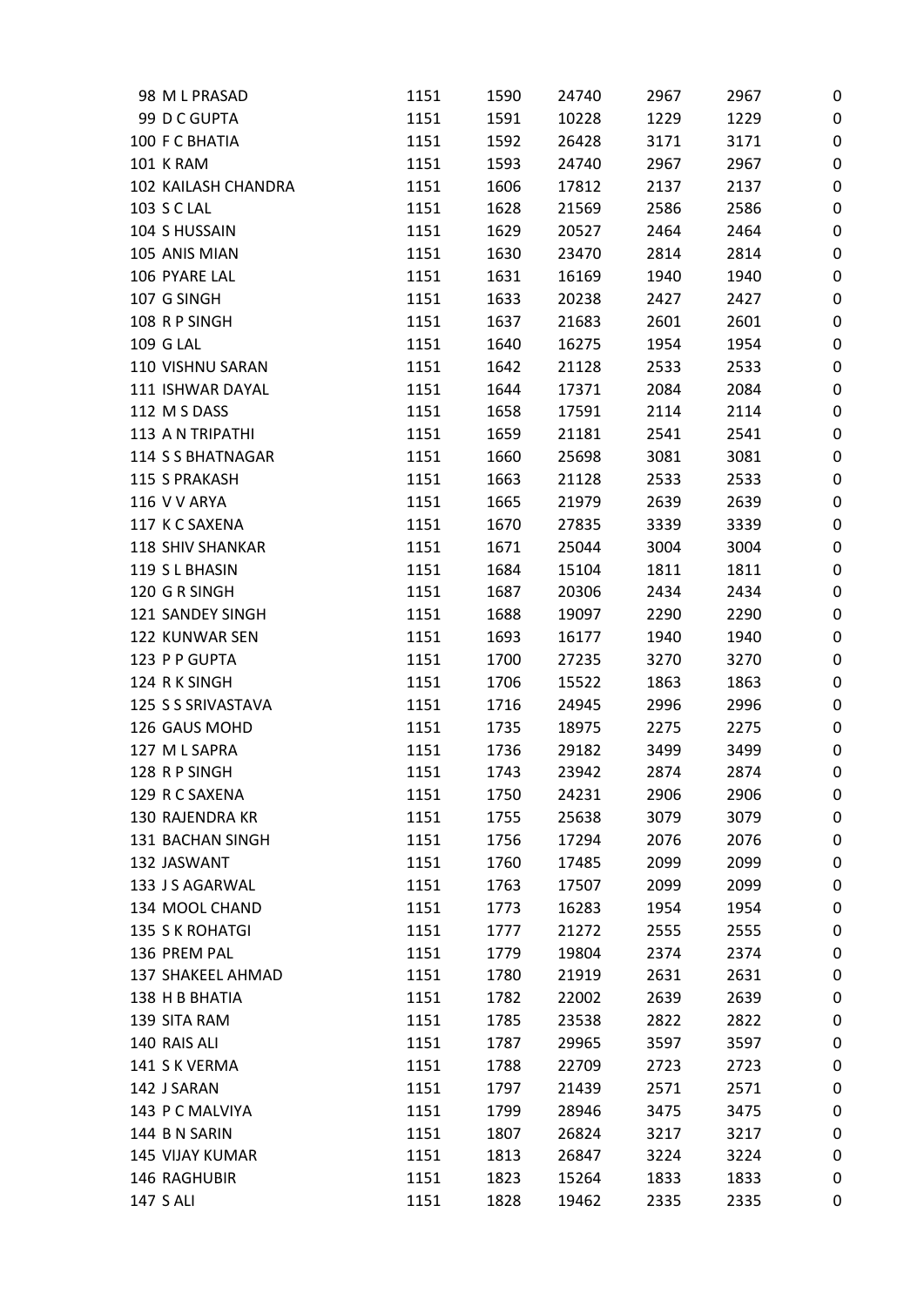| <b>148 N RAM</b>                | 1151 | 1830 | 16496 | 1978 | 1978        | 0                |
|---------------------------------|------|------|-------|------|-------------|------------------|
| 149 RAM BHAROSEY                | 1151 | 1832 | 16306 | 1955 | 1955        | 0                |
| 150 NATHOO                      | 1151 | 1834 | 16496 | 1978 | 1978        | $\mathbf 0$      |
| 151 JAGDISH                     | 1151 | 1836 | 14891 | 1787 | 1787        | 0                |
| 152 BECHEY LAL                  | 1151 | 1840 | 15378 | 1848 | 1848        | 0                |
| 153 MANGLI                      | 1151 | 1842 | 16549 | 1985 | 1985        | $\boldsymbol{0}$ |
| 154 UMRAI LAL                   | 1151 | 1843 | 15751 | 1893 | 1893        | 0                |
| 155 YAQOOB SHAH                 | 1151 | 1844 | 15819 | 1901 | 1901        | 0                |
| 156 BIRBAL                      | 1151 | 1853 | 8898  | 1065 | 1065        | $\mathbf 0$      |
| 157 RAM SWAROOP                 | 1151 | 1854 | 13575 | 1628 | 1628        | 0                |
| <b>158 S C LAL</b>              | 1151 | 1855 | 14001 | 1681 | 1681        | 0                |
| 159 SIYA RAM                    | 1151 | 1856 | 14998 | 1802 | 1802        | 0                |
| 160 BHAJAN LAL                  | 1151 | 1858 | 15545 | 1864 | 1864        | 0                |
| 161 RAM SWAROOP                 | 1151 | 1860 | 15804 | 1894 | 1894        | 0                |
| 162 P P SINGH                   | 1151 | 1861 | 18595 | 2229 | 2229        | $\mathbf 0$      |
| 163 SIA RAM                     | 1151 | 1863 | 17652 | 2121 | 2121        | $\mathbf 0$      |
| 164 M M LAL                     | 1151 | 1866 | 24094 | 2890 | 2890        | 0                |
| 165 BHAGWAN DASS                | 1151 | 1870 | 18504 | 2221 | 2221        | 0                |
| 166 BABOO RAM                   | 1151 | 1873 | 21660 | 2601 | 2601        | 0                |
| 167 PREM MASSEY                 | 1151 | 1878 | 18800 | 2258 | 2258        | 0                |
| 168 RIASAT ALI                  | 1151 | 1879 | 19812 | 2380 | 2380        | 0                |
| <b>169 FRANCIS PAUL</b>         | 1151 | 1883 | 23622 | 2836 | 2836        | 0                |
| 170 CHET RAM                    | 1151 | 1887 | 19652 | 2358 | 2358        | 0                |
| 171 B B SHARMA                  | 1151 | 1892 | 21949 | 2632 | 2632        | 0                |
| 172 BHAGWATI PD                 | 1151 | 1895 | 27493 | 3300 | 3300        | $\boldsymbol{0}$ |
| 173 Y K GARG                    | 1151 | 1920 | 26778 | 3216 | 3216        | 0                |
| 174 R B L RATHORE               | 1151 | 1921 | 27394 | 3286 | 3286        | 0                |
| 175 S C VIJ                     | 1151 | 1922 | 25288 | 3035 | 3035        | 0                |
| 176 D LOHANI                    | 1151 | 1923 | 25835 | 3102 | 3102        | 0                |
| 177 K S MISRA                   | 1151 | 1924 | 25843 | 3103 |             |                  |
| 178 SUKH LAL                    | 1151 | 1941 | 4998  | 876  | 3103<br>876 | 0                |
|                                 |      |      |       |      |             | 0                |
| 179 LALIT HARI<br>180 M S RAWAT | 1151 | 1949 | 25866 | 3103 | 3103        | 0                |
|                                 | 1151 | 1951 | 25599 | 3072 | 3072        | 0                |
| 181 JAGAN NATH                  | 1151 | 1955 | 16610 | 1993 | 1993        | 0                |
| 182 M P AGARWAL                 | 1151 | 1963 | 22063 | 2647 | 2647        | 0                |
| 183 G K MATHUR                  | 1151 | 1965 | 25067 | 3011 | 3011        | 0                |
| 184 N S MISRA                   | 1151 | 1970 | 24573 | 2950 | 2950        | 0                |
| 185 A K AGARWAL                 | 1151 | 1975 | 21896 | 2625 | 2625        | $\boldsymbol{0}$ |
| 186 C M DEY                     | 1151 | 1977 | 21888 | 2624 | 2624        | 0                |
| <b>187 G B TRIPATHI</b>         | 1151 | 1980 | 25599 | 3072 | 3072        | 0                |
| 188 MUJAHID HUSSAIN             | 1151 | 1981 | 13127 | 1575 | 1575        | $\boldsymbol{0}$ |
| 189 A C JAISWAL                 | 1151 | 1985 | 24291 | 2913 | 2913        | 0                |
| 190 LEKH RAJ                    | 1151 | 1988 | 15751 | 1893 | 1893        | 0                |
| 191 FATEH SINGH                 | 1151 | 1991 | 13363 | 1605 | 1605        | 0                |
| 192 R B RANA                    | 1151 | 1993 | 18534 | 2221 | 2221        | 0                |
| 193 D K SHARMA                  | 1151 | 1997 | 25516 | 3064 | 3064        | 0                |
| 194 S S KHERA                   | 1151 | 1999 | 13781 | 1651 | 1651        | $\boldsymbol{0}$ |
| 195 W H SIDDIQUE                | 1151 | 2007 | 27121 | 3255 | 3255        | 0                |
| 196 J N KHANNA                  | 1151 | 2008 | 26923 | 3232 | 3232        | 0                |
| 197 A S RAWAT                   | 1151 | 2015 | 21926 | 2631 | 2631        | 0                |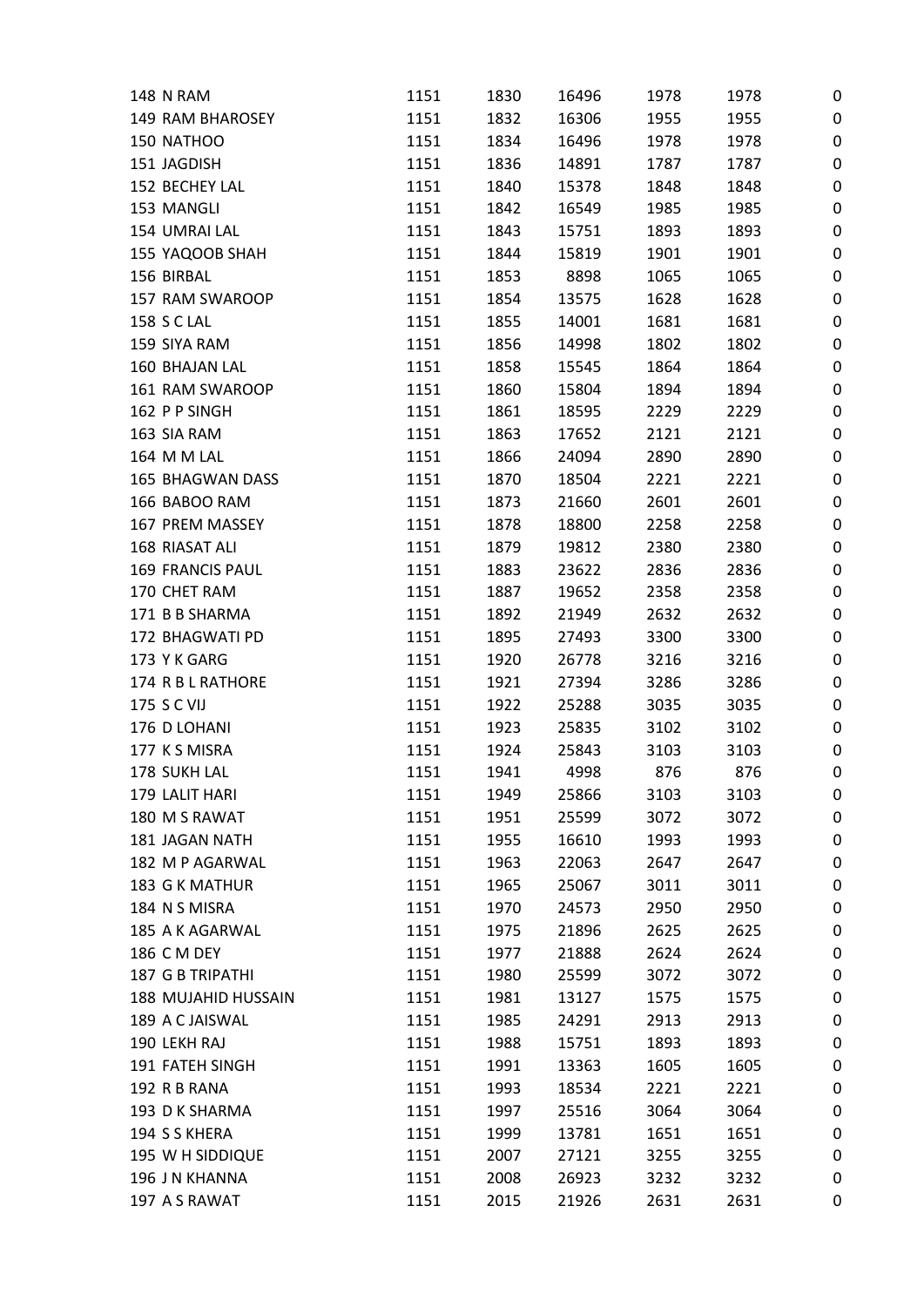| 198 KP NANDI           | 1151 | 2019 | 24231 | 2906 | 2906 | 0         |
|------------------------|------|------|-------|------|------|-----------|
| 199 R S MALIK          | 1151 | 2022 | 28436 | 3414 | 3414 | $\pmb{0}$ |
| 200 V K BHATIA         | 1151 | 2030 | 27227 | 3270 | 3270 | $\pmb{0}$ |
| 201 D K AGARWAL        | 1151 | 2033 | 24451 | 2935 | 2935 | $\pmb{0}$ |
| 202 R K SRIVASTAVA     | 1151 | 2044 | 23075 | 2769 | 2769 | 0         |
| 203 SL SHAH            | 1151 | 2045 | 26436 | 3172 | 3172 | $\pmb{0}$ |
| 204 R C Khanna         | 1151 | 2053 | 27341 | 3279 | 1004 | 2275      |
| 205 A K VAISH          | 1151 | 2061 | 26238 | 3149 | 966  | 2183      |
| 206 M C SAXENA         | 1151 | 2064 | 25790 | 3095 | 950  | 2145      |
| 207 I P SHANKHDHAR     | 1151 | 2066 | 23675 | 2844 | 874  | 1970      |
| <b>208 ASHOK KUMAR</b> | 1151 | 2071 | 24405 | 2928 | 897  | 2031      |
| 209 DWARIKA PRASAD     | 1151 | 2076 | 16952 | 2031 | 617  | 1414      |
| 210 R P SINGH          | 1151 | 2081 | 16169 | 1940 | 594  | 1346      |
| 211 PN TIWARI          | 1151 | 2082 | 15918 | 1909 | 585  | 1324      |
| 212 JAGDISH YADAV      | 1151 | 2083 | 16443 | 1971 | 602  | 1369      |
| 213 KAMAL KISHOR       | 1151 | 2087 | 16062 | 1925 | 587  | 1338      |
| 214 RAJENDRA SINGH     | 1151 | 2090 | 16420 | 1970 | 601  | 1369      |
| 215 NONI RAM           | 1151 | 2091 | 17310 | 2076 | 632  | 1444      |
| 216 S S CHAUHAN        | 1151 | 2094 | 26375 | 3164 | 966  | 2198      |
| 217 MOHAN LAL          | 1151 | 2106 | 15781 | 1894 | 579  | 1315      |
| 218 RAM LAL            | 1151 | 2107 | 15340 | 1841 | 563  | 1278      |
| 219 RK SINGH           | 1151 | 2108 | 15036 | 1803 | 549  | 1254      |
| 220 DINESH CHANDRA     | 1151 | 2110 | 25965 | 3118 | 957  | 2161      |
| 221 BRIJ LAL           | 1151 | 2113 | 14366 | 1726 | 531  | 1195      |
| 222 M G RAWAT          | 1151 | 2114 | 26634 | 3195 | 975  | 2220      |
| 223 BHAGWAN DAS        | 1151 |      |       | 1855 | 570  | 1285      |
| 224 CHHEDA LAL         |      | 2115 | 15439 |      |      |           |
| 225 BALDEV PD          | 1151 | 2118 | 15789 | 1894 | 578  | 1316      |
|                        | 1151 | 2119 | 13629 | 1635 | 501  | 1134      |
| 226 CHUNNI LAL         | 1151 | 2123 | 16382 | 1963 | 601  | 1362      |
| 227 LALIT JAIN         | 1151 | 2124 | 23713 | 2845 | 868  | 1977      |
| 228 L C VERMA          | 1151 | 2125 | 25774 | 3095 | 950  | 2145      |
| 229 S P SAXENA         | 1151 | 2126 | 25295 | 3035 | 928  | 2107      |
| 230 H SWAROOP          | 1151 | 2128 | 20139 | 2418 | 738  | 1680      |
| 231 V M TIWARI         | 1151 | 2130 | 23904 | 2868 | 876  | 1992      |
| 232 H D VERMA          | 1151 | 2131 | 25166 | 3019 | 921  | 2098      |
| 233 LALA RAM           | 1151 | 2134 | 19721 | 2366 | 723  | 1643      |
| 234 JAGAN LAL          | 1151 | 2136 | 11948 | 1437 | 441  | 996       |
| 235 N K TANDAN         | 1151 | 2140 | 24771 | 2973 | 911  | 2062      |
| 236 M K SINGHAL        | 1151 | 2146 | 22801 | 2738 | 837  | 1901      |
| 237 MISHRI LAL         | 1151 | 2148 | 13165 | 1581 | 486  | 1095      |
| 238 PANCHAM LAL        | 1151 | 2149 | 14283 | 1712 | 525  | 1187      |
| 239 SHYAM LAL          | 1151 | 2150 | 13165 | 1581 | 486  | 1095      |
| 240 PYARE LAL          | 1151 | 2151 | 14587 | 1749 | 533  | 1216      |
| 241 GHAN SHYAM         | 1151 | 2153 | 13112 | 1574 | 479  | 1095      |
| 242 GIRDHARI LAL       | 1151 | 2155 | 13142 | 1575 | 480  | 1095      |
| 243 ROSHAN LAL         | 1151 | 2157 | 14169 | 1703 | 524  | 1179      |
| 244 CHURI LAL          | 1151 | 2158 | 13150 | 1575 | 480  | 1095      |
| 245 CHUNNI LAL         | 1151 | 2159 | 15454 | 1855 | 569  | 1286      |
| 246 JAMUNA PD          | 1151 | 2160 | 13150 | 1575 | 480  | 1095      |
| 247 DAULAT RAM         | 1151 | 2161 | 13157 | 1581 | 486  | 1095      |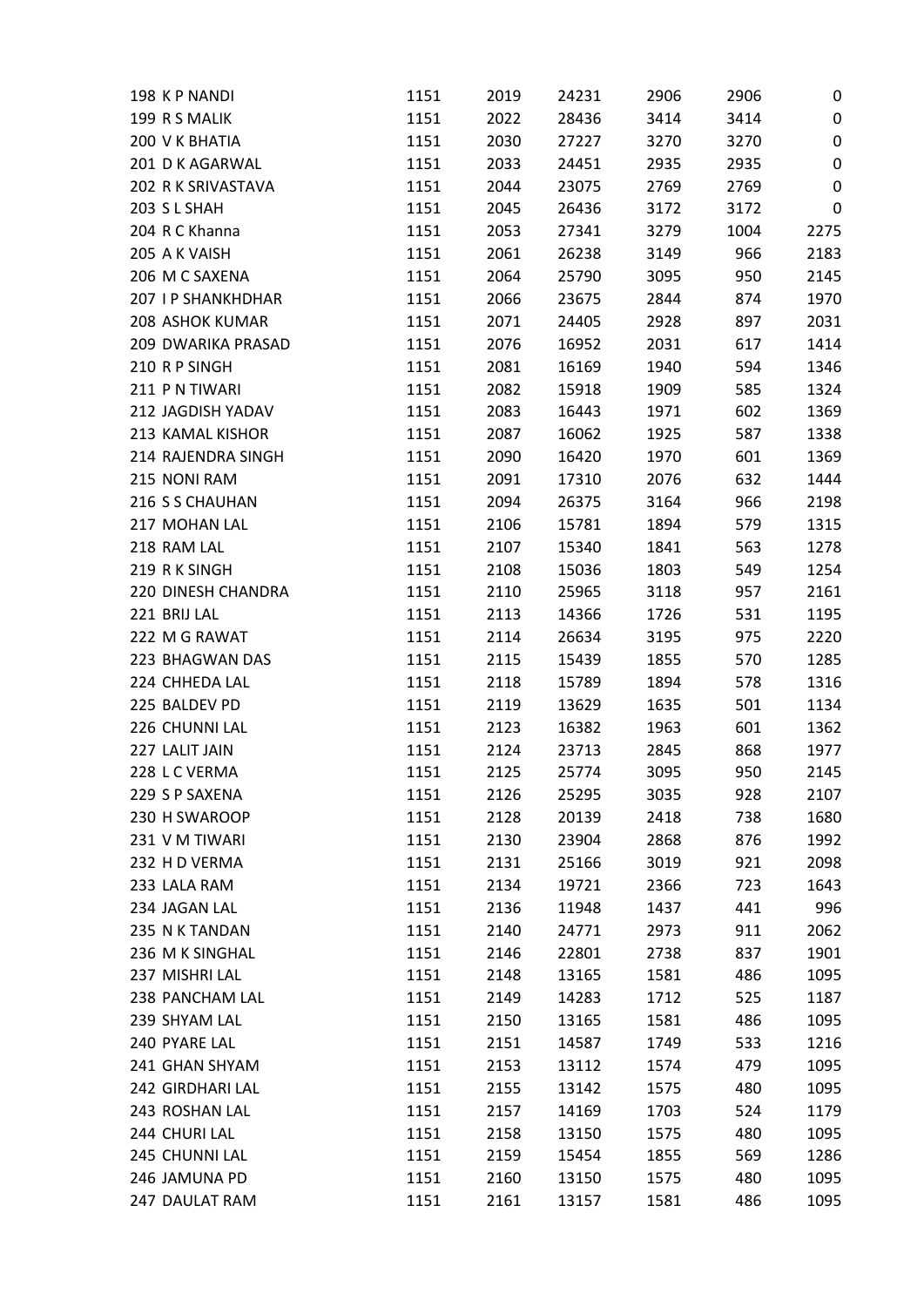| 248 CHUNNI LAL                | 1151 | 2162 | 13165 | 1581 | 486 | 1095 |
|-------------------------------|------|------|-------|------|-----|------|
| 249 NATHOO LAL                | 1151 | 2165 | 14595 | 1750 | 533 | 1217 |
| 250 MIDHAI LAL                | 1151 | 2167 | 7925  | 951  | 290 | 661  |
| 251 GANGA RAM                 | 1151 | 2168 | 14473 | 1735 | 527 | 1208 |
| 252 BHOLEY RAM                | 1151 | 2169 | 14815 | 1779 | 547 | 1232 |
| 253 LALTA PD                  | 1151 | 2170 | 14207 | 1704 | 518 | 1186 |
| 254 RAM LAL                   | 1151 | 2171 | 13134 | 1575 | 480 | 1095 |
| 255 BHAGWAN DAS               | 1151 | 2172 | 17416 | 2091 | 639 | 1452 |
| 256 BABOO RAM                 | 1151 | 2174 | 13104 | 1574 | 480 | 1094 |
| 257 JAGDISH PD                | 1151 | 2179 | 13051 | 1567 | 480 | 1087 |
| 258 KHAREY RAM                | 1151 | 2180 | 13172 | 1582 | 486 | 1096 |
| 259 POORAN LAL                | 1151 | 2183 | 13226 | 1589 | 486 | 1103 |
| 260 POSHAKI LAL               | 1151 | 2184 | 13218 | 1589 | 487 | 1102 |
| 261 SITA RAM                  | 1151 | 2187 | 13203 | 1582 | 480 | 1102 |
| 262 BHIM SEN                  | 1151 | 2189 | 13956 | 1674 | 511 | 1163 |
| 263 ASHARAM                   | 1151 | 2191 | 13104 | 1574 | 480 | 1094 |
| 264 BHOLEY RAM                | 1151 | 2192 | 14914 | 1788 | 548 | 1240 |
| 265 S K JOSHI                 | 1151 | 2194 | 25630 | 3073 | 936 | 2137 |
| 266 BHOOP RAM                 | 1151 | 2195 | 17561 | 2107 | 646 | 1461 |
| 267 BANKEY LAL                | 1151 | 2199 | 15135 | 1817 | 555 | 1262 |
| 268 BHOOPAL                   | 1151 | 2200 | 13150 | 1575 | 480 | 1095 |
| 269 BEHARI LAL                | 1151 | 2201 | 15652 | 1878 | 577 | 1301 |
| 270 BABOO SINGH               | 1151 | 2205 | 12876 | 1544 | 472 | 1072 |
| 271 GANESHI                   | 1151 | 2211 | 14587 | 1749 | 533 | 1216 |
| 272 HAZARI LAL                | 1151 | 2213 | 13165 | 1581 | 486 | 1095 |
| 273 KRISHAN PAL               | 1151 | 2214 | 13150 | 1575 | 480 | 1095 |
| 274 LALTA PD                  |      |      |       |      |     | 1262 |
| 275 BUDHI SINGH               | 1151 | 2215 | 15135 | 1817 | 555 |      |
|                               | 1151 | 2218 | 13925 | 1673 | 510 | 1163 |
| 276 DURGA PD<br>277 RAM DAYAL | 1151 | 2221 | 13834 | 1658 | 503 | 1155 |
|                               | 1151 | 2223 | 15416 | 1848 | 563 | 1285 |
| 278 SATISH CHANDRA            | 1151 | 2224 | 12207 | 1467 | 448 | 1019 |
| 279 POTHI RAM                 | 1151 | 2232 | 13081 | 1567 | 479 | 1088 |
| 280 POORAN LAL                | 1151 | 2234 | 12579 | 1507 | 458 | 1049 |
| 281 RAM PAL                   | 1151 | 2235 | 15454 | 1855 | 569 | 1286 |
| 282 SHIV DAYAL                | 1151 | 2237 | 15363 | 1841 | 563 | 1278 |
| 283 SHYAM LAL                 | 1151 | 2238 | 14709 | 1765 | 540 | 1225 |
| 284 SUNDAR LAL                | 1151 | 2239 | 14039 | 1688 | 517 | 1171 |
| 285 SOHAN LAL                 | 1151 | 2240 | 13028 | 1566 | 479 | 1087 |
| 286 KASHI RAM                 | 1151 | 2242 | 15591 | 1871 | 571 | 1300 |
| 287 LOCHAN                    | 1151 | 2243 | 15545 | 1864 | 571 | 1293 |
| 288 NATHU LAL                 | 1151 | 2244 | 13674 | 1642 | 502 | 1140 |
| 289 RAM BHAROSEY              | 1151 | 2245 | 15492 | 1856 | 564 | 1292 |
| 290 ROSHAN LAL                | 1151 | 2246 | 15530 | 1863 | 570 | 1293 |
| 291 DEVI DASS                 | 1151 | 2249 | 15249 | 1832 | 562 | 1270 |
| 292 S CHANDRA                 | 1151 | 2250 | 19530 | 2343 | 716 | 1627 |
| 293 SHYAM LAL                 | 1151 | 2251 | 12663 | 1521 | 464 | 1057 |
| 294 SHANKAR LAL               | 1151 | 2253 | 11051 | 1324 | 404 | 920  |
| 295 U S SHARMA                | 1151 | 2255 | 24002 | 2882 | 882 | 2000 |
| 296 SHRI RAM                  | 1151 | 2256 | 13036 | 1566 | 479 | 1087 |
| 297 RAMESHWAR                 | 1151 | 2257 | 10442 | 1254 | 386 | 868  |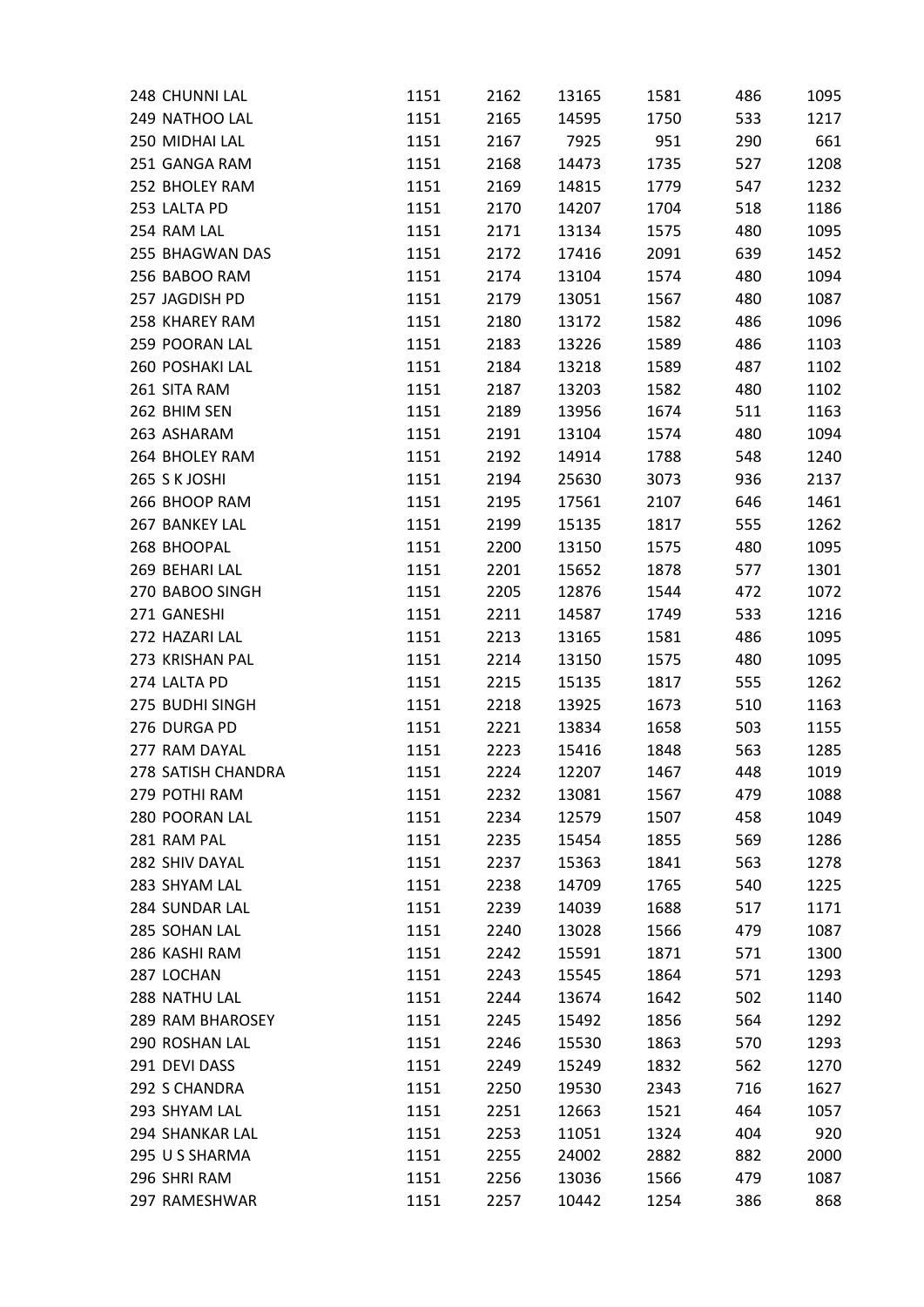| 299 ROSHAN LAL<br>1201<br>1151<br>2260<br>14404<br>1727<br>526<br>300 KAILASH CHANDRA<br>1151<br>2261<br>13758<br>1650<br>502<br>1148<br>301 BHOOP RAM<br>2001<br>1392<br>1151<br>2268<br>16694<br>609<br>302 U B RASTOGI<br>1151<br>2272<br>22854<br>2745<br>843<br>1902<br>303 D K JALOTA<br>1151<br>2275<br>3072<br>942<br>2130<br>25577<br>304 BABU LAL<br>1666<br>1151<br>2279<br>13887<br>510<br>1156<br>305 BABU RAM<br>1644<br>503<br>1151<br>2280<br>13720<br>1141<br>306 BABU RAM<br>1012<br>1151<br>2281<br>12176<br>1460<br>448<br>307 BABU RAM<br>1151<br>2282<br>1308<br>402<br>906<br>10891<br>308 CHANDRAMANI LAL<br>1151<br>2283<br>13264<br>1590<br>487<br>1103<br>309 R P RASTOGI<br>1151<br>2287<br>21447<br>2571<br>784<br>1787<br>310 R KUMAR<br>1151<br>2295<br>23721<br>2845<br>868<br>1977<br>311 H N GUPTA<br>2851<br>1977<br>1151<br>2298<br>23736<br>874<br>312 V P SINGH<br>1151<br>2299<br>23721<br>2845<br>868<br>1977<br>313 K K AGARWAL<br>2008<br>1151<br>2300<br>24124<br>2897<br>889<br>314 S C SHARMA<br>1151<br>2302<br>2707<br>829<br>1878<br>22535<br>315 A KUMAR<br>2060<br>1151<br>2303<br>24710<br>2966<br>906<br>2054<br>316 A P SINGH<br>1151<br>2305<br>24672<br>2959<br>905<br>317 K K SHUKLA<br>1151<br>2310<br>2776<br>845<br>1931<br>23151<br>1316<br>318 L KUMAR<br>1151<br>2314<br>15811<br>1894<br>578<br>319 B M SINGH<br>1151<br>2318<br>16587<br>1992<br>608<br>1384<br>320 RAJVEER SINGH<br>1955<br>1361<br>1151<br>2319<br>16298<br>594<br>321 D R GURANG<br>1151<br>1627<br>1132<br>2321<br>13560<br>495<br>322 SANTU SINGH GURANG<br>1151<br>2322<br>1734<br>532<br>1202<br>14435<br>323 Y KUMAR<br>1151<br>2324<br>14701<br>1764<br>540<br>1224<br>324 CHEDA LAL<br>1985<br>1377<br>1151<br>2325<br>16557<br>608<br>325 GENDAN LAL<br>2326<br>1582<br>486<br>1096<br>1151<br>13172<br>326 KISHAN LAL<br>1151<br>2328<br>1444<br>441<br>1003<br>12016<br>327 MAHMOOD KHAN<br>1151<br>2329<br>13842<br>1659<br>504<br>1155<br>328 MALKHAN<br>1151<br>2330<br>13294<br>1597<br>487<br>1110<br>329 PHOOL DEZ KHAN<br>1567<br>1088<br>1151<br>2332<br>13081<br>479<br>1696<br>330 TULA RAM<br>1151<br>2337<br>14146<br>517<br>1179<br>331 BUDH SEN<br>1151<br>14032<br>1681<br>510<br>1171<br>2346<br>332 FAKIR CHAND<br>1141<br>1151<br>2349<br>13682<br>1643<br>502<br>333 G RAM<br>1151<br>2352<br>14496<br>532<br>1209<br>1741<br>334 GENDAN LAL<br>1151<br>2354<br>14077<br>1689<br>518<br>1171<br>335 HARISH CHANDRA<br>1151<br>2355<br>13826<br>1658<br>509<br>1149<br>336 JAMIL KHAN<br>1151<br>2357<br>13758<br>1650<br>502<br>1148<br>337 KHEM KARAN<br>1172<br>1151<br>2358<br>14093<br>1689<br>517<br>338 KALOO<br>1151<br>1651<br>503<br>1148<br>2359<br>13781<br>339 NATHOO LAL<br>1666<br>1151<br>2364<br>13910<br>509<br>1157<br>1666<br>340 P DAYAL<br>1151<br>2366<br>13887<br>510<br>1156<br>1885<br>341 PUTTAN<br>1151<br>15690<br>577<br>1308<br>2367<br>2369<br>1400<br>342 RAM CHANDRA<br>1151<br>11674<br>427<br>973<br>343 RAGHU NANDAN<br>1596<br>1151<br>2370<br>13279<br>493<br>1103<br>344 RAM AVTAR<br>2371<br>1665<br>509<br>1156<br>1151<br>13864<br>345 RAM BAHADUR<br>1391<br>425<br>966<br>1151<br>2372<br>11583<br>346 R A GUPTA<br>1151<br>2373<br>14397<br>1727<br>526<br>1201 | 298 NARESH KUMAR | 1151 | 2259 | 24877 | 2988 | 919 | 2069 |
|------------------------------------------------------------------------------------------------------------------------------------------------------------------------------------------------------------------------------------------------------------------------------------------------------------------------------------------------------------------------------------------------------------------------------------------------------------------------------------------------------------------------------------------------------------------------------------------------------------------------------------------------------------------------------------------------------------------------------------------------------------------------------------------------------------------------------------------------------------------------------------------------------------------------------------------------------------------------------------------------------------------------------------------------------------------------------------------------------------------------------------------------------------------------------------------------------------------------------------------------------------------------------------------------------------------------------------------------------------------------------------------------------------------------------------------------------------------------------------------------------------------------------------------------------------------------------------------------------------------------------------------------------------------------------------------------------------------------------------------------------------------------------------------------------------------------------------------------------------------------------------------------------------------------------------------------------------------------------------------------------------------------------------------------------------------------------------------------------------------------------------------------------------------------------------------------------------------------------------------------------------------------------------------------------------------------------------------------------------------------------------------------------------------------------------------------------------------------------------------------------------------------------------------------------------------------------------------------------------------------------------------------------------------------------------------------------------------------------------------------------------------------------------------------------------------------------------------------------------------------------------------------------------------------------------------------------------------------------------------------------------------------------------------------------------------------------------------------------------------------------------------------------------------------------------------------------------------------------------------------------------------------------|------------------|------|------|-------|------|-----|------|
|                                                                                                                                                                                                                                                                                                                                                                                                                                                                                                                                                                                                                                                                                                                                                                                                                                                                                                                                                                                                                                                                                                                                                                                                                                                                                                                                                                                                                                                                                                                                                                                                                                                                                                                                                                                                                                                                                                                                                                                                                                                                                                                                                                                                                                                                                                                                                                                                                                                                                                                                                                                                                                                                                                                                                                                                                                                                                                                                                                                                                                                                                                                                                                                                                                                                              |                  |      |      |       |      |     |      |
|                                                                                                                                                                                                                                                                                                                                                                                                                                                                                                                                                                                                                                                                                                                                                                                                                                                                                                                                                                                                                                                                                                                                                                                                                                                                                                                                                                                                                                                                                                                                                                                                                                                                                                                                                                                                                                                                                                                                                                                                                                                                                                                                                                                                                                                                                                                                                                                                                                                                                                                                                                                                                                                                                                                                                                                                                                                                                                                                                                                                                                                                                                                                                                                                                                                                              |                  |      |      |       |      |     |      |
|                                                                                                                                                                                                                                                                                                                                                                                                                                                                                                                                                                                                                                                                                                                                                                                                                                                                                                                                                                                                                                                                                                                                                                                                                                                                                                                                                                                                                                                                                                                                                                                                                                                                                                                                                                                                                                                                                                                                                                                                                                                                                                                                                                                                                                                                                                                                                                                                                                                                                                                                                                                                                                                                                                                                                                                                                                                                                                                                                                                                                                                                                                                                                                                                                                                                              |                  |      |      |       |      |     |      |
|                                                                                                                                                                                                                                                                                                                                                                                                                                                                                                                                                                                                                                                                                                                                                                                                                                                                                                                                                                                                                                                                                                                                                                                                                                                                                                                                                                                                                                                                                                                                                                                                                                                                                                                                                                                                                                                                                                                                                                                                                                                                                                                                                                                                                                                                                                                                                                                                                                                                                                                                                                                                                                                                                                                                                                                                                                                                                                                                                                                                                                                                                                                                                                                                                                                                              |                  |      |      |       |      |     |      |
|                                                                                                                                                                                                                                                                                                                                                                                                                                                                                                                                                                                                                                                                                                                                                                                                                                                                                                                                                                                                                                                                                                                                                                                                                                                                                                                                                                                                                                                                                                                                                                                                                                                                                                                                                                                                                                                                                                                                                                                                                                                                                                                                                                                                                                                                                                                                                                                                                                                                                                                                                                                                                                                                                                                                                                                                                                                                                                                                                                                                                                                                                                                                                                                                                                                                              |                  |      |      |       |      |     |      |
|                                                                                                                                                                                                                                                                                                                                                                                                                                                                                                                                                                                                                                                                                                                                                                                                                                                                                                                                                                                                                                                                                                                                                                                                                                                                                                                                                                                                                                                                                                                                                                                                                                                                                                                                                                                                                                                                                                                                                                                                                                                                                                                                                                                                                                                                                                                                                                                                                                                                                                                                                                                                                                                                                                                                                                                                                                                                                                                                                                                                                                                                                                                                                                                                                                                                              |                  |      |      |       |      |     |      |
|                                                                                                                                                                                                                                                                                                                                                                                                                                                                                                                                                                                                                                                                                                                                                                                                                                                                                                                                                                                                                                                                                                                                                                                                                                                                                                                                                                                                                                                                                                                                                                                                                                                                                                                                                                                                                                                                                                                                                                                                                                                                                                                                                                                                                                                                                                                                                                                                                                                                                                                                                                                                                                                                                                                                                                                                                                                                                                                                                                                                                                                                                                                                                                                                                                                                              |                  |      |      |       |      |     |      |
|                                                                                                                                                                                                                                                                                                                                                                                                                                                                                                                                                                                                                                                                                                                                                                                                                                                                                                                                                                                                                                                                                                                                                                                                                                                                                                                                                                                                                                                                                                                                                                                                                                                                                                                                                                                                                                                                                                                                                                                                                                                                                                                                                                                                                                                                                                                                                                                                                                                                                                                                                                                                                                                                                                                                                                                                                                                                                                                                                                                                                                                                                                                                                                                                                                                                              |                  |      |      |       |      |     |      |
|                                                                                                                                                                                                                                                                                                                                                                                                                                                                                                                                                                                                                                                                                                                                                                                                                                                                                                                                                                                                                                                                                                                                                                                                                                                                                                                                                                                                                                                                                                                                                                                                                                                                                                                                                                                                                                                                                                                                                                                                                                                                                                                                                                                                                                                                                                                                                                                                                                                                                                                                                                                                                                                                                                                                                                                                                                                                                                                                                                                                                                                                                                                                                                                                                                                                              |                  |      |      |       |      |     |      |
|                                                                                                                                                                                                                                                                                                                                                                                                                                                                                                                                                                                                                                                                                                                                                                                                                                                                                                                                                                                                                                                                                                                                                                                                                                                                                                                                                                                                                                                                                                                                                                                                                                                                                                                                                                                                                                                                                                                                                                                                                                                                                                                                                                                                                                                                                                                                                                                                                                                                                                                                                                                                                                                                                                                                                                                                                                                                                                                                                                                                                                                                                                                                                                                                                                                                              |                  |      |      |       |      |     |      |
|                                                                                                                                                                                                                                                                                                                                                                                                                                                                                                                                                                                                                                                                                                                                                                                                                                                                                                                                                                                                                                                                                                                                                                                                                                                                                                                                                                                                                                                                                                                                                                                                                                                                                                                                                                                                                                                                                                                                                                                                                                                                                                                                                                                                                                                                                                                                                                                                                                                                                                                                                                                                                                                                                                                                                                                                                                                                                                                                                                                                                                                                                                                                                                                                                                                                              |                  |      |      |       |      |     |      |
|                                                                                                                                                                                                                                                                                                                                                                                                                                                                                                                                                                                                                                                                                                                                                                                                                                                                                                                                                                                                                                                                                                                                                                                                                                                                                                                                                                                                                                                                                                                                                                                                                                                                                                                                                                                                                                                                                                                                                                                                                                                                                                                                                                                                                                                                                                                                                                                                                                                                                                                                                                                                                                                                                                                                                                                                                                                                                                                                                                                                                                                                                                                                                                                                                                                                              |                  |      |      |       |      |     |      |
|                                                                                                                                                                                                                                                                                                                                                                                                                                                                                                                                                                                                                                                                                                                                                                                                                                                                                                                                                                                                                                                                                                                                                                                                                                                                                                                                                                                                                                                                                                                                                                                                                                                                                                                                                                                                                                                                                                                                                                                                                                                                                                                                                                                                                                                                                                                                                                                                                                                                                                                                                                                                                                                                                                                                                                                                                                                                                                                                                                                                                                                                                                                                                                                                                                                                              |                  |      |      |       |      |     |      |
|                                                                                                                                                                                                                                                                                                                                                                                                                                                                                                                                                                                                                                                                                                                                                                                                                                                                                                                                                                                                                                                                                                                                                                                                                                                                                                                                                                                                                                                                                                                                                                                                                                                                                                                                                                                                                                                                                                                                                                                                                                                                                                                                                                                                                                                                                                                                                                                                                                                                                                                                                                                                                                                                                                                                                                                                                                                                                                                                                                                                                                                                                                                                                                                                                                                                              |                  |      |      |       |      |     |      |
|                                                                                                                                                                                                                                                                                                                                                                                                                                                                                                                                                                                                                                                                                                                                                                                                                                                                                                                                                                                                                                                                                                                                                                                                                                                                                                                                                                                                                                                                                                                                                                                                                                                                                                                                                                                                                                                                                                                                                                                                                                                                                                                                                                                                                                                                                                                                                                                                                                                                                                                                                                                                                                                                                                                                                                                                                                                                                                                                                                                                                                                                                                                                                                                                                                                                              |                  |      |      |       |      |     |      |
|                                                                                                                                                                                                                                                                                                                                                                                                                                                                                                                                                                                                                                                                                                                                                                                                                                                                                                                                                                                                                                                                                                                                                                                                                                                                                                                                                                                                                                                                                                                                                                                                                                                                                                                                                                                                                                                                                                                                                                                                                                                                                                                                                                                                                                                                                                                                                                                                                                                                                                                                                                                                                                                                                                                                                                                                                                                                                                                                                                                                                                                                                                                                                                                                                                                                              |                  |      |      |       |      |     |      |
|                                                                                                                                                                                                                                                                                                                                                                                                                                                                                                                                                                                                                                                                                                                                                                                                                                                                                                                                                                                                                                                                                                                                                                                                                                                                                                                                                                                                                                                                                                                                                                                                                                                                                                                                                                                                                                                                                                                                                                                                                                                                                                                                                                                                                                                                                                                                                                                                                                                                                                                                                                                                                                                                                                                                                                                                                                                                                                                                                                                                                                                                                                                                                                                                                                                                              |                  |      |      |       |      |     |      |
|                                                                                                                                                                                                                                                                                                                                                                                                                                                                                                                                                                                                                                                                                                                                                                                                                                                                                                                                                                                                                                                                                                                                                                                                                                                                                                                                                                                                                                                                                                                                                                                                                                                                                                                                                                                                                                                                                                                                                                                                                                                                                                                                                                                                                                                                                                                                                                                                                                                                                                                                                                                                                                                                                                                                                                                                                                                                                                                                                                                                                                                                                                                                                                                                                                                                              |                  |      |      |       |      |     |      |
|                                                                                                                                                                                                                                                                                                                                                                                                                                                                                                                                                                                                                                                                                                                                                                                                                                                                                                                                                                                                                                                                                                                                                                                                                                                                                                                                                                                                                                                                                                                                                                                                                                                                                                                                                                                                                                                                                                                                                                                                                                                                                                                                                                                                                                                                                                                                                                                                                                                                                                                                                                                                                                                                                                                                                                                                                                                                                                                                                                                                                                                                                                                                                                                                                                                                              |                  |      |      |       |      |     |      |
|                                                                                                                                                                                                                                                                                                                                                                                                                                                                                                                                                                                                                                                                                                                                                                                                                                                                                                                                                                                                                                                                                                                                                                                                                                                                                                                                                                                                                                                                                                                                                                                                                                                                                                                                                                                                                                                                                                                                                                                                                                                                                                                                                                                                                                                                                                                                                                                                                                                                                                                                                                                                                                                                                                                                                                                                                                                                                                                                                                                                                                                                                                                                                                                                                                                                              |                  |      |      |       |      |     |      |
|                                                                                                                                                                                                                                                                                                                                                                                                                                                                                                                                                                                                                                                                                                                                                                                                                                                                                                                                                                                                                                                                                                                                                                                                                                                                                                                                                                                                                                                                                                                                                                                                                                                                                                                                                                                                                                                                                                                                                                                                                                                                                                                                                                                                                                                                                                                                                                                                                                                                                                                                                                                                                                                                                                                                                                                                                                                                                                                                                                                                                                                                                                                                                                                                                                                                              |                  |      |      |       |      |     |      |
|                                                                                                                                                                                                                                                                                                                                                                                                                                                                                                                                                                                                                                                                                                                                                                                                                                                                                                                                                                                                                                                                                                                                                                                                                                                                                                                                                                                                                                                                                                                                                                                                                                                                                                                                                                                                                                                                                                                                                                                                                                                                                                                                                                                                                                                                                                                                                                                                                                                                                                                                                                                                                                                                                                                                                                                                                                                                                                                                                                                                                                                                                                                                                                                                                                                                              |                  |      |      |       |      |     |      |
|                                                                                                                                                                                                                                                                                                                                                                                                                                                                                                                                                                                                                                                                                                                                                                                                                                                                                                                                                                                                                                                                                                                                                                                                                                                                                                                                                                                                                                                                                                                                                                                                                                                                                                                                                                                                                                                                                                                                                                                                                                                                                                                                                                                                                                                                                                                                                                                                                                                                                                                                                                                                                                                                                                                                                                                                                                                                                                                                                                                                                                                                                                                                                                                                                                                                              |                  |      |      |       |      |     |      |
|                                                                                                                                                                                                                                                                                                                                                                                                                                                                                                                                                                                                                                                                                                                                                                                                                                                                                                                                                                                                                                                                                                                                                                                                                                                                                                                                                                                                                                                                                                                                                                                                                                                                                                                                                                                                                                                                                                                                                                                                                                                                                                                                                                                                                                                                                                                                                                                                                                                                                                                                                                                                                                                                                                                                                                                                                                                                                                                                                                                                                                                                                                                                                                                                                                                                              |                  |      |      |       |      |     |      |
|                                                                                                                                                                                                                                                                                                                                                                                                                                                                                                                                                                                                                                                                                                                                                                                                                                                                                                                                                                                                                                                                                                                                                                                                                                                                                                                                                                                                                                                                                                                                                                                                                                                                                                                                                                                                                                                                                                                                                                                                                                                                                                                                                                                                                                                                                                                                                                                                                                                                                                                                                                                                                                                                                                                                                                                                                                                                                                                                                                                                                                                                                                                                                                                                                                                                              |                  |      |      |       |      |     |      |
|                                                                                                                                                                                                                                                                                                                                                                                                                                                                                                                                                                                                                                                                                                                                                                                                                                                                                                                                                                                                                                                                                                                                                                                                                                                                                                                                                                                                                                                                                                                                                                                                                                                                                                                                                                                                                                                                                                                                                                                                                                                                                                                                                                                                                                                                                                                                                                                                                                                                                                                                                                                                                                                                                                                                                                                                                                                                                                                                                                                                                                                                                                                                                                                                                                                                              |                  |      |      |       |      |     |      |
|                                                                                                                                                                                                                                                                                                                                                                                                                                                                                                                                                                                                                                                                                                                                                                                                                                                                                                                                                                                                                                                                                                                                                                                                                                                                                                                                                                                                                                                                                                                                                                                                                                                                                                                                                                                                                                                                                                                                                                                                                                                                                                                                                                                                                                                                                                                                                                                                                                                                                                                                                                                                                                                                                                                                                                                                                                                                                                                                                                                                                                                                                                                                                                                                                                                                              |                  |      |      |       |      |     |      |
|                                                                                                                                                                                                                                                                                                                                                                                                                                                                                                                                                                                                                                                                                                                                                                                                                                                                                                                                                                                                                                                                                                                                                                                                                                                                                                                                                                                                                                                                                                                                                                                                                                                                                                                                                                                                                                                                                                                                                                                                                                                                                                                                                                                                                                                                                                                                                                                                                                                                                                                                                                                                                                                                                                                                                                                                                                                                                                                                                                                                                                                                                                                                                                                                                                                                              |                  |      |      |       |      |     |      |
|                                                                                                                                                                                                                                                                                                                                                                                                                                                                                                                                                                                                                                                                                                                                                                                                                                                                                                                                                                                                                                                                                                                                                                                                                                                                                                                                                                                                                                                                                                                                                                                                                                                                                                                                                                                                                                                                                                                                                                                                                                                                                                                                                                                                                                                                                                                                                                                                                                                                                                                                                                                                                                                                                                                                                                                                                                                                                                                                                                                                                                                                                                                                                                                                                                                                              |                  |      |      |       |      |     |      |
|                                                                                                                                                                                                                                                                                                                                                                                                                                                                                                                                                                                                                                                                                                                                                                                                                                                                                                                                                                                                                                                                                                                                                                                                                                                                                                                                                                                                                                                                                                                                                                                                                                                                                                                                                                                                                                                                                                                                                                                                                                                                                                                                                                                                                                                                                                                                                                                                                                                                                                                                                                                                                                                                                                                                                                                                                                                                                                                                                                                                                                                                                                                                                                                                                                                                              |                  |      |      |       |      |     |      |
|                                                                                                                                                                                                                                                                                                                                                                                                                                                                                                                                                                                                                                                                                                                                                                                                                                                                                                                                                                                                                                                                                                                                                                                                                                                                                                                                                                                                                                                                                                                                                                                                                                                                                                                                                                                                                                                                                                                                                                                                                                                                                                                                                                                                                                                                                                                                                                                                                                                                                                                                                                                                                                                                                                                                                                                                                                                                                                                                                                                                                                                                                                                                                                                                                                                                              |                  |      |      |       |      |     |      |
|                                                                                                                                                                                                                                                                                                                                                                                                                                                                                                                                                                                                                                                                                                                                                                                                                                                                                                                                                                                                                                                                                                                                                                                                                                                                                                                                                                                                                                                                                                                                                                                                                                                                                                                                                                                                                                                                                                                                                                                                                                                                                                                                                                                                                                                                                                                                                                                                                                                                                                                                                                                                                                                                                                                                                                                                                                                                                                                                                                                                                                                                                                                                                                                                                                                                              |                  |      |      |       |      |     |      |
|                                                                                                                                                                                                                                                                                                                                                                                                                                                                                                                                                                                                                                                                                                                                                                                                                                                                                                                                                                                                                                                                                                                                                                                                                                                                                                                                                                                                                                                                                                                                                                                                                                                                                                                                                                                                                                                                                                                                                                                                                                                                                                                                                                                                                                                                                                                                                                                                                                                                                                                                                                                                                                                                                                                                                                                                                                                                                                                                                                                                                                                                                                                                                                                                                                                                              |                  |      |      |       |      |     |      |
|                                                                                                                                                                                                                                                                                                                                                                                                                                                                                                                                                                                                                                                                                                                                                                                                                                                                                                                                                                                                                                                                                                                                                                                                                                                                                                                                                                                                                                                                                                                                                                                                                                                                                                                                                                                                                                                                                                                                                                                                                                                                                                                                                                                                                                                                                                                                                                                                                                                                                                                                                                                                                                                                                                                                                                                                                                                                                                                                                                                                                                                                                                                                                                                                                                                                              |                  |      |      |       |      |     |      |
|                                                                                                                                                                                                                                                                                                                                                                                                                                                                                                                                                                                                                                                                                                                                                                                                                                                                                                                                                                                                                                                                                                                                                                                                                                                                                                                                                                                                                                                                                                                                                                                                                                                                                                                                                                                                                                                                                                                                                                                                                                                                                                                                                                                                                                                                                                                                                                                                                                                                                                                                                                                                                                                                                                                                                                                                                                                                                                                                                                                                                                                                                                                                                                                                                                                                              |                  |      |      |       |      |     |      |
|                                                                                                                                                                                                                                                                                                                                                                                                                                                                                                                                                                                                                                                                                                                                                                                                                                                                                                                                                                                                                                                                                                                                                                                                                                                                                                                                                                                                                                                                                                                                                                                                                                                                                                                                                                                                                                                                                                                                                                                                                                                                                                                                                                                                                                                                                                                                                                                                                                                                                                                                                                                                                                                                                                                                                                                                                                                                                                                                                                                                                                                                                                                                                                                                                                                                              |                  |      |      |       |      |     |      |
|                                                                                                                                                                                                                                                                                                                                                                                                                                                                                                                                                                                                                                                                                                                                                                                                                                                                                                                                                                                                                                                                                                                                                                                                                                                                                                                                                                                                                                                                                                                                                                                                                                                                                                                                                                                                                                                                                                                                                                                                                                                                                                                                                                                                                                                                                                                                                                                                                                                                                                                                                                                                                                                                                                                                                                                                                                                                                                                                                                                                                                                                                                                                                                                                                                                                              |                  |      |      |       |      |     |      |
|                                                                                                                                                                                                                                                                                                                                                                                                                                                                                                                                                                                                                                                                                                                                                                                                                                                                                                                                                                                                                                                                                                                                                                                                                                                                                                                                                                                                                                                                                                                                                                                                                                                                                                                                                                                                                                                                                                                                                                                                                                                                                                                                                                                                                                                                                                                                                                                                                                                                                                                                                                                                                                                                                                                                                                                                                                                                                                                                                                                                                                                                                                                                                                                                                                                                              |                  |      |      |       |      |     |      |
|                                                                                                                                                                                                                                                                                                                                                                                                                                                                                                                                                                                                                                                                                                                                                                                                                                                                                                                                                                                                                                                                                                                                                                                                                                                                                                                                                                                                                                                                                                                                                                                                                                                                                                                                                                                                                                                                                                                                                                                                                                                                                                                                                                                                                                                                                                                                                                                                                                                                                                                                                                                                                                                                                                                                                                                                                                                                                                                                                                                                                                                                                                                                                                                                                                                                              |                  |      |      |       |      |     |      |
|                                                                                                                                                                                                                                                                                                                                                                                                                                                                                                                                                                                                                                                                                                                                                                                                                                                                                                                                                                                                                                                                                                                                                                                                                                                                                                                                                                                                                                                                                                                                                                                                                                                                                                                                                                                                                                                                                                                                                                                                                                                                                                                                                                                                                                                                                                                                                                                                                                                                                                                                                                                                                                                                                                                                                                                                                                                                                                                                                                                                                                                                                                                                                                                                                                                                              |                  |      |      |       |      |     |      |
|                                                                                                                                                                                                                                                                                                                                                                                                                                                                                                                                                                                                                                                                                                                                                                                                                                                                                                                                                                                                                                                                                                                                                                                                                                                                                                                                                                                                                                                                                                                                                                                                                                                                                                                                                                                                                                                                                                                                                                                                                                                                                                                                                                                                                                                                                                                                                                                                                                                                                                                                                                                                                                                                                                                                                                                                                                                                                                                                                                                                                                                                                                                                                                                                                                                                              |                  |      |      |       |      |     |      |
|                                                                                                                                                                                                                                                                                                                                                                                                                                                                                                                                                                                                                                                                                                                                                                                                                                                                                                                                                                                                                                                                                                                                                                                                                                                                                                                                                                                                                                                                                                                                                                                                                                                                                                                                                                                                                                                                                                                                                                                                                                                                                                                                                                                                                                                                                                                                                                                                                                                                                                                                                                                                                                                                                                                                                                                                                                                                                                                                                                                                                                                                                                                                                                                                                                                                              |                  |      |      |       |      |     |      |
|                                                                                                                                                                                                                                                                                                                                                                                                                                                                                                                                                                                                                                                                                                                                                                                                                                                                                                                                                                                                                                                                                                                                                                                                                                                                                                                                                                                                                                                                                                                                                                                                                                                                                                                                                                                                                                                                                                                                                                                                                                                                                                                                                                                                                                                                                                                                                                                                                                                                                                                                                                                                                                                                                                                                                                                                                                                                                                                                                                                                                                                                                                                                                                                                                                                                              |                  |      |      |       |      |     |      |
|                                                                                                                                                                                                                                                                                                                                                                                                                                                                                                                                                                                                                                                                                                                                                                                                                                                                                                                                                                                                                                                                                                                                                                                                                                                                                                                                                                                                                                                                                                                                                                                                                                                                                                                                                                                                                                                                                                                                                                                                                                                                                                                                                                                                                                                                                                                                                                                                                                                                                                                                                                                                                                                                                                                                                                                                                                                                                                                                                                                                                                                                                                                                                                                                                                                                              |                  |      |      |       |      |     |      |
|                                                                                                                                                                                                                                                                                                                                                                                                                                                                                                                                                                                                                                                                                                                                                                                                                                                                                                                                                                                                                                                                                                                                                                                                                                                                                                                                                                                                                                                                                                                                                                                                                                                                                                                                                                                                                                                                                                                                                                                                                                                                                                                                                                                                                                                                                                                                                                                                                                                                                                                                                                                                                                                                                                                                                                                                                                                                                                                                                                                                                                                                                                                                                                                                                                                                              |                  |      |      |       |      |     |      |
|                                                                                                                                                                                                                                                                                                                                                                                                                                                                                                                                                                                                                                                                                                                                                                                                                                                                                                                                                                                                                                                                                                                                                                                                                                                                                                                                                                                                                                                                                                                                                                                                                                                                                                                                                                                                                                                                                                                                                                                                                                                                                                                                                                                                                                                                                                                                                                                                                                                                                                                                                                                                                                                                                                                                                                                                                                                                                                                                                                                                                                                                                                                                                                                                                                                                              |                  |      |      |       |      |     |      |
|                                                                                                                                                                                                                                                                                                                                                                                                                                                                                                                                                                                                                                                                                                                                                                                                                                                                                                                                                                                                                                                                                                                                                                                                                                                                                                                                                                                                                                                                                                                                                                                                                                                                                                                                                                                                                                                                                                                                                                                                                                                                                                                                                                                                                                                                                                                                                                                                                                                                                                                                                                                                                                                                                                                                                                                                                                                                                                                                                                                                                                                                                                                                                                                                                                                                              |                  |      |      |       |      |     |      |
|                                                                                                                                                                                                                                                                                                                                                                                                                                                                                                                                                                                                                                                                                                                                                                                                                                                                                                                                                                                                                                                                                                                                                                                                                                                                                                                                                                                                                                                                                                                                                                                                                                                                                                                                                                                                                                                                                                                                                                                                                                                                                                                                                                                                                                                                                                                                                                                                                                                                                                                                                                                                                                                                                                                                                                                                                                                                                                                                                                                                                                                                                                                                                                                                                                                                              |                  |      |      |       |      |     |      |
|                                                                                                                                                                                                                                                                                                                                                                                                                                                                                                                                                                                                                                                                                                                                                                                                                                                                                                                                                                                                                                                                                                                                                                                                                                                                                                                                                                                                                                                                                                                                                                                                                                                                                                                                                                                                                                                                                                                                                                                                                                                                                                                                                                                                                                                                                                                                                                                                                                                                                                                                                                                                                                                                                                                                                                                                                                                                                                                                                                                                                                                                                                                                                                                                                                                                              |                  |      |      |       |      |     |      |
|                                                                                                                                                                                                                                                                                                                                                                                                                                                                                                                                                                                                                                                                                                                                                                                                                                                                                                                                                                                                                                                                                                                                                                                                                                                                                                                                                                                                                                                                                                                                                                                                                                                                                                                                                                                                                                                                                                                                                                                                                                                                                                                                                                                                                                                                                                                                                                                                                                                                                                                                                                                                                                                                                                                                                                                                                                                                                                                                                                                                                                                                                                                                                                                                                                                                              | 347 R B LAL      | 1151 | 2376 | 14100 | 1689 | 517 | 1172 |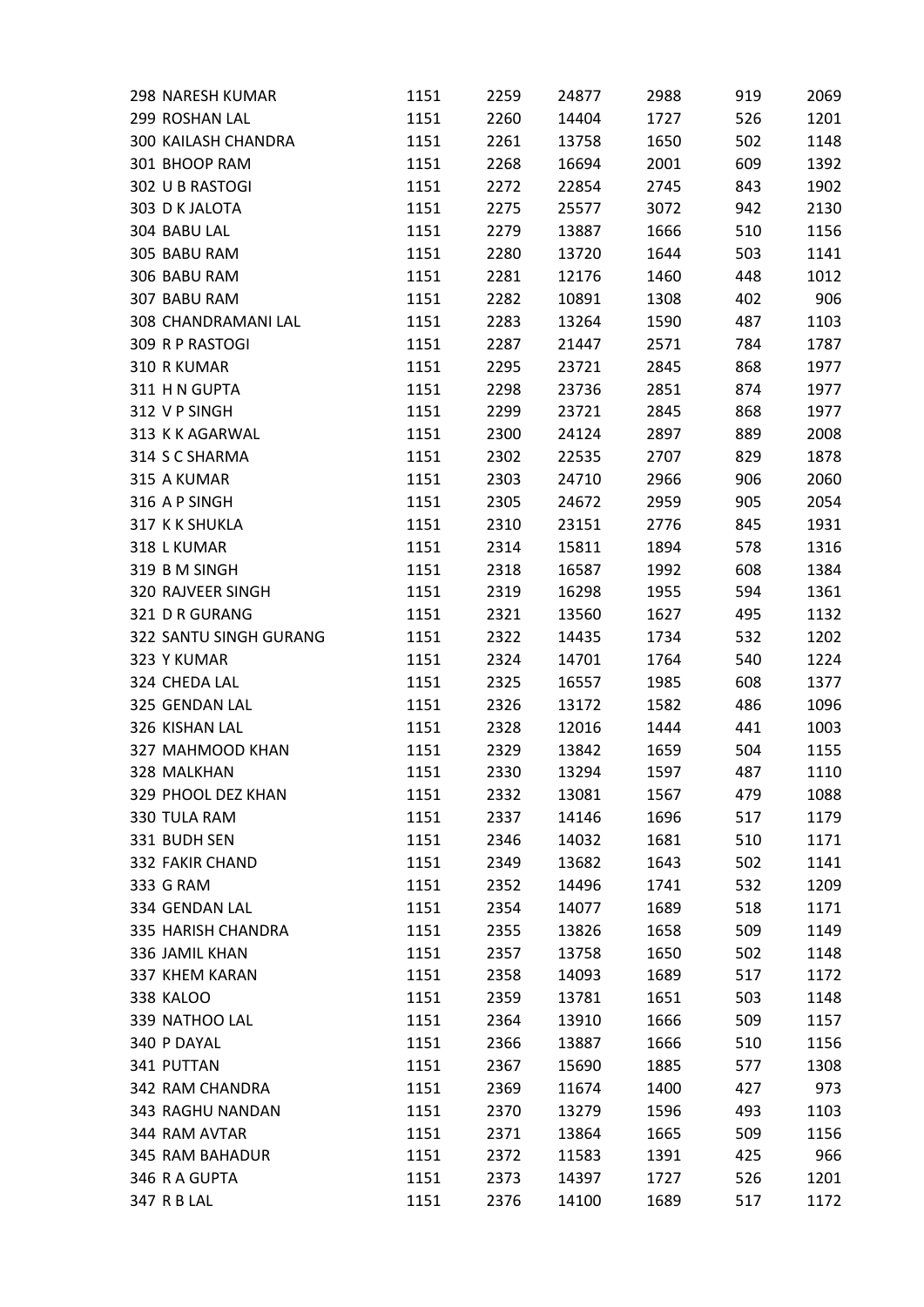| 348 SIA RAM                    | 1151         | 2377 | 11879 | 1423 | 434 | 989  |
|--------------------------------|--------------|------|-------|------|-----|------|
| 349 TOTA RAM                   | 1151         | 2378 | 14009 | 1681 | 517 | 1164 |
| 350 SAHIB SINGH                | 1151         | 2379 | 13811 | 1658 | 509 | 1149 |
| 351 HARI RAM                   | 1151         | 2382 | 13872 | 1665 | 509 | 1156 |
| 352 MANSUKH LAL                | 1151         | 2391 | 16755 | 2008 | 609 | 1399 |
| 353 L R BATHAM                 | 1151         | 2401 | 17842 | 2144 | 660 | 1484 |
| 354 V K SAXENA                 | 1151         | 2402 | 23120 | 2776 | 851 | 1925 |
| 355 M P GUPTA                  | 1151         | 2404 | 23554 | 2829 | 867 | 1962 |
| 356 B SARAN                    | 1151         | 2405 | 19789 | 2373 | 723 | 1650 |
| <b>357 SHYAM BIHARI</b>        | 1151         | 2406 | 15652 | 1878 | 577 | 1301 |
| 358 A K AGARWAL                | 1151         | 2407 | 22968 | 2754 | 838 | 1916 |
| 359 BABOO                      | 1151         | 2410 | 14473 | 1735 | 527 | 1208 |
| 360 B PD                       | 1151         | 2412 | 15956 | 1916 | 585 | 1331 |
| 361 BHOG RAJ                   | 1151         | 2415 | 15119 | 1817 | 555 | 1262 |
| <b>362 ASHOK KUMAR</b>         | 1151         | 2418 | 15507 | 1863 | 570 | 1293 |
| 363 B K SINGH                  | 1151         | 2420 | 14404 | 1727 | 526 | 1201 |
| 364 NAIM AHMAD                 | 1151         | 2421 | 14131 | 1696 | 518 | 1178 |
| 365 S K GOEL                   | 1151         | 2423 | 25082 | 3011 | 920 | 2091 |
| 366 K K SINDWANI               | 1151         | 2426 | 24231 | 2906 | 890 | 2016 |
| 367 GHASI RAM                  | 1151         | 2428 | 13766 | 1651 | 503 | 1148 |
| 368 LEELA DHAR                 | 1151         | 2430 | 13697 | 1643 | 502 | 1141 |
| 369 NATHOO LAL                 | 1151         | 2432 | 15522 | 1863 | 570 | 1293 |
| 370 OM PRAKASH                 | 1151         | 2445 | 17165 | 2061 | 631 | 1430 |
| 371 NEM CHAND                  | 1151         | 2446 | 13766 | 1651 | 503 | 1148 |
| 372 SEWA RAM                   | 1151         | 2447 | 13758 | 1650 | 502 | 1148 |
| 373 VIRENDRA SINGH             | 1151         | 2448 | 15013 | 1802 | 554 | 1248 |
| 374 RAM PRAKASH                | 1151         | 2449 | 14252 | 1711 | 524 | 1187 |
| 375 AQUIL AHMAD                | 1151         | 2456 | 14336 | 1719 | 525 | 1194 |
| 376 M P SHRAMA                 | 1151         | 2464 | 18025 | 2161 | 662 | 1499 |
| 377 BABU RAM                   | 1151         | 2468 | 14899 | 1787 | 547 | 1240 |
| 378 JAGDISH                    | 1151         | 2471 | 14731 | 1765 | 540 | 1225 |
|                                |              |      |       | 1658 |     |      |
| 379 A L GANGWAR                | 1151<br>1151 | 2472 | 13811 |      | 509 | 1149 |
| 380 S K SETH<br>381 PK AGARWAL |              | 2476 | 23637 | 2837 | 867 | 1970 |
|                                | 1151         | 2478 | 23120 | 2776 | 851 | 1925 |
| 382 S KUMAR                    | 1151         | 2479 | 22382 | 2685 | 821 | 1864 |
| 383 M P GARG                   | 1151         | 2481 | 22831 | 2738 | 837 | 1901 |
| 384 LAKHAN RAM                 | 1151         | 2489 | 14222 | 1704 | 518 | 1186 |
| <b>385 MEHTABUDDIN</b>         | 1151         | 2490 | 15074 | 1810 | 555 | 1255 |
| 386 B LAL                      | 1151         | 2491 | 12914 | 1551 | 478 | 1073 |
| 387 S C SHARMA                 | 1151         | 2497 | 22595 | 2714 | 835 | 1879 |
| <b>388 PRAVEEN KUMAR</b>       | 1151         | 2498 | 21995 | 2639 | 806 | 1833 |
| 389 NOOR MOHD                  | 1151         | 2500 | 13773 | 1651 | 503 | 1148 |
| 390 V K GUPTA                  | 1151         | 2502 | 22892 | 2746 | 837 | 1909 |
| 391 PP SINGH                   | 1151         | 2505 | 13317 | 1597 | 487 | 1110 |
| <b>392 SUKRIT VERMA</b>        | 1151         | 2506 | 19515 | 2342 | 715 | 1627 |
| 393 HARI PREM                  | 1151         | 2507 | 15036 | 1803 | 549 | 1254 |
| 394 O P SINGH                  | 1151         | 2512 | 14800 | 1779 | 547 | 1232 |
| 395 MOOL CHAND                 | 1151         | 2513 | 13058 | 1567 | 479 | 1088 |
| 396 DEEP CHAND                 | 1151         | 2514 | 13150 | 1575 | 480 | 1095 |
| 397 KANHAI LAL                 | 1151         | 2515 | 13142 | 1575 | 480 | 1095 |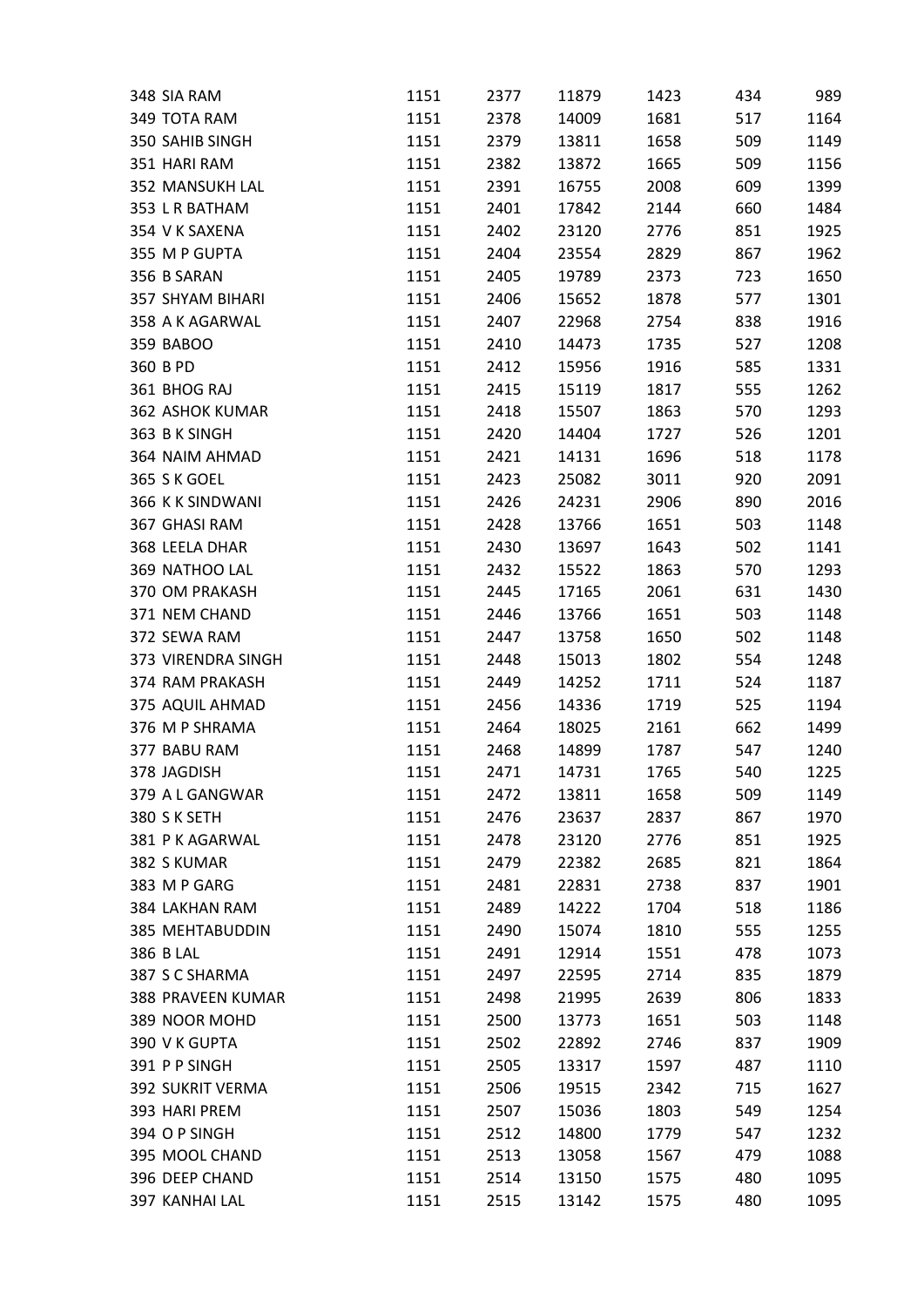| 398 RATTAN LAL            | 1151 | 2516 | 13112 | 1574 | 479 | 1095 |
|---------------------------|------|------|-------|------|-----|------|
| 399 LEKH RAJ              | 1151 | 2519 | 13150 | 1575 | 480 | 1095 |
| 400 PREETAM LAL           | 1151 | 2520 | 8069  | 966  | 296 | 670  |
| 401 CHOTEY LAL            | 1151 | 2521 | 13089 | 1574 | 486 | 1088 |
| <b>402 SATENDRA SINGH</b> | 1151 | 2525 | 15956 | 1916 | 585 | 1331 |
| 403 RAM PAL               | 1151 | 2527 | 13629 | 1635 | 501 | 1134 |
| 404 H S CHABRA            | 1151 | 2528 | 17180 | 2061 | 631 | 1430 |
| 405 MOHARAJ SINGH         | 1151 | 2531 | 15926 | 1909 | 585 | 1324 |
| 406 DALVEER SINGH         | 1151 | 2532 | 18238 | 2190 | 669 | 1521 |
| 407 NATHOO LAL            | 1151 | 2536 | 13203 | 1582 | 480 | 1102 |
| 408 GOVIND RAM            | 1151 | 2539 | 12929 | 1551 | 472 | 1079 |
| <b>409 LAKHAN SINGH</b>   | 1151 | 2545 | 14404 | 1727 | 526 | 1201 |
| 410 MATHURA PD            | 1151 | 2549 | 12534 | 1506 | 464 | 1042 |
| 411 INDRA PAL             | 1151 | 2550 | 13043 | 1566 | 479 | 1087 |
| 412 JEEWAN RAM            | 1151 | 2553 | 12587 | 1513 | 464 | 1049 |
| 413 RAM SEWAK             | 1151 | 2556 | 12587 | 1513 | 464 | 1049 |
| 414 RADHEY SHYAM          | 1151 | 2557 | 11119 | 1332 | 404 | 928  |
| 415 U C SHUKLA            | 1151 | 2562 | 24618 | 2952 | 899 | 2053 |
| 416 ALAK DAS              | 1151 | 2563 | 23462 | 2814 | 859 | 1955 |
| 417 S K MISHRA            | 1151 | 2564 | 22679 | 2722 | 835 | 1887 |
| 418 OM KUMAR              | 1151 | 2566 | 9050  | 1087 | 334 | 753  |
| 419 BUDH SEN              | 1151 | 2568 | 15796 | 1894 | 578 | 1316 |
| 420 S N MULL              | 1151 | 2570 | 13834 | 1658 | 503 | 1155 |
| 421 P P SINGH             | 1151 | 2571 | 13682 | 1643 | 502 | 1141 |
| 422 PREM MASSEY           | 1151 | 2574 | 12450 | 1491 | 456 | 1035 |
| 423 JAGDISH               | 1151 | 2578 | 13636 | 1635 | 501 | 1134 |
| 424 CHANDRA MOHAN NATH    | 1151 | 2579 | 18025 | 2161 | 662 | 1499 |
| 425 S P SHARMA            | 1151 | 2581 | 16564 | 1986 | 609 | 1377 |
| 426 S H ALI               | 1151 | 2585 | 17987 | 2160 | 662 | 1498 |
| 427 R P GUPTA             | 1151 | 2591 | 22048 | 2646 | 812 | 1834 |
| 428 R K SAXENA            | 1151 | 2592 | 18968 | 2274 | 692 | 1582 |
| 429 R PRASAD              | 1151 | 2593 | 14108 | 1695 | 517 | 1178 |
| <b>430 BHUDEV KUMAR</b>   | 1151 | 2594 | 18070 | 2168 | 662 | 1506 |
| 431 RAM PAL               | 1151 | 2596 | 13210 | 1583 | 481 | 1102 |
| 432 D S CHIKARA           | 1151 | 2600 | 20093 | 2411 | 738 | 1673 |
| <b>433 JAGAN KUMAR</b>    | 1151 | 2601 | 24109 | 2891 | 883 | 2008 |
| <b>434 TRILOKI NATH</b>   | 1151 | 2606 | 20238 | 2427 | 739 | 1688 |
| 435 P A BAIG              | 1151 | 2610 | 11568 | 1391 | 426 | 965  |
| 436 A AHMAD               | 1151 | 2612 | 14298 | 1718 | 525 | 1193 |
| <b>437 HAR PRASAD</b>     | 1151 | 2616 | 14800 | 1779 | 547 | 1232 |
| 438 RAJ SINGH             | 1151 | 2617 | 15013 | 1802 | 554 | 1248 |
| 439 RAM DEV               | 1151 | 2619 | 13621 | 1635 | 502 | 1133 |
| 440 H D SAXENA            | 1151 | 2620 | 17150 | 2060 | 630 | 1430 |
| 441 OM PRAKASH            | 1151 | 2621 | 14366 | 1726 | 531 | 1195 |
| 442 HECTOR SOLOMEN        | 1151 | 2626 | 16564 | 1986 | 609 | 1377 |
|                           |      |      |       |      |     |      |
| 443 ASHOK KUMAR           | 1151 | 2630 | 14313 | 1719 | 525 | 1194 |
| 444 D K CHATARJEE         | 1151 | 2631 | 20253 | 2433 | 745 | 1688 |
| 445 RAMMAN LAL            | 1151 | 2633 | 12343 | 1483 | 456 | 1027 |
| 446 VED RAM               | 1151 | 2635 | 11575 | 1391 | 425 | 966  |
| 447 MADAN LAL             | 1151 | 2636 | 11659 | 1399 | 426 | 973  |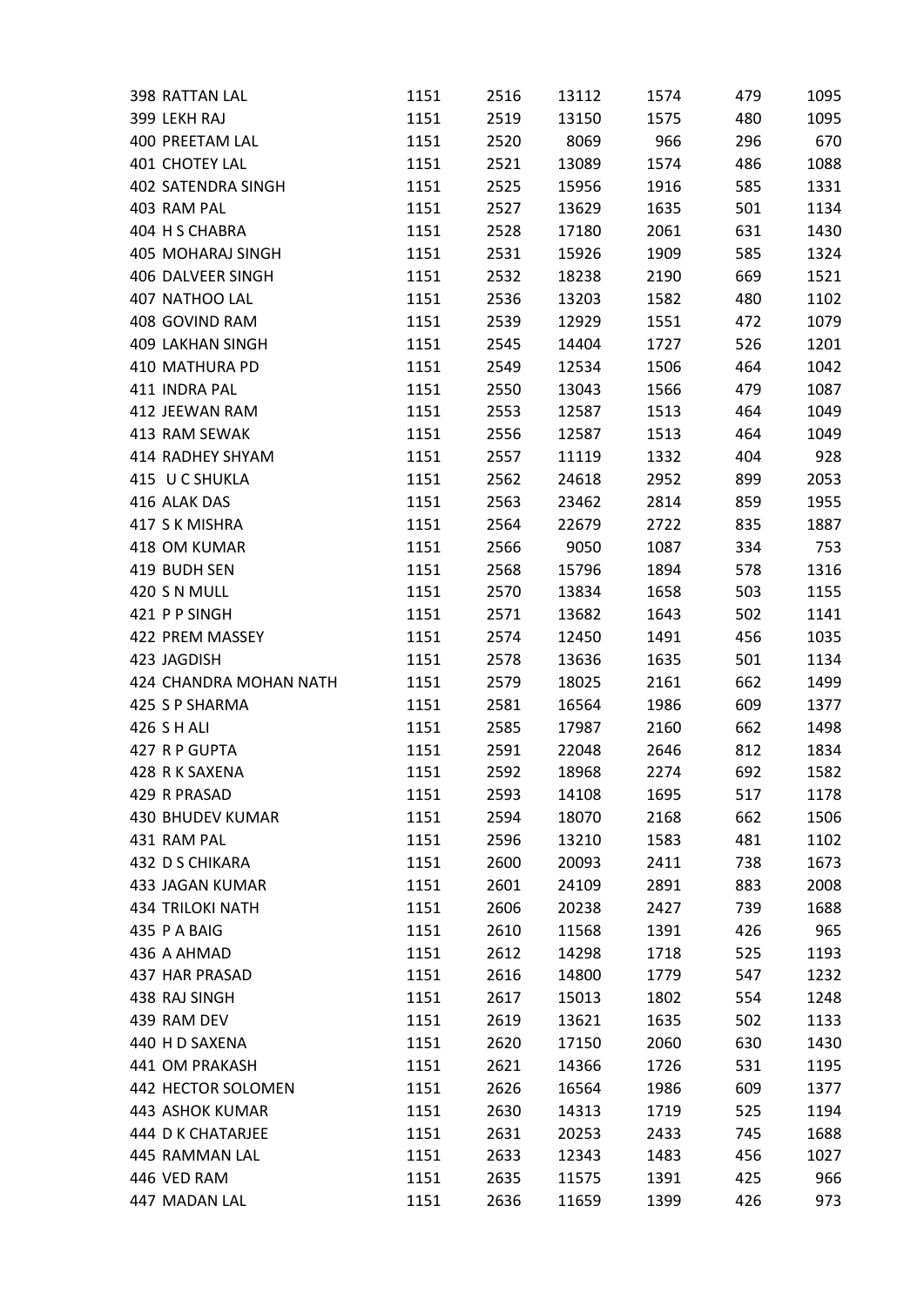| 448 BABU RAM           | 1151 | 2637 | 12039 | 1445 | 441  | 1004 |
|------------------------|------|------|-------|------|------|------|
| 449 OM PRAKASH         | 1151 | 2639 | 13104 | 1574 | 480  | 1094 |
| 450 BHAGWAN SINGH      | 1151 | 2642 | 14488 | 1741 | 532  | 1209 |
| 451 D C VERMA          | 1151 | 2645 | 20793 | 2495 | 761  | 1734 |
| 452 RAM KISHAN         | 1151 | 2646 | 20671 | 2480 | 761  | 1719 |
| 453 C KUMAR            | 1151 | 2647 | 26900 | 3225 | 982  | 2243 |
| 454 PRAMOD KUMAR       | 1151 | 2648 | 29569 | 3551 | 1087 | 2464 |
| 455 LAKHAN             | 1151 | 2649 | 13370 | 1605 | 494  | 1111 |
| 456 MUNNA LAL          | 1151 | 2651 | 13248 | 1590 | 487  | 1103 |
| 457 BABOO KHAN         | 1151 | 2652 | 14290 | 1712 | 519  | 1193 |
| 458 DORI LAL           | 1151 | 2654 | 10701 | 1285 | 395  | 890  |
| 459 KHOOB KARAN        | 1151 | 2657 | 13165 | 1581 | 486  | 1095 |
| 460 S P MEHTA          | 1151 | 2660 | 21173 | 2540 | 776  | 1764 |
| <b>461 HASMAT KHAN</b> | 1151 | 2665 | 16215 | 1947 | 594  | 1353 |
| 462 BABU RAM           | 1151 | 2666 | 16777 | 2015 | 616  | 1399 |
| 463 AMBRISH            | 1151 | 2667 | 17135 | 2054 | 625  | 1429 |
| 464 M B SAXENA         | 1151 | 2668 | 17606 | 2114 | 646  | 1468 |
| 465 N L MAURYA         | 1151 | 2670 | 25660 | 3080 | 943  | 2137 |
| 466 NEM CHAND          | 1151 | 2671 | 16192 | 1940 | 593  | 1347 |
| 467 RAM PAL            | 1151 | 2672 | 13598 | 1634 | 501  | 1133 |
| 468 SATNAM SINGH       | 1151 | 2678 | 15127 | 1817 | 555  | 1262 |
| 469 NARESH KUMAR       | 1151 | 2679 | 18755 | 2251 | 691  | 1560 |
| 470 LALA RAM GANGWAR   | 1151 | 2680 | 18534 | 2221 | 677  | 1544 |
| 471 S P JHA            | 1151 | 2681 | 16184 | 1940 | 593  | 1347 |
| 472 R K PANDEY         |      |      |       |      |      |      |
|                        | 1151 | 2682 | 14039 | 1688 | 517  | 1171 |
| 473 RAM DAS            | 1151 | 2688 | 9887  | 1186 | 364  | 822  |
| 474 PHOOL CHAND        | 1151 | 2690 | 6700  | 806  | 250  | 556  |
| <b>475 VED PRAKASH</b> | 1151 | 2693 | 22154 | 2661 | 813  | 1848 |
| 476 ANIL KUMAR         | 1151 | 2694 | 22557 | 2707 | 828  | 1879 |
| 477 RAM PRAKASH        | 1151 | 2695 | 22071 | 2647 | 807  | 1840 |
| 478 U C SAXENA         | 1151 | 2696 | 21926 | 2631 | 805  | 1826 |
| 479 D P SINGH          | 1151 | 2697 | 21272 | 2555 | 783  | 1772 |
| 480 BABAR ALI          | 1151 | 2699 | 15994 | 1917 | 586  | 1331 |
| 481 K K RASTOGI        | 1151 | 2701 | 18975 | 2275 | 693  | 1582 |
| 482 BRIJ NANDAN        | 1151 | 2705 | 8351  | 1004 | 311  | 693  |
| <b>483 NATHOO KHAN</b> | 1151 | 2714 | 13956 | 1674 | 511  | 1163 |
| 484 GHAN SHYAM         | 1151 | 2730 | 14465 | 1734 | 532  | 1202 |
| 485 A K GOEL           | 1151 | 2731 | 22291 | 2677 | 821  | 1856 |
| 486 PS RANA            | 1151 | 2732 | 22284 | 2676 | 820  | 1856 |
| 487 CS GANGWAR         | 1151 | 2735 | 20481 | 2457 | 753  | 1704 |
| 488 R K SHARMA         | 1151 | 2736 | 22291 | 2677 | 821  | 1856 |
| 489 OM KAR             | 1151 | 2737 | 21105 | 2533 | 776  | 1757 |
| 490 S P GUPTA          | 1151 | 2738 | 22314 | 2677 | 821  | 1856 |
| 491 J C SHARMA         | 1151 | 2739 | 22284 | 2676 | 820  | 1856 |
| 492 D MOHAN            | 1151 | 2740 | 21766 | 2609 | 798  | 1811 |
| 493 ARVIND KUMAR       | 1151 | 2741 | 21964 | 2638 | 806  | 1832 |
| 494 S P SHARMA         | 1151 | 2745 | 17180 | 2061 | 631  | 1430 |
| 495 P SHANKAR          | 1151 | 2746 | 17561 | 2107 | 646  | 1461 |
| 496 BHOOP SINGH        | 1151 | 2747 | 11225 | 1346 | 411  | 935  |
| 497 SUSHIL KUMAR       | 1151 | 2750 | 20831 | 2502 | 768  | 1734 |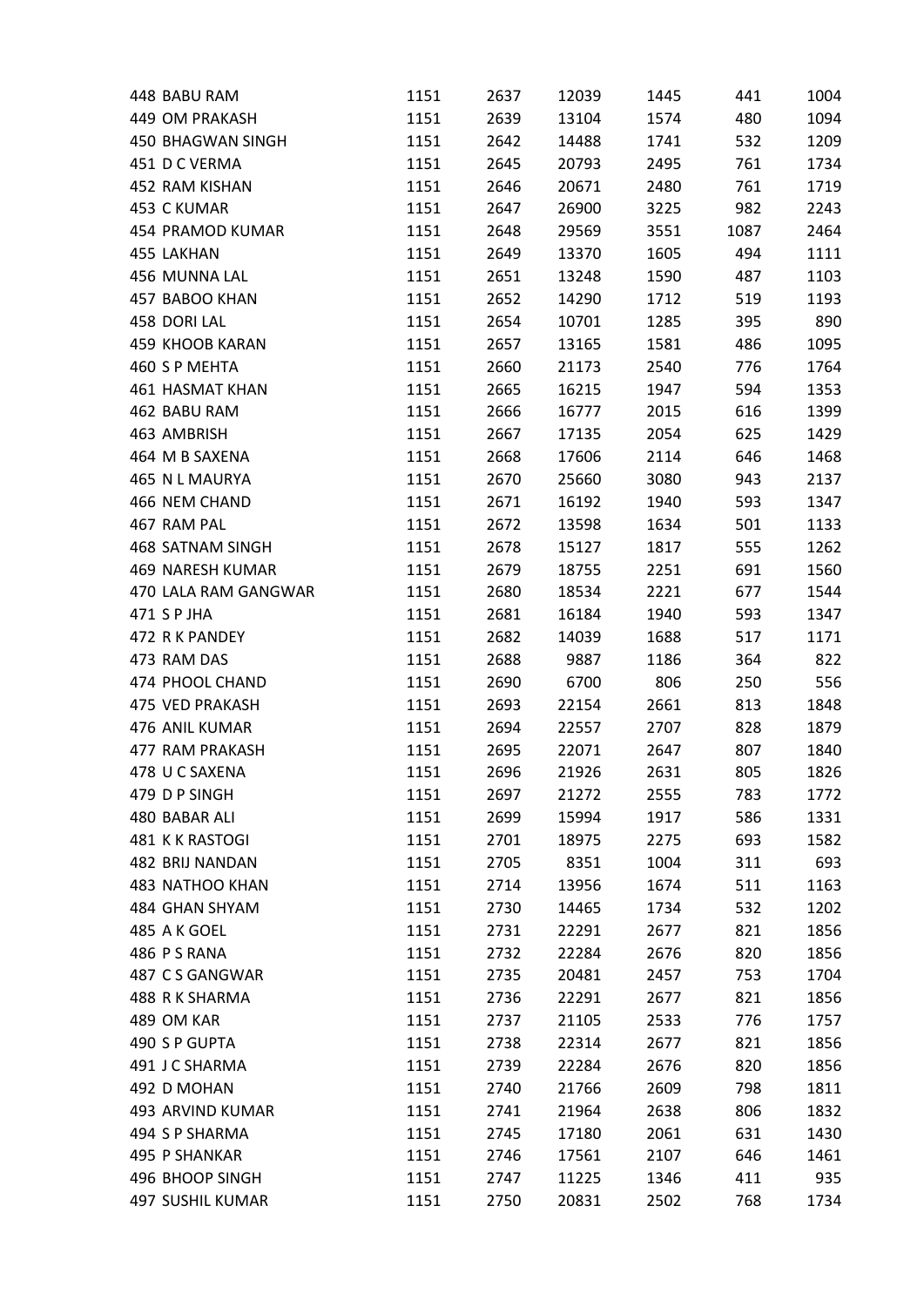| 498 ROSHAN LAL                | 1151 | 2753 | 5544  | 662  | 199 | 463  |
|-------------------------------|------|------|-------|------|-----|------|
| 499 DURJAN                    | 1151 | 2757 | 8191  | 981  | 297 | 684  |
| 500 BABU RAM                  | 1151 | 2758 | 7499  | 898  | 274 | 624  |
| 501 JHAMMAN LAL               | 1151 | 2760 | 13134 | 1575 | 480 | 1095 |
| 502 LALTA PD                  | 1151 | 2761 | 21105 | 2533 | 776 | 1757 |
| 503 HAR PRASAD                | 1151 | 2764 | 13629 | 1635 | 501 | 1134 |
| 504 NIRMAL SINGH              | 1151 | 2767 | 13781 | 1651 | 503 | 1148 |
| 505 R C JOHRI                 | 1151 | 2770 | 20154 | 2418 | 738 | 1680 |
| 506 RAMESH CHAND SAXENA       | 1151 | 2771 | 17644 | 2115 | 647 | 1468 |
| 507 RIASAT ALI                | 1151 | 2772 | 7248  | 868  | 267 | 601  |
| 508 MADAN LAL                 | 1151 | 2776 | 6335  | 760  | 235 | 525  |
| 509 RAM BABOO                 | 1151 | 2779 | 6350  | 761  | 229 | 532  |
| 510 S P SUYAL                 | 1151 | 2785 | 21873 | 2624 | 799 | 1825 |
| 511 S P SINGH                 | 1151 | 2791 | 17051 | 2046 | 624 | 1422 |
| 512 S SHARMA                  | 1151 | 2792 | 17203 | 2062 | 632 | 1430 |
| 513 SHYAM LAL                 | 1151 | 2795 | 7750  | 928  | 282 | 646  |
| 514 RAMESH CHANDRA            | 1151 | 2797 | 6784  | 814  | 251 | 563  |
| 515 RAJENDRA PRASAD           | 1151 | 2798 | 3171  | 380  | 114 | 266  |
| 516 RAM KUMAR                 | 1151 | 2801 | 8069  | 966  | 296 | 670  |
| <b>517 CHHOTEY LAL</b>        | 1151 | 2804 | 5742  | 691  | 212 | 479  |
| 518 OM KAR                    | 1151 | 2805 | 13043 | 1566 | 479 | 1087 |
| 519 KUL BHUSAN                | 1151 | 2807 | 19979 | 2396 | 731 | 1665 |
| <b>520 SULTHAN KHAN</b>       | 1151 | 2808 | 14351 | 1719 | 525 | 1194 |
| 521 MAHENDRA PAL SINGH        | 1151 | 2809 | 6617  | 792  | 244 | 548  |
| 522 SATVIR SINGH              | 1151 | 2812 | 7841  | 943  | 289 | 654  |
| 523 BRIJ LAL                  | 1151 | 2815 | 13020 | 1560 | 473 | 1087 |
| <b>524 K LAL</b>              | 1151 | 2819 | 13408 | 1612 | 494 | 1118 |
| 525 DHANI RAM                 | 1151 | 2822 | 15089 | 1810 | 555 | 1255 |
| 526 S V SINGH                 | 1151 | 2823 | 13697 | 1643 | 502 | 1141 |
| 527 R KUMAR                   | 1151 | 2828 | 21044 | 2525 | 775 | 1750 |
| 528 V SINGH                   | 1151 | 2829 | 20991 | 2518 | 769 | 1749 |
| 529 SULEMAN KHAN              | 1151 | 2831 | 14503 | 1741 | 532 | 1209 |
| 530 CHHATRA PAL               | 1151 | 2832 | 14967 | 1795 | 548 | 1247 |
| <b>531 H K LAL</b>            | 1151 | 2836 | 9438  | 1133 | 349 | 784  |
| 532 A B PANT                  | 1151 | 2840 | 17188 | 2061 | 631 | 1430 |
| 533 V K SAXENA                | 1151 | 2842 | 20922 | 2510 | 768 | 1742 |
| 534 VIRENDRA                  | 1151 | 2846 | 7035  | 844  | 258 | 586  |
| 535 PRAN SUKH                 | 1151 | 2847 | 12906 | 1551 | 478 | 1073 |
| 536 NANHEY LAL                | 1151 | 2852 | 13363 | 1605 | 494 | 1111 |
| 537 RAJVEER SINGH             | 1151 | 2853 | 12845 | 1543 | 471 | 1072 |
| 538 RAJBEER SINGH             | 1151 | 2855 | 21044 | 2525 | 775 | 1750 |
|                               |      |      |       |      |     |      |
| 539 T PRASAD<br>540 SHYAM LAL | 1151 | 2857 | 18504 | 2221 | 678 | 1543 |
|                               | 1151 | 2858 | 10389 | 1247 | 380 | 867  |
| 541 MOHD AHMED                | 1151 | 2859 | 14473 | 1735 | 527 | 1208 |
| 542 A K MISHRA                | 1151 | 2863 | 16625 | 1993 | 609 | 1384 |
| 543 ISHA CHARAN               | 1151 | 2867 | 13918 | 1673 | 516 | 1157 |
| 544 A K JAIN                  | 1151 | 2868 | 23630 | 2837 | 867 | 1970 |
| 545 DHAKAN LAL                | 1151 | 2874 | 6928  | 829  | 251 | 578  |
| 546 RAM CHANDRA               | 1151 | 2875 | 13507 | 1620 | 495 | 1125 |
| 547 MAKSOOD ALI               | 1151 | 2876 | 6746  | 807  | 244 | 563  |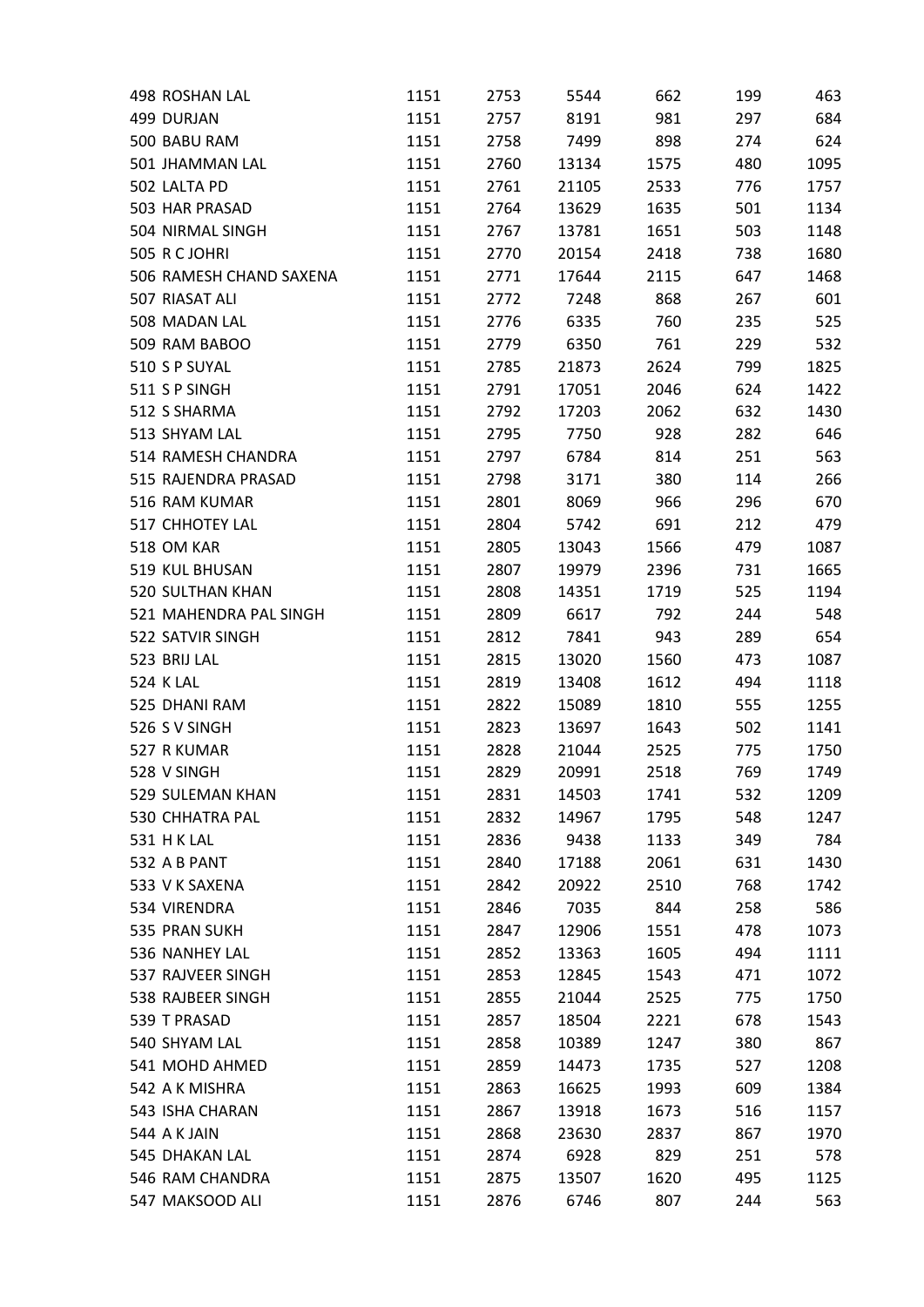| 548 TULSI RAM     | 1151         | 2878 | 12313          | 1476         | 450        | 1026        |
|-------------------|--------------|------|----------------|--------------|------------|-------------|
| 549 S P GARG      | 1151         | 2880 | 20991          | 2518         | 769        | 1749        |
| 550 S J SINGH     | 1151         | 2883 | 20884          | 2509         | 768        | 1741        |
| <b>551 DALLOO</b> | 1151         | 2885 | 14070          | 1688         | 517        | 1171        |
| 552 RAFIQ         | 1151         | 2886 | 13887          | 1666         | 510        | 1156        |
| 553 ARJUN         | 1151         | 2887 | 13887          | 1666         | 510        | 1156        |
| 554 M LAL         | 1151         | 2888 | 13720          | 1644         | 503        | 1141        |
| 555 Y A SHAH      | 1151         | 2890 | 13766          | 1651         | 503        | 1148        |
| 556 NAVI JAN      | 1151         | 2891 | 13705          | 1643         | 502        | 1141        |
| 557 BHAGWAN SINGH | 1151         | 2894 | 12496          | 1499         | 457        | 1042        |
| 558 RAM LAL       | 1151         | 2896 | 13629          | 1635         | 501        | 1134        |
| 559 R PRASAD      | 1151         | 2897 | 19317          | 2319         | 707        | 1612        |
| 560 POORAN LAL    | 1151         | 2898 | 8921           | 1072         | 327        | 745         |
| 561 MEWA RAM      | 1151         | 2903 | 6769           | 813          | 250        | 563         |
| 562 NATHOO LAL    | 1151         | 2908 | 8237           | 989          | 304        | 685         |
| 563 LALTA PRASAD  | 1151         | 2911 | 13081          | 1567         | 479        | 1088        |
| 564 KAMRUDDIN     | 1151         | 2919 | 6799           | 814          | 250        | 564         |
| 565 R K AGARWAL   | 1151         | 2929 | 23561          | 2829         | 867        | 1962        |
| 566 D B GHOSH     | 1151         | 2936 | 17165          | 2061         | 631        | 1430        |
| 567 VED PRAKASH   | 1151         | 2942 | 14747          | 1772         | 541        | 1231        |
| 568 RAM MURTI LAL | 1151         | 2944 | 7590           | 912          | 281        | 631         |
| 569 ANGAN LAL     | 1151         | 2948 | 7780           | 935          | 288        | 647         |
| 570 SHANKAR LAL   | 1151         | 2950 | 13013          | 1560         | 473        | 1087        |
| 571 BABU RAM      | 1151         | 2952 | 12632          | 1514         | 464        | 1050        |
| 572 SUBHASH       | 1151         | 2954 | 5757           | 692          | 213        | 479         |
| 573 S C NIGAM     | 1151         | 2962 | 15173          | 1818         | 555        | 1263        |
| 574 JIWAN RAM     | 1151         | 2965 | 14922          | 1788         | 548        | 1240        |
| 575 DIWAN SINGH   | 1151         | 2966 | 14290          | 1712         | 519        | 1193        |
| 576 RAM BHAROSEY  | 1151         | 2967 | 13370          | 1605         | 494        | 1111        |
| 577 BHAGWAN SINGH |              |      |                |              |            |             |
| 578 PREM SHANKER  | 1151<br>1151 | 2968 | 11256<br>14260 | 1353<br>1711 | 417<br>524 | 936<br>1187 |
|                   |              | 2969 |                |              |            |             |
| 579 SHIV KUMAR    | 1151         | 2970 | 20040          | 2404         | 738        | 1666        |
| 580 V K AGARWAL   | 1151         | 2971 | 16344          | 1962         | 601        | 1361        |
| 581 U KUMAR       | 1151         | 2973 | 20078          | 2411         | 738        | 1673        |
| 582 AJAY MEHRA    | 1151         | 2974 | 20040          | 2404         | 738        | 1666        |
| 583 MOHD SALEEM   | 1151         | 2975 | 16671          | 2000         | 609        | 1391        |
| 584 R E S VERMA   | 1151         | 2976 | 20169          | 2419         | 738        | 1681        |
| 585 KAMAL SWARUP  | 1151         | 2978 | 17180          | 2061         | 631        | 1430        |
| 586 CHOKHEY LAL   | 1151         | 2982 | 7811           | 936          | 283        | 653         |
| 587 MADAN LAL     | 1151         | 2986 | 14937          | 1794         | 547        | 1247        |
| 588 CHET RAM      | 1151         | 2987 | 7727           | 928          | 282        | 646         |
| 589 RAM SAHAI     | 1151         | 2988 | 7788           | 935          | 288        | 647         |
| 590 BALAK RAM     | 1151         | 2989 | 12701          | 1522         | 465        | 1057        |
| 591 N V KUMAR     | 1151         | 2996 | 22109          | 2654         | 813        | 1841        |
| 592 PKS CHAUHAN   | 1151         | 2997 | 22109          | 2654         | 813        | 1841        |
| 593 S KUMAR       | 1151         | 2998 | 22109          | 2654         | 813        | 1841        |
| 594 M SAXENA      | 1151         | 2999 | 20169          | 2419         | 738        | 1681        |
| 595 RAKESH KUMAR  | 1151         | 3000 | 20116          | 2412         | 738        | 1674        |
| 596 S K Kashyap   | 1151         | 3004 | 22002          | 2639         | 806        | 1833        |
| 597 M P Singh     | 1151         | 3007 | 13477          | 1619         | 494        | 1125        |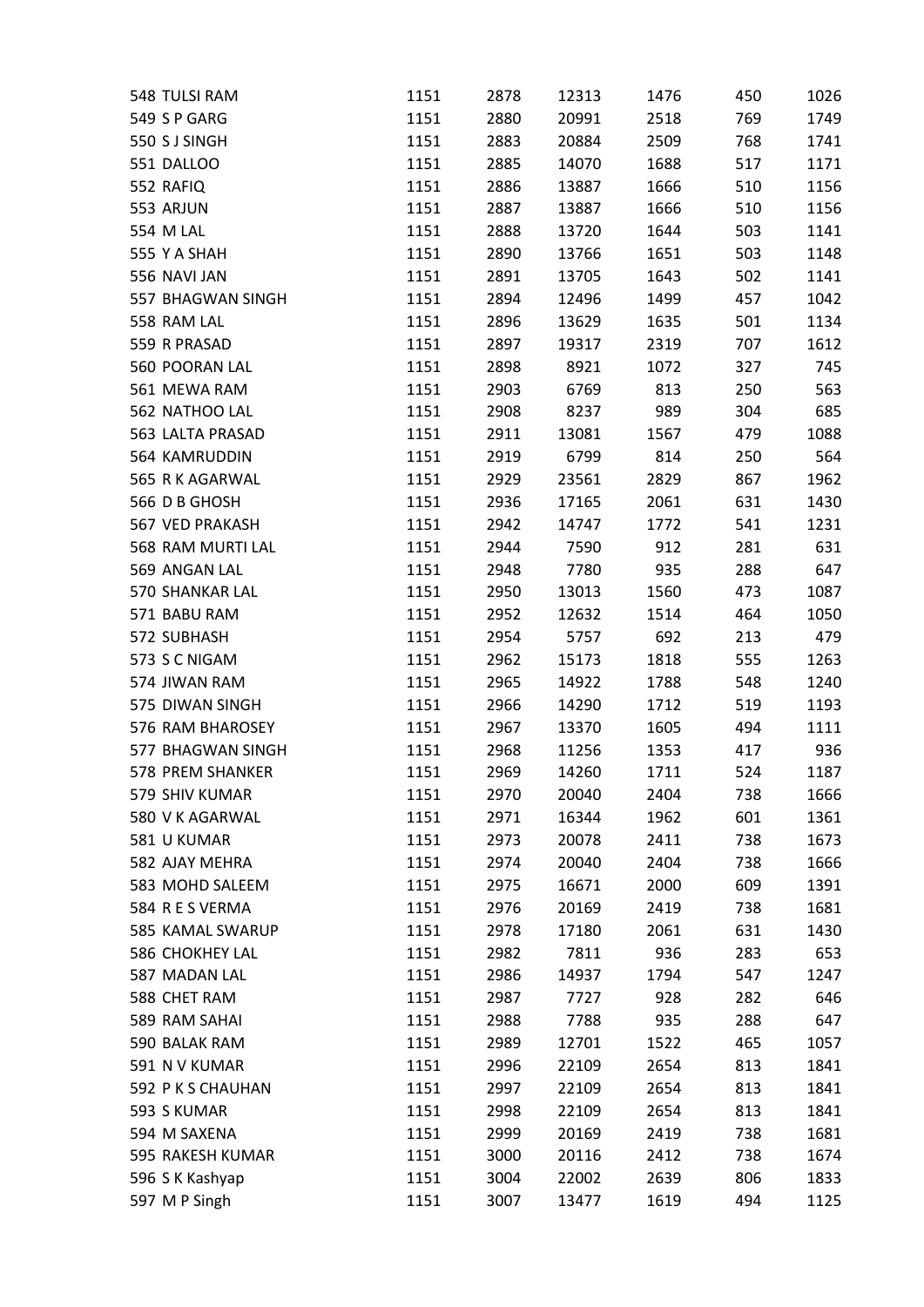| 598 Om Prakash       | 1151 | 3013 | 7978  | 958  | 296 | 662  |
|----------------------|------|------|-------|------|-----|------|
| 599 Mukund Ram       | 1151 | 3022 | 8153  | 981  | 304 | 677  |
| 600 Roshan Lal       | 1151 | 3025 | 12708 | 1528 | 471 | 1057 |
| 601 Hari Ram         | 1151 | 3026 | 7050  | 845  | 259 | 586  |
| 602 Kewal Ram        | 1151 | 3027 | 5803  | 699  | 213 | 486  |
| 603 L P Gangwar      | 1151 | 3029 | 18238 | 2190 | 669 | 1521 |
| 604 Radhey Shyam     | 1151 | 3030 | 9400  | 1126 | 343 | 783  |
| 605 Rajindra Singh   | 1151 | 3031 | 12777 | 1536 | 471 | 1065 |
| 606 Madan lal        | 1151 | 3032 | 13279 | 1596 | 493 | 1103 |
| 607 R V Singh        | 1151 | 3034 | 14328 | 1719 | 525 | 1194 |
| 608 Ram naresh       | 1151 | 3035 | 15340 | 1841 | 563 | 1278 |
| 609 M Husaain        | 1151 | 3036 | 15059 | 1809 | 554 | 1255 |
| 610 Dhare            | 1151 | 3042 | 14230 | 1710 | 524 | 1186 |
| 611 D C Singh        | 1151 | 3044 | 15766 | 1893 | 578 | 1315 |
| 612 Sher Bahadur     | 1151 | 3047 | 15157 | 1818 | 556 | 1262 |
| 613 Nathoo lal       | 1151 | 3048 | 11971 | 1437 | 441 | 996  |
| 614 Bhikari lal      | 1151 | 3049 | 12176 | 1460 | 448 | 1012 |
| 615 jhau ram         | 1151 | 3052 | 7621  | 913  | 281 | 632  |
| 616 Mewa ram         | 1151 | 3055 | 13469 | 1619 | 494 | 1125 |
| 617 khem Karan lal   | 1151 | 3056 | 3879  | 464  | 144 | 320  |
| 618 R Bhardwaj       | 1151 | 3063 | 20937 | 2510 | 768 | 1742 |
| 619 H R Singh        | 1151 | 3067 | 14488 | 1741 | 532 | 1209 |
| 620 Sudama yadav     | 1151 | 3068 | 14047 | 1688 | 517 | 1171 |
| 621 Ram avtar        | 1151 | 3069 | 13743 | 1650 | 502 | 1148 |
| 622 ram niwas        | 1151 | 3071 | 15249 | 1832 | 562 | 1270 |
| 623 Hardwari lal     | 1151 | 3076 | 7605  | 913  | 281 | 632  |
| 624 Kunwar Pal Singh | 1151 | 3081 | 15583 | 1871 | 571 | 1300 |
| 625 R K Sharma       | 1151 | 3092 | 15598 | 1871 | 571 | 1300 |
| 626 Ram Pal          | 1151 | 3098 | 3628  | 434  | 130 | 304  |
| 627 angar lal        | 1151 | 3104 | 13690 | 1643 | 502 | 1141 |
| 628 Yasim Shah       | 1151 | 3105 | 12807 | 1536 | 471 | 1065 |
| 629 K B lal          | 1151 | 3107 | 14260 | 1711 | 524 | 1187 |
| 630 Raj Kumar        | 1151 | 3108 | 19994 | 2396 | 730 | 1666 |
| 631 Ram Pal          | 1151 | 3117 | 12207 | 1467 | 448 | 1019 |
| 632 ganesh lal       | 1151 | 3119 | 12039 | 1445 | 441 | 1004 |
| 633 dal chand        | 1151 | 3126 | 7430  | 890  | 273 | 617  |
| 634 N0ni ram         | 1151 | 3140 | 5833  | 700  | 213 | 487  |
| 635 Farmood Hussain  |      | 3154 |       |      |     |      |
| 636 B S Puri         | 1151 |      | 13408 | 1612 | 494 | 1118 |
| 637 Budh Sen         | 1151 | 3194 | 11241 | 1347 | 411 | 936  |
|                      | 1151 | 3234 | 6221  | 746  | 229 | 517  |
| 638 S S L Sharma     | 1151 | 3261 | 16914 | 2030 | 623 | 1407 |
| 639 jamuna Prasad    | 1151 | 3269 | 6655  | 799  | 244 | 555  |
| 640 Shiv lal         | 1151 | 3274 | 6601  | 791  | 243 | 548  |
| 641 Durg pal Singh   | 1151 | 3283 | 9058  | 1087 | 334 | 753  |
| 642 PL Shah          | 1151 | 3297 | 21097 | 2532 | 775 | 1757 |
| 643 R P Singh        | 1151 | 3299 | 22451 | 2693 | 822 | 1871 |
| 644 Pradeep Kumar    | 1151 | 3300 | 19127 | 2296 | 706 | 1590 |
| 645 A P Bharti       | 1151 | 3303 | 15294 | 1833 | 556 | 1277 |
| 646 R P Singh        | 1151 | 3306 | 15576 | 1871 | 571 | 1300 |
| 647 A chirstopur     | 1151 | 3308 | 13728 | 1650 | 509 | 1141 |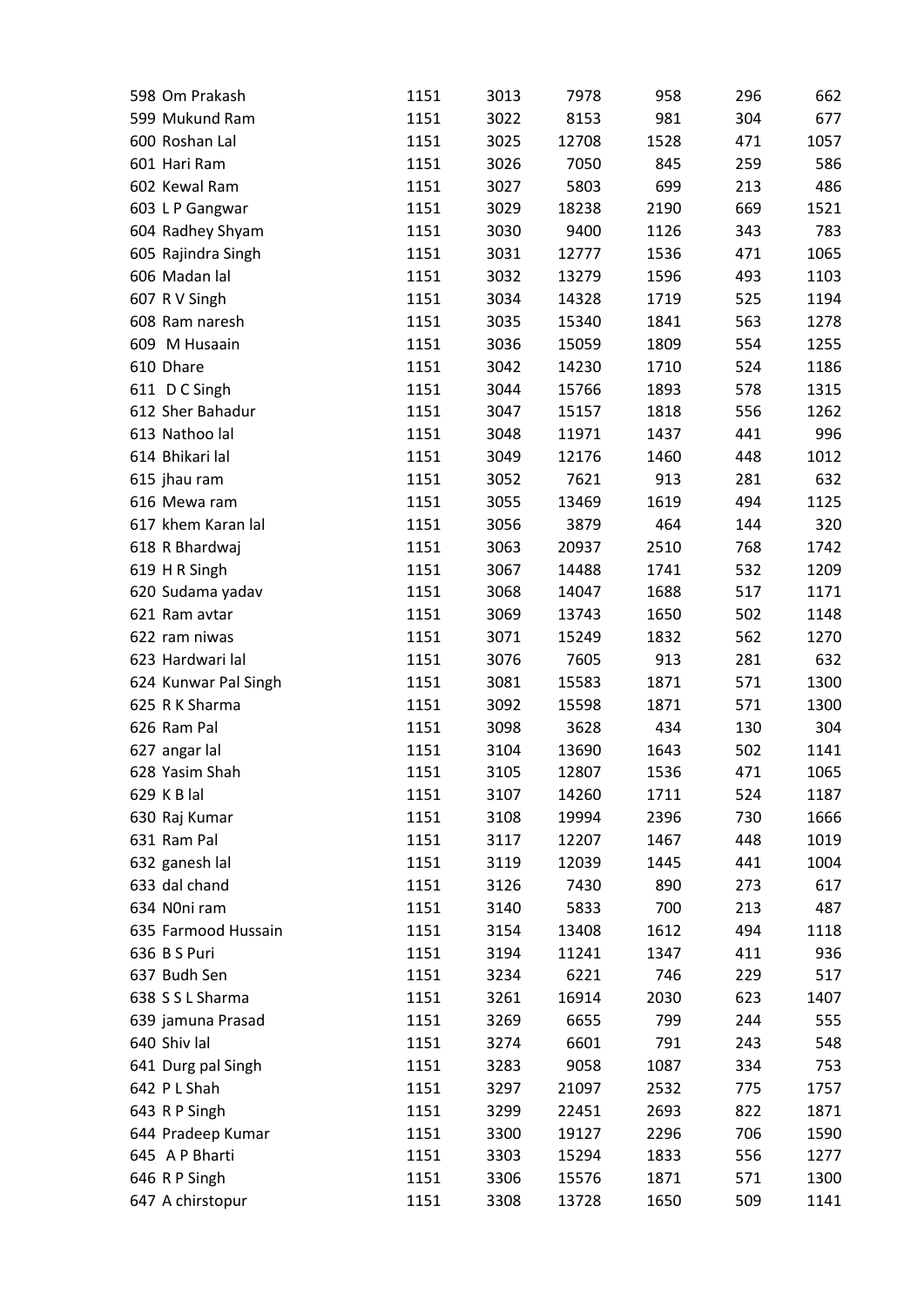| 648 A K Singhal                      | 1151 | 3309 | 19956 | 2395 | 730 | 1665 |
|--------------------------------------|------|------|-------|------|-----|------|
| 649 ratal lal                        | 1151 | 3310 | 14686 | 1764 | 540 | 1224 |
| 650 R p saxena                       | 1151 | 3311 | 15629 | 1878 | 577 | 1301 |
| 651 Ram chandra                      | 1151 | 3321 | 7590  | 912  | 281 | 631  |
| 652 balak ram                        | 1151 | 3323 | 15203 | 1825 | 556 | 1269 |
| 653 mohan Lal                        | 1151 | 3335 | 6731  | 807  | 245 | 562  |
| 654 J N pandey                       | 1151 | 3337 | 18405 | 2206 | 670 | 1536 |
| 655 Mahendra pal                     | 1151 | 3338 | 14100 | 1689 | 517 | 1172 |
| 656 mahendra pal                     | 1151 | 3357 | 4875  | 585  | 181 | 404  |
| 657 bhajan lal                       | 1151 | 3362 | 14473 | 1735 | 527 | 1208 |
| 658 haider nabi                      | 1151 | 3365 | 13743 | 1650 | 502 | 1148 |
| 659 ram swaroop                      | 1151 | 3371 | 3270  | 395  | 122 | 273  |
| 660 A K Gupta                        | 1151 | 3393 | 17515 | 2100 | 640 | 1460 |
| 661 Devesh kumar                     | 1151 | 3394 | 16755 | 2008 | 609 | 1399 |
| 662 M S h Khan                       | 1151 | 3397 | 14701 | 1764 | 540 | 1224 |
| 663 Salaudin                         | 1151 | 3398 | 15675 | 1879 | 571 | 1308 |
| 664 malkhan singh                    | 1151 | 3399 | 17622 | 2114 | 646 | 1468 |
| 665 p L maurya                       | 1151 | 3403 | 15408 | 1848 | 563 | 1285 |
| 666 bhajrang lal                     | 1151 | 3404 | 13553 | 1627 | 501 | 1126 |
| 667 chhada lal                       | 1151 | 3411 | 14328 | 1719 | 525 | 1194 |
| 668 dharam raj lal                   | 1151 | 3412 | 4708  | 563  | 168 | 395  |
|                                      | 1151 | 3428 | 13545 | 1627 | 501 | 1126 |
| 669 Durga prasad<br>670 Rama Shankar | 1151 | 3429 |       | 2001 | 609 | 1392 |
|                                      |      |      | 16694 |      |     |      |
| 671 B P Bajpayee                     | 1151 | 3430 | 17675 | 2122 | 647 | 1475 |
| 672 Y L Messey                       | 1151 | 3438 | 13279 | 1596 | 493 | 1103 |
| 673 Kishan lal                       | 1151 | 3439 | 11857 | 1422 | 434 | 988  |
| 674 H S Maurya                       | 1151 | 3447 | 15020 | 1802 | 548 | 1254 |
| 675 vleslay Singh                    | 1151 | 3449 | 16389 | 1969 | 601 | 1368 |
| 676 Mukut Lal                        | 1151 | 3452 | 4008  | 480  | 146 | 334  |
| 677 V k Mehrotra                     | 1151 | 3468 | 19127 | 2296 | 706 | 1590 |
| 678 Itwari lal                       | 1151 | 3471 | 13309 | 1597 | 487 | 1110 |
| 679 Umrai lal                        | 1151 | 3481 | 7902  | 950  | 289 | 661  |
| 680 tika ram                         | 1151 | 3482 | 7636  | 913  | 275 | 638  |
| 681 m L sharma                       | 1151 | 3490 | 14686 | 1764 | 540 | 1224 |
| 682 Khem karan                       | 1151 | 3517 | 11963 | 1437 | 441 | 996  |
| 683 N K Tiwari                       | 1151 | 3519 | 18990 | 2281 | 699 | 1582 |
| 684 A K Sharma                       | 1151 | 3520 | 18823 | 2259 | 692 | 1567 |
| 685 Sia ram                          | 1151 | 3522 | 14610 | 1756 | 539 | 1217 |
| 686 P S yadav                        | 1151 | 3523 | 19964 | 2396 | 731 | 1665 |
| 687 Chheda lal                       | 1151 | 3524 | 7453  | 897  | 274 | 623  |
| 688 O p pali                         | 1151 | 3525 | 14519 | 1742 | 533 | 1209 |
| 689 Plal                             | 1151 | 3526 | 14108 | 1695 | 517 | 1178 |
| 690 amar singh                       | 1151 | 3527 | 15918 | 1909 | 585 | 1324 |
| 691 D P Singh                        | 1151 | 3528 | 14617 | 1756 | 539 | 1217 |
| 692 pooran lal                       | 1151 | 3529 | 14922 | 1788 | 548 | 1240 |
| 693 Gyan chand                       | 1151 | 3532 | 8526  | 1026 | 318 | 708  |
| 694 babu ram                         | 1151 | 3540 | 7598  | 912  | 280 | 632  |
| 695 P C pandya                       | 1151 | 3549 | 18511 | 2221 | 678 | 1543 |
| 696 mohan singh                      | 1151 | 3551 | 11461 | 1376 | 418 | 958  |
| 697 ram das suman                    | 1151 | 3554 | 15789 | 1894 | 578 | 1316 |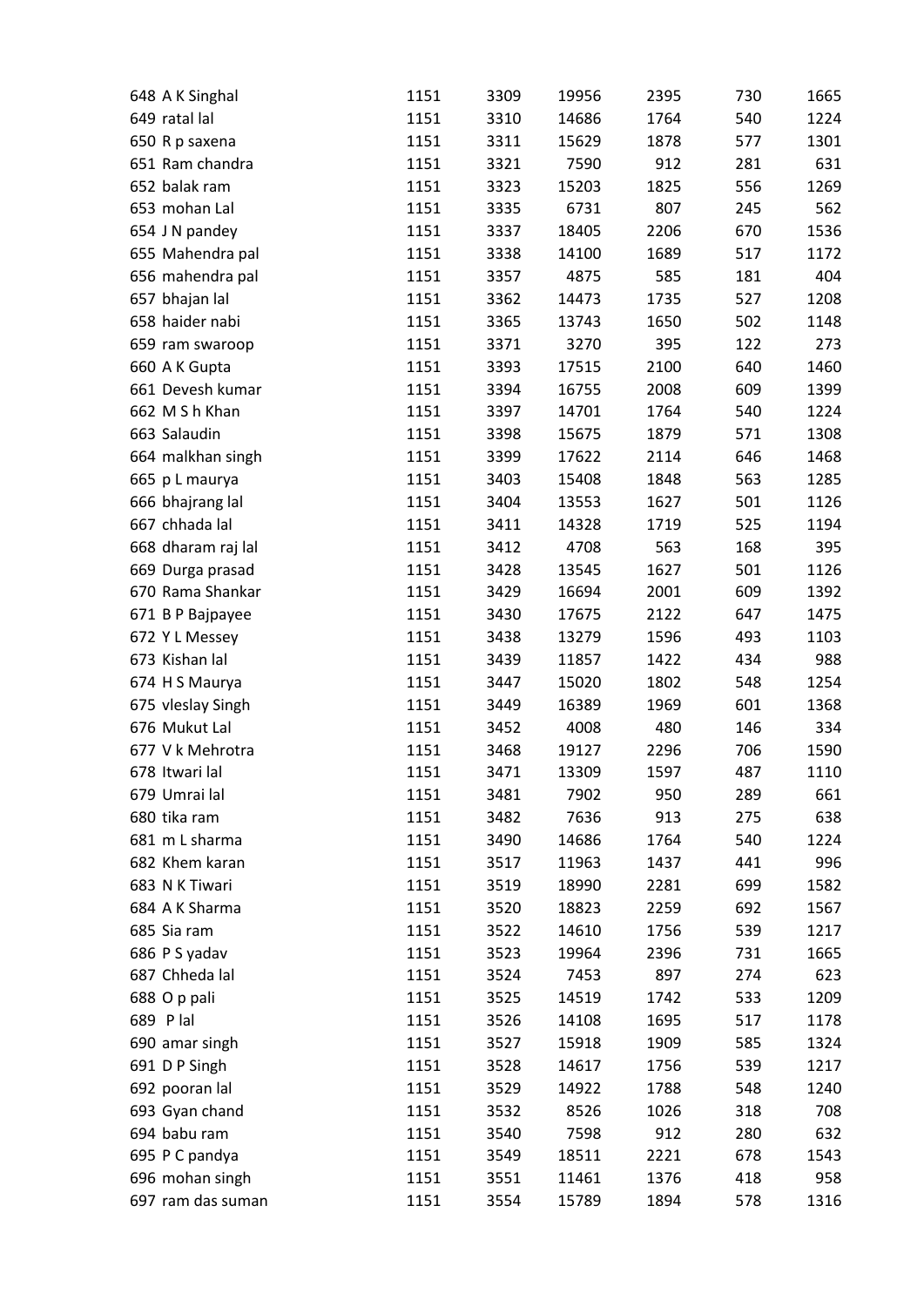| 698 nanki lal      | 1151 | 3559 | 11963 | 1437 | 441 | 996  |
|--------------------|------|------|-------|------|-----|------|
| 699 babu ram       | 1151 | 3571 | 11294 | 1354 | 411 | 943  |
| 700 g masih        | 1151 | 3576 | 11659 | 1399 | 426 | 973  |
| 701 har prasad     | 1151 | 3579 | 13682 | 1643 | 502 | 1141 |
| 702 lala ram       | 1151 | 3584 | 7704  | 927  | 288 | 639  |
| 703 raj pal        | 1151 | 3587 | 5879  | 707  | 220 | 487  |
| 704 mahi pal Singh | 1151 | 3593 | 5757  | 692  | 213 | 479  |
| 705 nazamullah     | 1151 | 3605 | 14123 | 1696 | 518 | 1178 |
| 706 Munna lal      | 1151 | 3609 | 5833  | 700  | 213 | 487  |
| 707 r hasen        | 1151 | 3612 | 20435 | 2450 | 747 | 1703 |
| 708 s K matah      | 1151 | 3613 | 20428 | 2449 | 746 | 1703 |
| 709 r n mahrotra   | 1151 | 3616 | 20937 | 2510 | 768 | 1742 |
| 710 B kumar        | 1151 | 3618 | 20268 | 2433 | 745 | 1688 |
| 711 R k Sharma     | 1151 | 3619 | 20276 | 2434 | 745 | 1689 |
| 712 Hevendra pal   | 1151 | 3620 | 19645 | 2358 | 723 | 1635 |
| 713 D upadhya      | 1151 | 3621 | 20276 | 2434 | 745 | 1689 |
| 714 narain Singh   | 1151 | 3629 | 7385  | 889  | 273 | 616  |
| 715 N j angari     | 1151 | 3644 | 15834 | 1901 | 585 | 1316 |
| 716 mahendra pal   | 1151 | 3657 | 4168  | 502  | 153 | 349  |
| 717 om prakash     | 1151 | 3660 | 5248  | 631  | 197 | 434  |
| 718 virendra kumar | 1151 | 3664 | 6153  | 738  | 228 | 510  |
| 719 P S rajgopalan | 1151 | 3670 | 16937 | 2031 | 617 | 1414 |
| 720 sewa ram       | 1151 | 3671 | 13591 | 1628 | 495 | 1133 |
| 721 V K srivastav  | 1151 | 3672 | 14519 | 1742 | 533 | 1209 |
| 722 A S Yadav      | 1151 | 3673 | 12001 | 1438 | 441 | 997  |
| 723 Bhoop narain   | 1151 | 3690 | 8868  | 1065 | 327 | 738  |
| 724 sushil kumar   | 1151 | 3692 | 15332 | 1840 | 562 | 1278 |
| 725 r Kumar        | 1151 | 3708 | 19371 | 2327 | 714 | 1613 |
| 726 D c bhanj      | 1151 | 3709 | 17028 | 2045 | 624 | 1421 |
| 727 ismili khan    | 1151 | 3711 | 13766 | 1651 | 503 | 1148 |
| 728 budan          | 1151 | 3713 | 15051 | 1803 | 548 | 1255 |
| 729 k k gangwar    | 1151 | 3714 | 14442 | 1734 | 532 | 1202 |
| 730 R b giri       | 1151 | 3715 | 14846 | 1780 | 541 | 1239 |
| 731 rajesh pandey  | 1151 | 3716 | 17675 | 2122 | 647 | 1475 |
| 732 Daud khan      | 1151 | 3741 | 13720 | 1644 | 503 | 1141 |
| 733 har dayal      | 1151 | 3742 | 6069  | 730  | 227 | 503  |
| 734 nand ram       | 1151 | 3743 | 7119  | 852  | 259 | 593  |
| 735 lokman         | 1151 | 3749 | 13735 | 1650 | 509 | 1141 |
| 736 G I gangwar    | 1151 | 3750 | 14868 | 1787 | 548 | 1239 |
| 737 lala ram       | 1151 | 3756 | 7012  | 844  | 259 | 585  |
| 738 azam ali khan  | 1151 | 3779 | 22223 | 2669 | 820 | 1849 |
| 739 Dularey        | 1151 | 3786 | 13811 | 1658 | 509 | 1149 |
| 740 badshah        | 1151 | 3790 | 8069  | 966  | 296 | 670  |
| 741 kuldeep Kumar  | 1151 | 3796 | 20770 | 2494 | 767 | 1727 |
| 742 R k saxena     | 1151 | 3798 | 20451 | 2456 | 752 | 1704 |
| 743 s bhattacharya | 1151 | 3799 | 20306 | 2434 | 745 | 1689 |
| 744 R k sexena     | 1151 | 3800 | 20078 | 2411 | 738 | 1673 |
| 745 randhir singh  | 1151 | 3802 | 14868 | 1787 | 548 | 1239 |
| 746 D k Tondon     | 1151 | 3804 | 19842 | 2381 | 730 | 1651 |
| 747 Prem Shankar   | 1151 | 3810 | 6563  | 790  | 243 | 547  |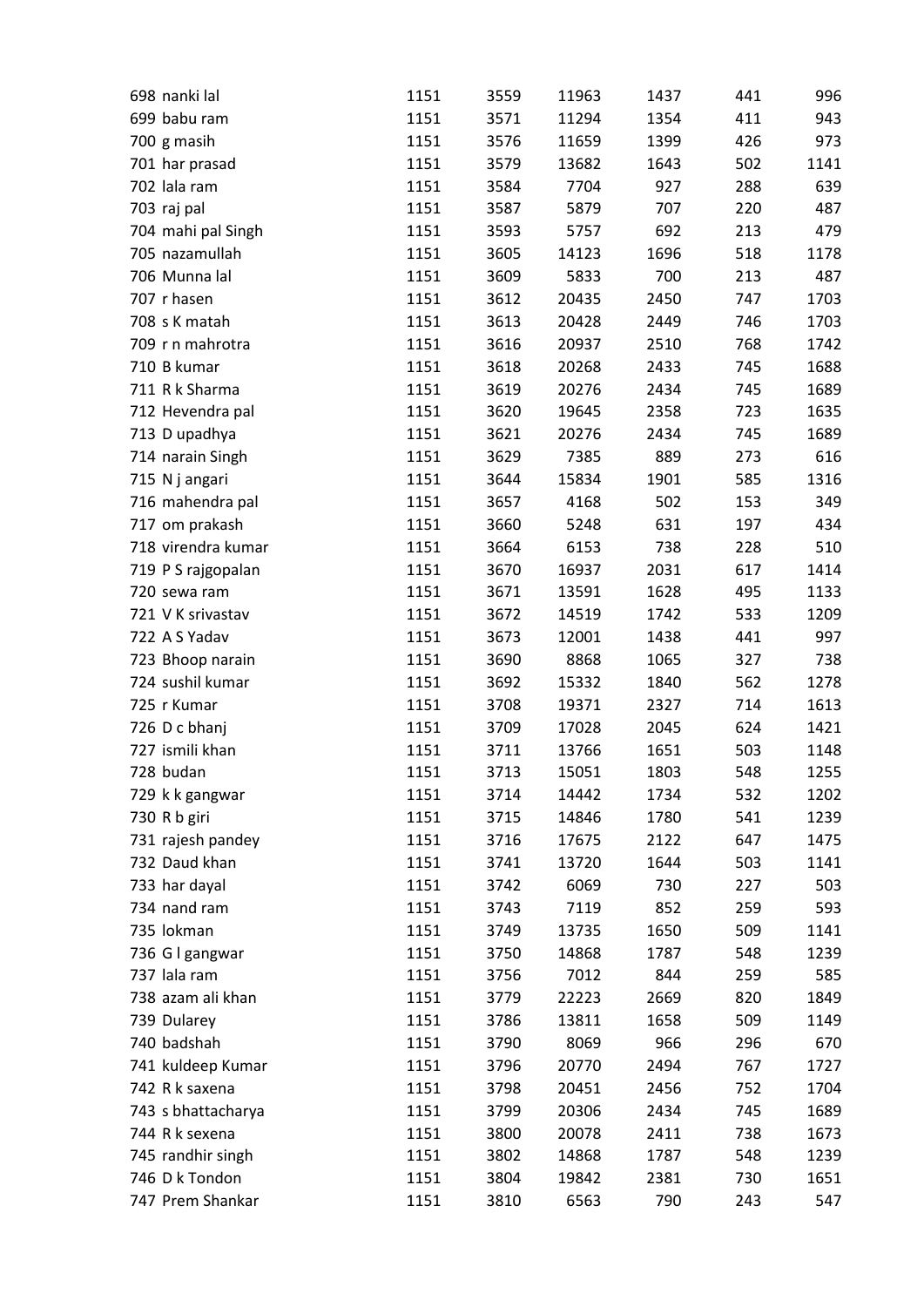| 748 Hori lal         | 1151 | 3813 | 8465  | 1018 | 311 | 707  |
|----------------------|------|------|-------|------|-----|------|
| 749 S b Saxena       | 1151 | 3821 | 17690 | 2122 | 647 | 1475 |
| 750 s singh          | 1151 | 3822 | 17051 | 2046 | 624 | 1422 |
| 751 m K srivastava   | 1151 | 3823 | 19416 | 2328 | 709 | 1619 |
| 752 M M K Agarwal    | 1151 | 3824 | 17652 | 2121 | 653 | 1468 |
| 753 najmuzzama       | 1151 | 3827 | 15690 | 1885 | 577 | 1308 |
| 754 Khem karan       | 1151 | 3834 | 8153  | 981  | 304 | 677  |
| 755 KAMAL KUMAR      | 1151 | 3837 | 17386 | 2084 | 638 | 1446 |
| 756 tr chawla        | 1151 | 3839 | 19743 | 2372 | 729 | 1643 |
| 757 ganga ram        | 1151 | 3846 | 8183  | 981  | 297 | 684  |
| 758 V p sharma       | 1151 | 3861 | 21310 | 2556 | 783 | 1773 |
| 759 V c Dixit        | 1151 | 3864 | 22010 | 2640 | 807 | 1833 |
| 760 P k Singh        | 1151 | 3865 | 19789 | 2373 | 723 | 1650 |
| 761 Mkumar           | 1151 | 3870 | 14922 | 1788 | 548 | 1240 |
| 762 hari chand       | 1151 | 3876 | 13058 | 1567 | 479 | 1088 |
| 763 chinta man       | 1151 | 3882 | 3308  | 396  | 122 | 274  |
| 764 c s rana         | 1151 | 3883 | 19789 | 2373 | 723 | 1650 |
| 765 vinod prakash    | 1151 | 3884 | 18382 | 2206 | 677 | 1529 |
| 766 S c pant         | 1151 | 3885 | 19926 | 2389 | 731 | 1658 |
| 767 R c gupta        | 1151 | 3887 | 15652 | 1878 | 577 | 1301 |
| 768 baboo ram        | 1151 | 3889 | 13720 | 1644 | 503 | 1141 |
| 769 j K bajaj        | 1151 | 3901 | 14739 | 1771 | 546 | 1225 |
| 770 R b lal          | 1151 | 3903 | 15553 | 1864 | 571 | 1293 |
| 771 KALI CHARAN      | 1151 | 3905 | 14709 | 1765 | 540 | 1225 |
| 772 S P gautam       | 1151 | 3907 | 14922 | 1788 | 548 | 1240 |
| 773 chander bhan     | 1151 | 3908 | 14374 | 1726 | 531 | 1195 |
| 774 kamlesh kumar    | 1151 | 3915 | 8297  | 996  | 304 | 692  |
| 775 p s bagga        | 1151 | 3924 | 14131 | 1696 | 518 | 1178 |
| 776 P m saxena       | 1151 | 3925 | 19667 | 2358 | 722 | 1636 |
| 777 G K lamba        | 1151 | 3926 | 19530 | 2343 | 716 | 1627 |
| 778 R K agarwal      | 1151 | 3927 | 19911 | 2388 | 730 | 1658 |
| 779 rajesh agarwal   | 1151 | 3929 | 19173 | 2304 | 707 | 1597 |
| 780 trithankar tandi | 1151 | 3930 | 19880 | 2388 | 730 | 1658 |
| 781 v k chaudharya   | 1151 | 3932 | 19074 | 2289 | 700 | 1589 |
| 782 ajay prakash     | 1151 | 3933 | 18154 | 2176 | 663 | 1513 |
| 783 pankaj kapoor    | 1151 | 3934 | 19842 | 2381 | 730 | 1651 |
| 784 A K saxena       | 1151 | 3935 | 19097 | 2290 | 700 | 1590 |
| 785 S I khan         | 1151 | 3936 | 18717 | 2244 | 685 | 1559 |
| 786 M singh          | 1151 | 3940 | 14800 | 1779 | 547 | 1232 |
| 787 p k agarwal      | 1151 | 3941 | 16853 | 2023 | 617 | 1406 |
| 788 narendra singh   | 1151 | 3949 | 2700  | 326  | 99  | 227  |
| 789 ram swaroop      | 1151 | 3963 | 14853 | 1780 | 541 | 1239 |
| 790 nathoo lal       | 1151 | 3973 | 7408  | 890  | 274 | 616  |
| 791 yasin khan       | 1151 | 3977 | 13545 | 1627 | 501 | 1126 |
| 792 ram pal          | 1151 | 3978 | 6792  | 814  | 251 | 563  |
| 793 ratan lal        | 1151 | 3979 | 8381  | 1004 | 305 | 699  |
| 794 ravindra singh   | 1151 | 3990 | 8100  | 973  | 297 | 676  |
| 795 baboo ram        | 1151 | 4018 | 4107  | 494  | 152 | 342  |
| 796 raghubar dayal   | 1151 | 4021 | 13302 | 1597 | 487 | 1110 |
| 797 dori lal         | 1151 | 4022 | 3651  | 441  | 137 | 304  |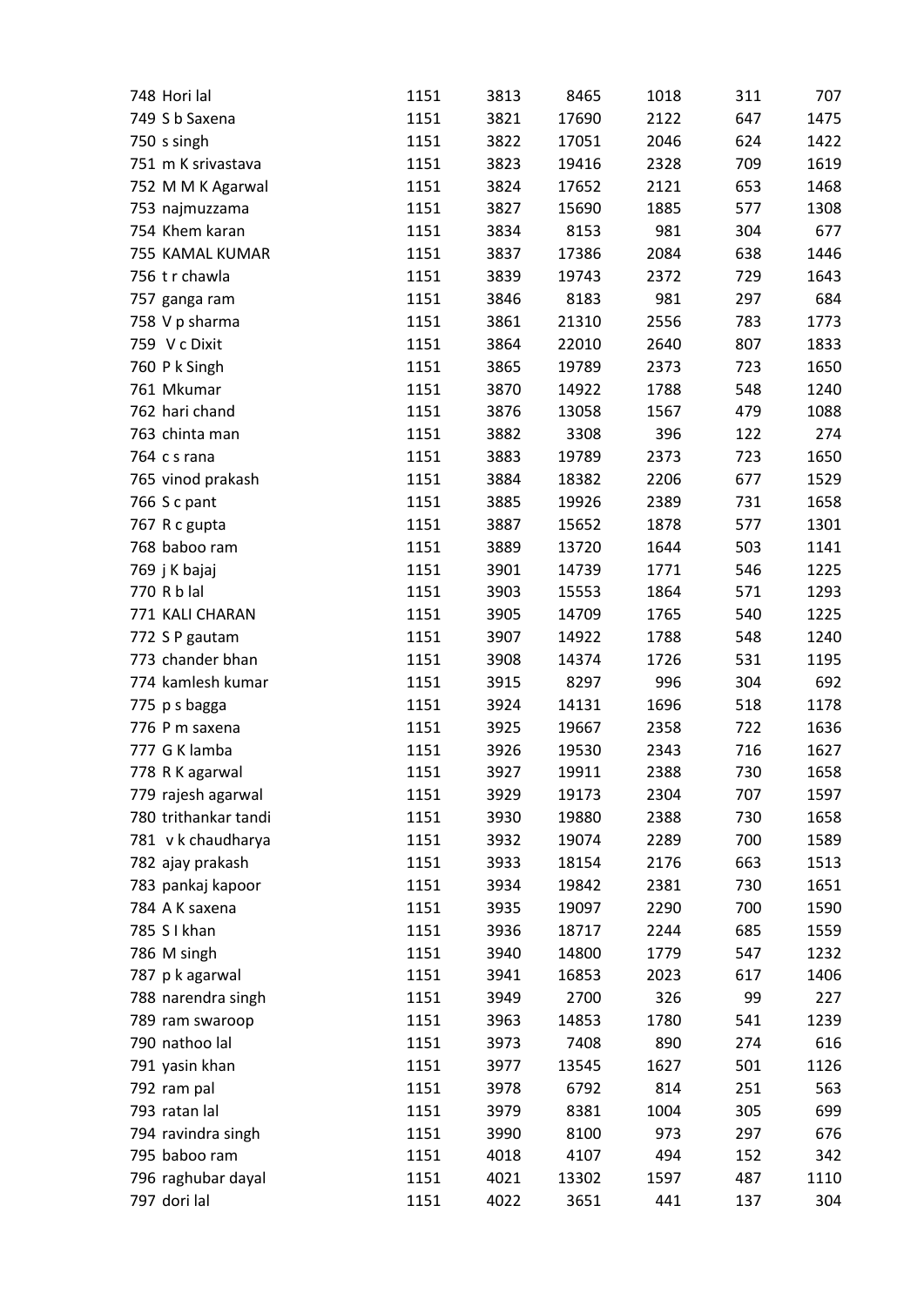| 798 s c saxena       | 1151 | 4029 | 18899 | 2267 | 693  | 1574 |
|----------------------|------|------|-------|------|------|------|
| 799 p k mitra        | 1151 | 4030 | 14633 | 1757 | 540  | 1217 |
| 800 jagindra singh   | 1151 | 4031 | 15462 | 1856 | 570  | 1286 |
| 801 C singh          | 1151 | 4033 | 14534 | 1742 | 532  | 1210 |
| 802 v k rastogi      | 1151 | 4039 | 16853 | 2023 | 617  | 1406 |
| 803 D p Bhasin       | 1151 | 4040 | 16808 | 2016 | 616  | 1400 |
| 804 hari pal         | 1151 | 4042 | 11210 | 1346 | 411  | 935  |
| 805 dundi lal        | 1151 | 4047 | 6221  | 746  | 229  | 517  |
| 806 Net ram          | 1151 | 4048 | 7286  | 875  | 267  | 608  |
| 807 baman kishore    | 1151 | 4053 | 6229  | 746  | 228  | 518  |
| 808 S c mehta        | 1151 | 4061 | 16891 | 2030 | 623  | 1407 |
| 809 RK kapoor        | 1151 | 4062 | 16853 | 2023 | 617  | 1406 |
| 810 A K mishra       | 1151 | 4063 | 16549 | 1985 | 608  | 1377 |
| 811 hazari lal       | 1151 | 4070 | 15842 | 1901 | 578  | 1323 |
| 812 kamta pd sharma  | 1151 | 4073 | 12785 | 1536 | 471  | 1065 |
| 813 popi ram         | 1151 | 4074 | 11743 | 1407 | 426  | 981  |
| 814 rakesh kumar     | 1151 | 4087 | 7925  | 951  | 290  | 661  |
| 815 GANGA RAM        | 1151 | 4090 | 13469 | 1619 | 494  | 1125 |
| 816 kishan pal       | 1151 | 4092 | 12899 | 1551 | 478  | 1073 |
| 817 dhakan lal       | 1151 | 4094 | 15386 | 1848 | 563  | 1285 |
| 818 gur saren        | 1151 | 4098 | 15842 | 1901 | 578  | 1323 |
| 819 S N khanna       | 1151 | 4109 | 28368 | 3407 | 1042 | 2365 |
| 820 mohd aleem       | 1151 | 4117 | 15439 | 1855 | 570  | 1285 |
| 821 ram swaroop      | 1151 | 4126 | 7742  | 928  | 282  | 646  |
| 822 Mukesh Madiratta | 1151 | 4132 | 18785 | 2252 | 686  | 1566 |
| 823 S N Saxena       | 1151 | 4135 | 15127 | 1817 | 555  | 1262 |
| 824 Sudhir Johri     | 1151 | 4137 | 15249 | 1832 | 562  | 1270 |
| 825 Ghan Shyam       | 1151 | 4138 | 8206  | 982  | 298  | 684  |
| 826 Nanki            | 1151 | 4149 | 8039  | 966  | 297  | 669  |
| 827 Hari Ram         | 1151 |      | 7697  | 921  | 282  | 639  |
| 828 Virendra Singh   | 1151 | 4150 |       |      |      | 2913 |
|                      |      | 4155 | 35000 | 4199 | 1286 |      |
| 829 Madhutesh Sharma | 1151 | 4157 | 33874 | 4062 | 1240 | 2822 |
| 830 Azhar Husain     | 1151 | 4165 | 36931 | 4433 | 1354 | 3079 |
| 831 Ravindra Kumar   | 1151 | 4166 | 19196 | 2304 | 706  | 1598 |
| 832 Bhagwan Dass     | 1151 | 4167 | 13788 | 1657 | 509  | 1148 |
| 833 U C Saxena       | 1151 | 4170 | 14739 | 1771 | 546  | 1225 |
| 834 Brijendra Sinha  | 1151 | 4173 | 18762 | 2251 | 685  | 1566 |
| 835 Vinay Pathak     | 1151 | 4182 | 18200 | 2183 | 669  | 1514 |
| 836 R S Gangwar      | 1151 | 4183 | 19158 | 2297 | 700  | 1597 |
| 837 Shanker Lal      | 1151 | 4185 | 14541 | 1742 | 532  | 1210 |
| 838 V Kumar Pathak   | 1151 | 4186 | 17431 | 2091 | 639  | 1452 |
| 839 PK Rastogi       | 1151 | 4187 | 15675 | 1879 | 571  | 1308 |
| 840 Mohd Qamar       | 1151 | 4188 | 14716 | 1765 | 540  | 1225 |
| 841 Mohan Chaudhary  | 1151 | 4195 | 21302 | 2556 | 783  | 1773 |
| 842 Suresh Baboo     | 1151 | 4196 | 13264 | 1590 | 487  | 1103 |
| 843 Rajindra Kumar   | 1151 | 4198 | 5073  | 609  | 184  | 425  |
| 844 HEERA LAL        | 1151 | 4199 | 13165 | 1581 | 486  | 1095 |
| 845 Trimal           | 1151 | 4200 | 12891 | 1545 | 472  | 1073 |
| 846 Chander Sen      | 1151 | 4204 | 13499 | 1620 | 495  | 1125 |
| 847 Radhey Lal       | 1151 | 4205 | 13530 | 1621 | 495  | 1126 |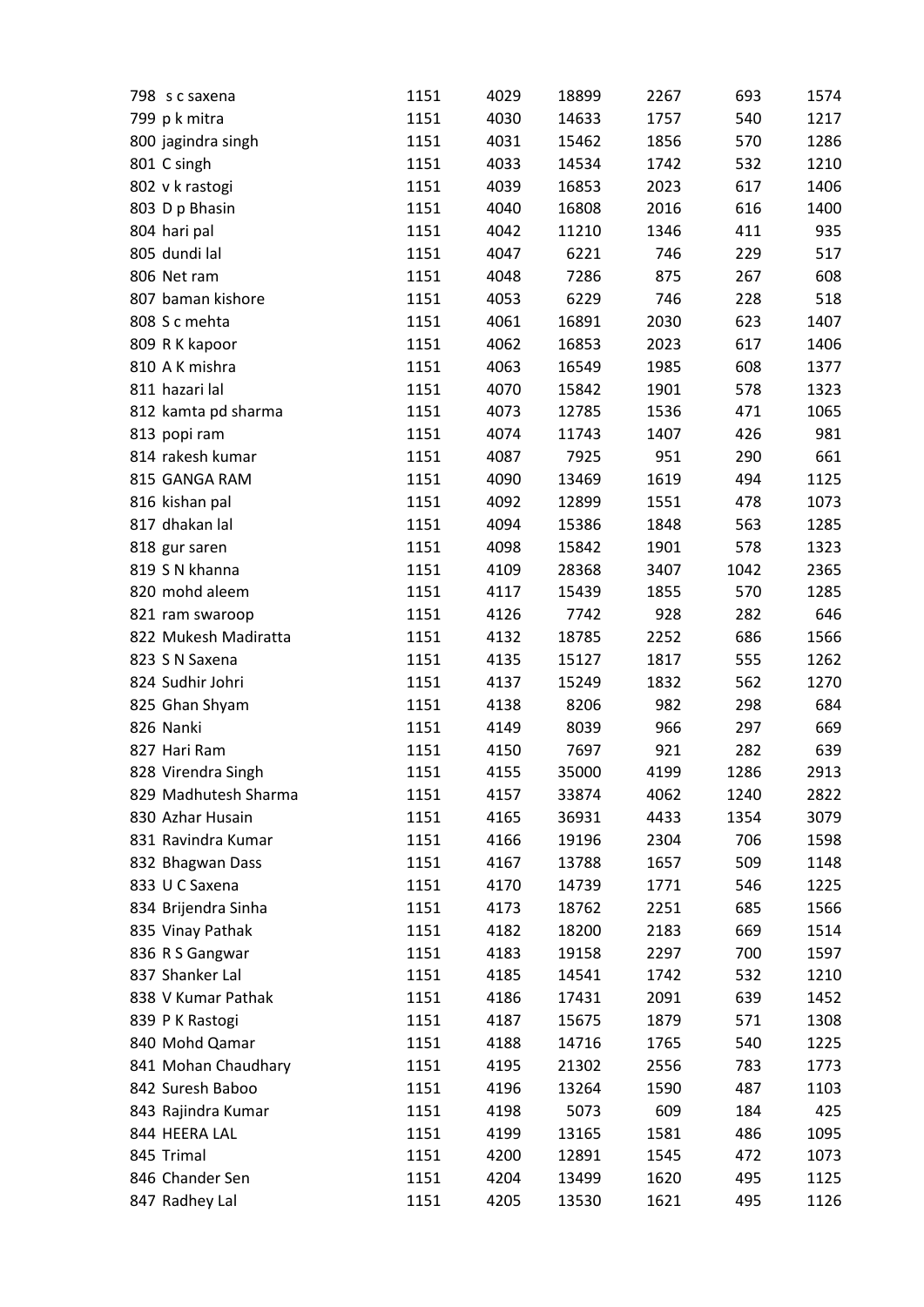| 848 Rajesh Kumar Agarwal            | 1151         | 4210         | 17796          | 2137         | 654        | 1483        |
|-------------------------------------|--------------|--------------|----------------|--------------|------------|-------------|
| 849 V B Gupta                       | 1151         | 4214         | 14800          | 1779         | 547        | 1232        |
| 850 Rajendra Kumar Gupta            | 1151         | 4223         | 17424          | 2091         | 639        | 1452        |
| 851 Sushil Kumar                    | 1151         | 4224         | 17660          | 2121         | 652        | 1469        |
| 852 Arvind Kumar Upadhyaya          | 1151         | 4225         | 17530          | 2106         | 646        | 1460        |
| 853 Vijendra Kumar Tyagi            | 1151         | 4226         | 17378          | 2084         | 638        | 1446        |
| 854 Subhash Chandra                 | 1151         | 4227         | 17644          | 2115         | 647        | 1468        |
| 855 Anup Kumar                      | 1151         | 4228         | 14678          | 1764         | 540        | 1224        |
| 856 S Chandra                       | 1151         | 4229         | 15089          | 1810         | 555        | 1255        |
| 857 Tajendra Singh                  | 1151         | 4230         | 15454          | 1855         | 569        | 1286        |
| 858 Prema Nand                      | 1151         | 4234         | 13134          | 1575         | 480        | 1095        |
| 859 Sripal                          | 1151         | 4243         | 13499          | 1620         | 495        | 1125        |
| 860 G S Singh                       | 1151         | 4244         | 14830          | 1780         | 547        | 1233        |
| 861 Ali Raza                        | 1151         | 4251         | 15005          | 1802         | 554        | 1248        |
| 862 Nathoo Lal                      | 1151         | 4257         | 7134           | 859          | 266        | 593         |
| 863 Ganga Ram                       | 1151         | 4264         | 14169          | 1703         | 524        | 1179        |
| 864 Intaqubul Hasan                 | 1151         | 4266         | 12792          | 1536         | 471        | 1065        |
| 865 RAM KISHORE                     | 1151         | 4268         | 4251           | 510          | 153        | 357         |
| 866 Bhoop Ram                       | 1151         | 4271         | 4183           | 502          | 152        | 350         |
| 867 John Jordern Charan             | 1151         | 4277         | 16990          | 2038         | 623        | 1415        |
| 868 R P Singh                       | 1151         | 4287         | 14884          | 1787         | 547        | 1240        |
| 869 Gyan Bahadur                    | 1151         | 4288         | 15484          | 1856         | 564        | 1292        |
| 870 Kishan Lal                      | 1151         | 4295         | 13393          | 1605         | 488        | 1117        |
| 871 S P Singh                       | 1151         | 4306         | 9925           | 1193         | 364        | 829         |
| 872 Vijay Pal                       | 1151         | 4307         | 12899          | 1551         | 478        | 1073        |
| 873 Ganga Dhar                      | 1151         | 4308         | 14214          | 1704         | 518        | 1186        |
| 874 S P Ladhani                     | 1151         | 4310         | 15644          | 1878         | 577        | 1301        |
| 875 Manohar Lal                     | 1151         | 4314         | 8046           | 966          | 297        | 669         |
| 876 Rajesh Nigam                    | 1151         | 4318         | 13104          | 1574         | 480        | 1094        |
| 877 Ram Chander                     | 1151         | 4329         | 14435          | 1734         | 532        | 1202        |
| 878 Ram Sahai                       | 1151         | 4331         | 8944           | 1073         | 328        | 745         |
| 879 Ajai Verma                      | 1151         | 4343         | 17652          | 2121         | 653        | 1468        |
| 880 H K Srivastava                  | 1151         | 4345         | 14313          | 1719         | 525        | 1194        |
| 881 S C Chauhan                     |              |              |                |              |            |             |
| 882 Dori Lal                        | 1151<br>1151 | 4346<br>4352 | 14595<br>10564 | 1750<br>1270 | 533<br>388 | 1217<br>882 |
|                                     |              |              |                |              |            |             |
| 883 M R Brown                       | 1151         | 4353         | 14245          | 1711         | 525<br>692 | 1186        |
| 884 Gopal Kishan<br>885 Jhandoo Lal | 1151         | 4354         | 18831          | 2259         |            | 1567        |
|                                     | 1151         | 4355         | 6799           | 814          | 250        | 564         |
| 886 Mohan Lal Mourya                | 1151         | 4357         | 13408          | 1612         | 494        | 1118        |
| 887 R K Agarwal                     | 1151         | 4358         | 16100          | 1932         | 593        | 1339        |
| 888 Dori Lal                        | 1151         | 4374         | 4411           | 532          | 166        | 366         |
| 889 Shammoo Lal                     | 1151         | 4381         | 14435          | 1734         | 532        | 1202        |
| 890 Radhey Shyam                    | 1151         | 4383         | 14093          | 1689         | 517        | 1172        |
| 891 Omkar                           | 1151         | 4386         | 14526          | 1742         | 533        | 1209        |
| 892 Som Pal                         | 1151         | 4388         | 13317          | 1597         | 487        | 1110        |
| 893 Ram Bahadur                     | 1151         | 4389         | 14526          | 1742         | 533        | 1209        |
| 894 Mohan Singh                     | 1151         | 4392         | 13370          | 1605         | 494        | 1111        |
| 895 S K Tandon                      | 1151         | 4393         | 16306          | 1955         | 594        | 1361        |
| 896 Fakiri Lal                      | 1151         | 4395         | 14701          | 1764         | 540        | 1224        |
| 897 Baldev Prasad                   | 1151         | 4403         | 4913           | 592          | 182        | 410         |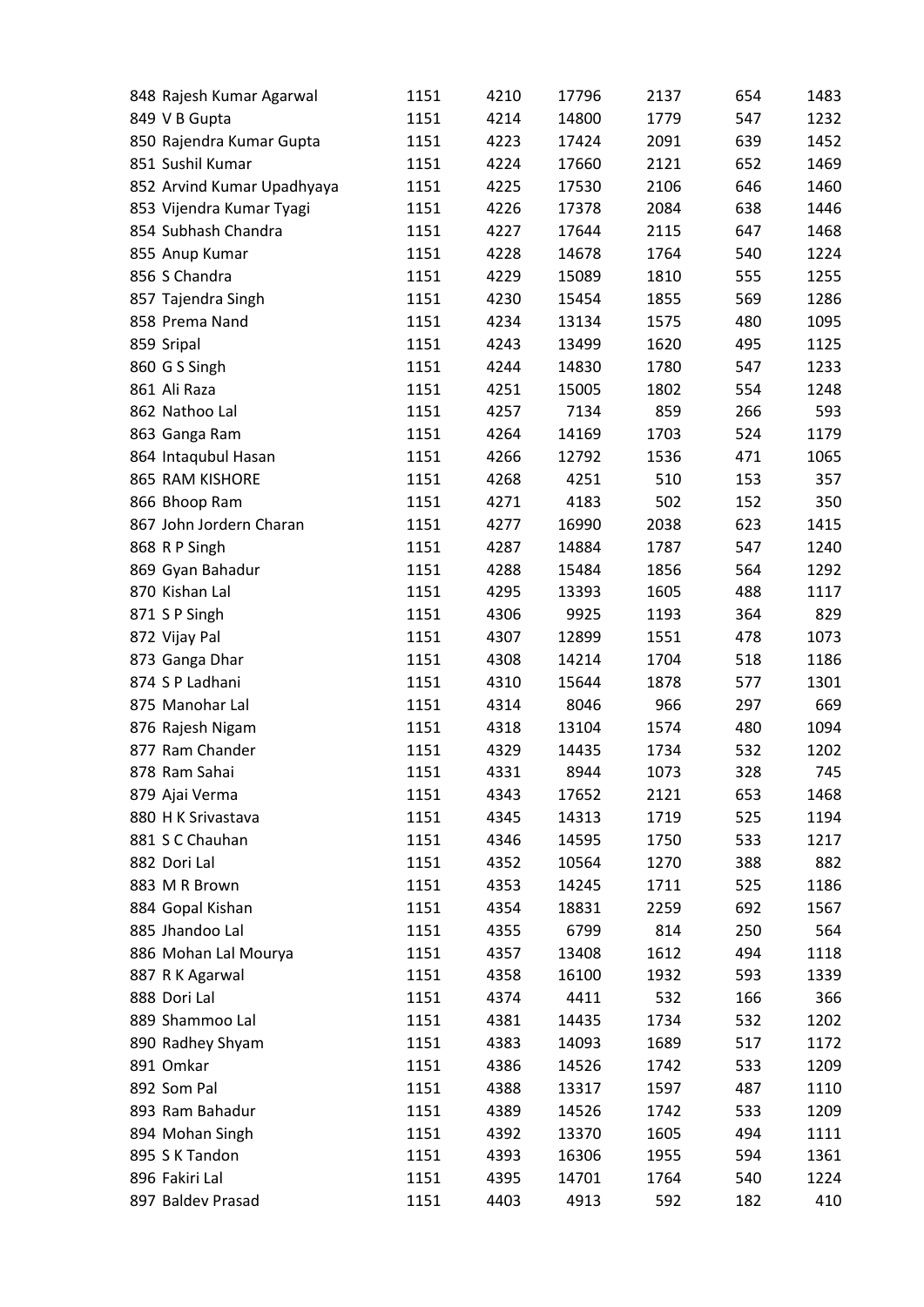| 898 Mool Chand           | 1151 | 4413 | 5187  | 623  | 190  | 433  |
|--------------------------|------|------|-------|------|------|------|
| 899 Jeewan Ram           | 1151 | 4414 | 7377  | 883  | 267  | 616  |
| 900 K Kumar              | 1151 | 4418 | 14382 | 1726 | 525  | 1201 |
| 901 A Hameed             | 1151 | 4419 | 14488 | 1741 | 532  | 1209 |
| 902 Nanhey Lal           | 1151 | 4423 | 8594  | 1034 | 319  | 715  |
| 903 S P Gangawar         | 1151 | 4434 | 19629 | 2357 | 722  | 1635 |
| 904 Dinesh Kumar Saxena  | 1151 | 4435 | 20116 | 2412 | 738  | 1674 |
| 905 H O Sharma           | 1151 | 4436 | 15994 | 1917 | 586  | 1331 |
| 906 M K Thapa            | 1151 | 4439 | 14283 | 1712 | 525  | 1187 |
| 907 Rudra Singh          | 1151 | 4440 | 14328 | 1719 | 525  | 1194 |
| 908 J B Singh            | 1151 | 4441 | 12290 | 1475 | 449  | 1026 |
| 909 Pratap Singh         | 1151 | 4444 | 14404 | 1727 | 526  | 1201 |
| 910 R P Saxena           | 1151 | 4445 | 14853 | 1780 | 541  | 1239 |
| 911 D Veer               | 1151 | 4446 | 12678 | 1521 | 464  | 1057 |
| 912 Mahesh Pal           | 1151 | 4459 | 14709 | 1765 | 540  | 1225 |
| 913 J S Rana             | 1151 | 4461 | 14579 | 1749 | 533  | 1216 |
| 914 Mohan Lal            | 1151 | 4472 | 7476  | 897  | 274  | 623  |
| 915 Ashraf Ali           | 1151 | 4479 | 13804 | 1658 | 509  | 1149 |
| 916 Mohd Naeem           | 1151 | 4488 | 16587 | 1992 | 608  | 1384 |
| 917 Durga Prasad         | 1151 | 4492 | 6487  | 776  | 236  | 540  |
| 918 Hori Lal             | 1151 | 4498 | 6320  | 760  | 235  | 525  |
| 919 Durga Dutt Belwal    | 1151 | 4500 | 18762 | 2251 | 685  | 1566 |
| 920 Vijendra Kumar       | 1151 | 4501 | 15135 | 1817 | 555  | 1262 |
| 921 Ram Pal              | 1151 | 4506 | 4890  | 586  | 176  | 410  |
| 922 Pradeep Kumar        | 1151 | 4510 | 18291 | 2197 | 675  | 1522 |
| 923 Jagdish Prasad       | 1151 | 4517 | 4837  | 579  | 176  | 403  |
| 924 Ramesh Chandra       | 1151 | 4528 | 3012  | 364  | 113  | 251  |
| 925 Ganga Ram            | 1151 | 4529 | 5841  | 700  | 213  | 487  |
| 926 Hori Lal             | 1151 | 4550 | 5407  | 647  | 198  | 449  |
| 927 Ramesh Pal           | 1151 | 4553 | 5172  | 623  | 190  | 433  |
| 928 Chhotey Lal          | 1151 | 4566 | 4373  | 525  | 160  | 365  |
| 929 Munna Lal            | 1151 | 4569 | 5042  | 608  | 189  | 419  |
| 930 Jagan Lal            | 1151 | 4570 | 5559  | 669  | 205  | 464  |
| 931 Nem Chand            | 1151 | 4574 | 14952 | 1795 | 548  | 1247 |
| 932 Shakil Ahmed         | 1151 | 4578 | 14678 | 1764 | 540  | 1224 |
| 933 Ved Ram              | 1151 | 4579 | 14853 | 1780 | 541  | 1239 |
| 934 P Kumar              | 1151 | 4580 | 14678 | 1764 | 540  | 1224 |
| 935 R S Rathi            | 1151 | 4581 | 14861 | 1780 | 541  | 1239 |
| 936 Jai Chand            | 1151 | 4583 | 11933 | 1430 | 434  | 996  |
| 937 Karey Ram            | 1151 | 4588 | 2206  | 266  | 83   | 183  |
| 938 Bhawan Dass          | 1151 |      | 5476  | 655  | 199  |      |
| 939 Ram Kishore          |      | 4593 |       |      |      | 456  |
|                          | 1151 | 4594 | 14450 | 1734 | 532  | 1202 |
| 940 C Masih              | 1151 | 4629 | 11796 | 1415 | 434  | 981  |
| 941 U K SHARMA           | 1151 | 4630 | 14754 | 1772 | 541  | 1231 |
| 942 Sant Swaroop         | 1151 | 4635 | 3879  | 464  | 144  | 320  |
| 943 Moti Lal             | 1151 | 4639 | 7621  | 913  | 281  | 632  |
| 944 Rameshwar Dayal      | 1151 | 4652 | 4153  | 501  | 158  | 343  |
| 945 R C Gupta            | 1151 | 4666 | 33159 | 3978 | 1217 | 2761 |
| 946 Ram Shankar Choudhry | 1151 | 4667 | 17796 | 2137 | 654  | 1483 |
| 947 Ram Nath             | 1151 | 4669 | 18656 | 2237 | 685  | 1552 |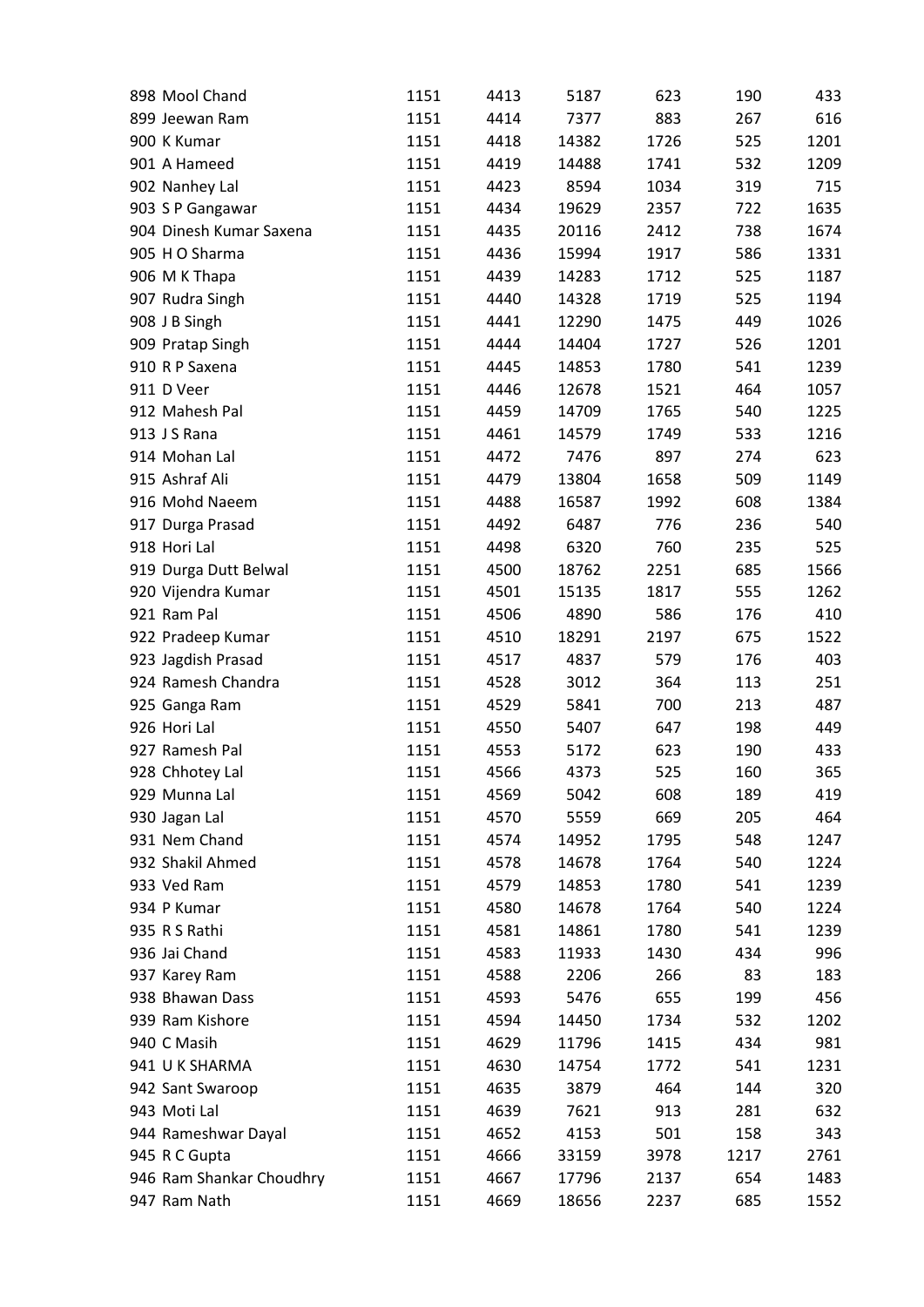| 948 O P Rajpoot          | 1151 | 4670 | 18656 | 2237 | 685 | 1552 |
|--------------------------|------|------|-------|------|-----|------|
| 949 S Kumar              | 1151 | 4671 | 14465 | 1734 | 532 | 1202 |
| 950 S K Mitra            | 1151 | 4672 | 15728 | 1886 | 577 | 1309 |
| 951 Bhikam Lal           | 1151 | 4673 | 8685  | 1042 | 319 | 723  |
| 952 Ram Dhun             | 1151 | 4674 | 2304  | 274  | 84  | 190  |
| 953 Liakat               | 1151 | 4688 | 6525  | 783  | 242 | 541  |
| 954 Mahendra Pal         | 1151 | 4724 | 6160  | 738  | 228 | 510  |
| 955 Amar Singh           | 1151 | 4732 | 13606 | 1635 | 502 | 1133 |
| 956 R L Gangwar          | 1151 | 4733 | 11720 | 1407 | 433 | 974  |
| 957 Mihi Lal             | 1151 | 4739 | 3947  | 472  | 145 | 327  |
| 958 A K Saxena           | 1151 | 4741 | 14351 | 1719 | 525 | 1194 |
| 959 A K BENJAMIN         | 1151 | 4743 | 18336 | 2198 | 670 | 1528 |
| 960 D C Saxena           | 1151 | 4744 | 17880 | 2145 | 655 | 1490 |
| 961 H K Gangwar          | 1151 | 4745 | 17492 | 2099 | 639 | 1460 |
| 962 CK Saxena            | 1151 | 4746 | 17180 | 2061 | 631 | 1430 |
| 963 Deepak Kakar         | 1151 | 4755 | 19287 | 2313 | 708 | 1605 |
| 964 H O Sharma           | 1151 | 4799 | 12762 | 1529 | 465 | 1064 |
| 965 Sunil Kumar          | 1151 | 4801 | 15089 | 1810 | 555 | 1255 |
| 966 A K Gupta            | 1151 | 4806 | 19028 | 2282 | 699 | 1583 |
| 967 Balwant Singh        | 1151 | 4811 | 10997 | 1323 | 410 | 913  |
| 968 Akhtar Husain        | 1151 | 4820 | 8548  | 1026 | 312 | 714  |
| 969 Dilip Kumar          | 1151 | 4822 | 8404  | 1011 | 311 | 700  |
| 970 Jagdish Prasad Joshi | 1151 | 4824 | 9590  | 1149 | 350 | 799  |
| 971 P C Sharma           | 1151 | 4831 | 16785 | 2015 | 616 | 1399 |
| 972 K K Saxena           | 1151 | 4833 | 16473 | 1977 | 607 | 1370 |
| 973 S Tandon             | 1151 |      |       |      |     | 1423 |
|                          |      | 4834 | 17104 | 2053 | 630 |      |
| 974 CKM Tiwari           | 1151 | 4835 | 14853 | 1780 | 541 | 1239 |
| 975   A Khan             | 1151 | 4840 | 14252 | 1711 | 524 | 1187 |
| 976 S K Kashyap          | 1151 | 4842 | 17439 | 2092 | 639 | 1453 |
| 977 KP Singh             | 1151 | 4843 | 16412 | 1970 | 601 | 1369 |
| 978 Bhagwan Dass         | 1151 | 4846 | 9621  | 1156 | 357 | 799  |
| 979 Mohan N M            | 1151 | 4848 | 15690 | 1885 | 577 | 1308 |
| 980 A K Srivastava       | 1151 | 4849 | 17310 | 2076 | 632 | 1444 |
| 981 S Kashyap            | 1151 | 4851 | 9933  | 1194 | 365 | 829  |
| 982 V P SINGH            | 1151 | 4859 | 12032 | 1445 | 441 | 1004 |
| 983 Bhoop Ram            | 1151 | 4868 | 13766 | 1651 | 503 | 1148 |
| 984 Deen Dayal           | 1151 | 4870 | 14465 | 1734 | 532 | 1202 |
| 985 Dharam Pal           | 1151 | 4871 | 13180 | 1582 | 486 | 1096 |
| 986 Nakul Gupta          | 1151 | 4873 | 15637 | 1878 | 577 | 1301 |
| 987 S Gupta              | 1151 | 4874 | 16998 | 2039 | 624 | 1415 |
| 988 Om Prakash           | 1151 | 4876 | 7575  | 912  | 281 | 631  |
| 989 Arif Hussain         | 1151 | 4879 | 14184 | 1703 | 524 | 1179 |
| 990 O P Pali             | 1151 | 4880 | 14450 | 1734 | 532 | 1202 |
| 991 S Nath               | 1151 | 4881 | 13416 | 1612 | 494 | 1118 |
| 992 B Dass               | 1151 | 4883 | 14115 | 1695 | 517 | 1178 |
| 993 Sukhdev              | 1151 | 4884 | 10077 | 1209 | 372 | 837  |
| 994 Fahimuddin           | 1151 | 4886 | 14252 | 1711 | 524 | 1187 |
| 995 Ram Asrey            | 1151 | 4891 | 13431 | 1612 | 494 | 1118 |
| 996 Anil Kumar Singh     | 1151 | 4893 | 13416 | 1612 | 494 | 1118 |
| 997 Gajender Singh       | 1151 | 4894 | 13499 | 1620 | 495 | 1125 |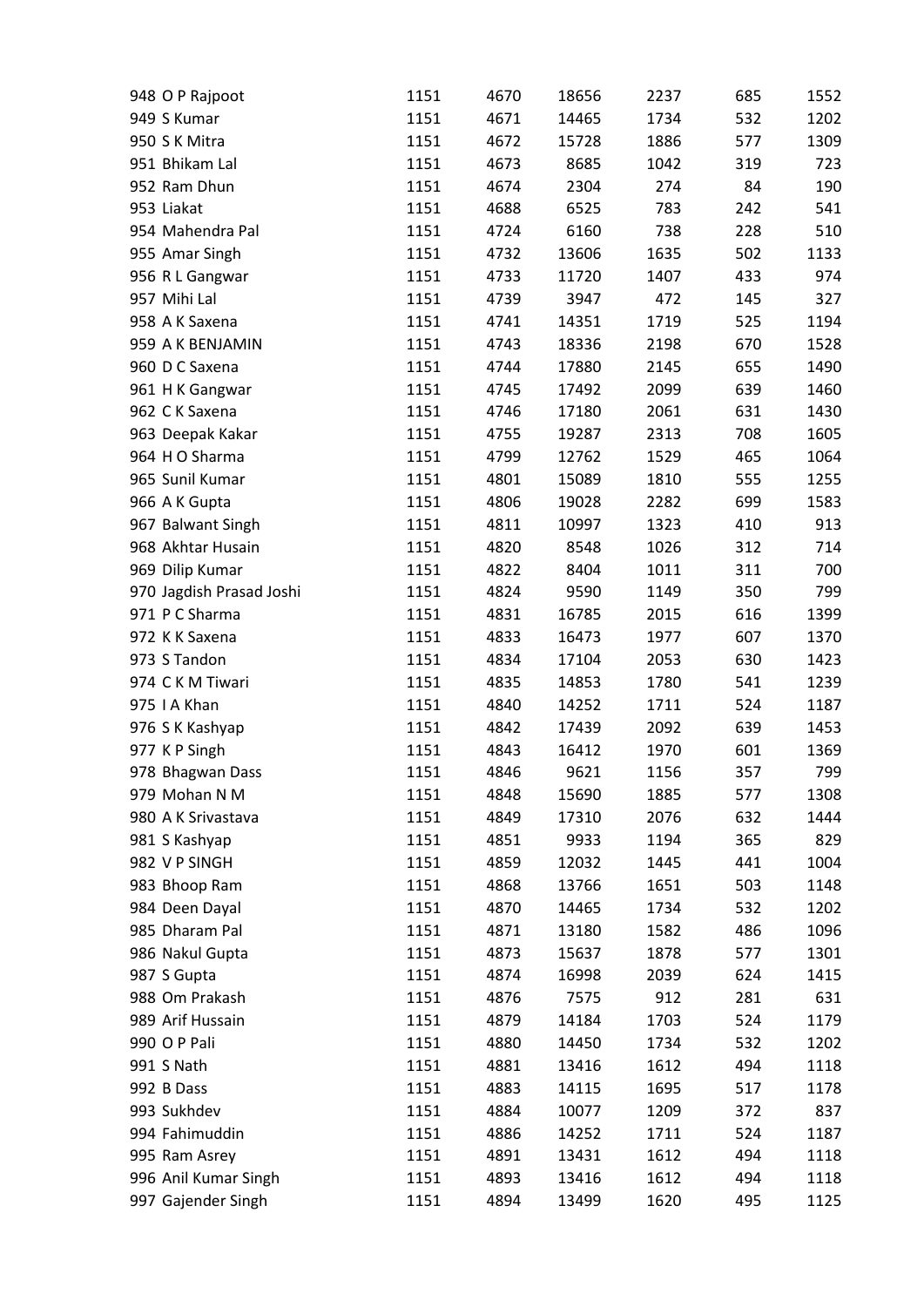| 998 Ganpat Ram         | 1151 | 4895 | 13317 | 1597 | 487 | 1110 |
|------------------------|------|------|-------|------|-----|------|
| 999 Manohar Lal        | 1151 | 4899 | 9948  | 1194 | 365 | 829  |
| 1000 Dinesh Singh      | 1151 | 4901 | 13659 | 1642 | 502 | 1140 |
| 1001 Munna Singh       | 1151 | 4902 | 14366 | 1726 | 531 | 1195 |
| 1002 Anuj Kumar Saxena | 1151 | 4903 | 15454 | 1855 | 569 | 1286 |
| 1003 Hari Shanker      | 1151 | 4915 | 15203 | 1825 | 556 | 1269 |
| 1004 R K Chaturvedi    | 1151 | 4917 | 14412 | 1727 | 526 | 1201 |
| 1005 Dharmendra Singh  | 1151 | 4921 | 6388  | 768  | 236 | 532  |
| 1006 V Narain          | 1151 | 4922 | 15576 | 1871 | 571 | 1300 |
| 1007 V Singh           | 1151 | 4925 | 10959 | 1316 | 403 | 913  |
| 1008 Pramod Kumar      | 1151 | 4940 | 13697 | 1643 | 502 | 1141 |
| 1009 Makkhan Lal       | 1151 | 4947 | 13819 | 1658 | 509 | 1149 |
| 1010 Dhyan singh       | 1151 | 4956 | 13994 | 1680 | 516 | 1164 |
| 1011 Hasan Mohd        | 1151 | 4966 | 6077  | 730  | 221 | 509  |
| 1012 Om Veer Singh     | 1151 | 4990 | 15560 | 1870 | 576 | 1294 |
| 1013 Salik Ram         | 1151 | 5014 | 11172 | 1339 | 411 | 928  |
| 1014 Chhangey Lal      | 1151 | 5016 | 4350  | 524  | 160 | 364  |
| 1015 Radhey Shyam      | 1151 | 5018 | 11727 | 1407 | 433 | 974  |
| 1016 R K Gupta         | 1151 | 5020 | 16420 | 1970 | 601 | 1369 |
| 1017 Rajeev Pathak     | 1151 | 5043 | 15948 | 1916 | 586 | 1330 |
| 1018 R K Seth          | 1151 | 5045 | 12503 | 1499 | 457 | 1042 |
| 1019 Ram Gopal         |      |      |       |      |     | 920  |
|                        | 1151 | 5047 | 11012 | 1323 | 403 |      |
| 1020 Dharam Pal        | 1151 | 5048 | 7643  | 920  | 282 | 638  |
| 1021 Rashid Khan       | 1151 | 5050 | 13652 | 1636 | 496 | 1140 |
| 1022 R S Adhikari      | 1151 | 5055 | 15142 | 1818 | 556 | 1262 |
| 1023 Ram Dayal         | 1151 | 5056 | 8442  | 1012 | 312 | 700  |
| 1024 B L Srivastava    | 1151 | 5059 | 15127 | 1817 | 555 | 1262 |
| 1025 R N Srivastava    | 1151 | 5060 | 14899 | 1787 | 547 | 1240 |
| 1026 R C Sharma        | 1151 | 5061 | 14967 | 1795 | 548 | 1247 |
| 1027 Prem Shankar      | 1151 | 5074 | 4518  | 540  | 167 | 373  |
| 1028 Shyam Lal         | 1151 | 5080 | 6769  | 813  | 250 | 563  |
| 1029 Lal Singh         | 1151 | 5100 | 13522 | 1620 | 494 | 1126 |
| 1030 K Singh           | 1151 | 5152 | 14039 | 1688 | 517 | 1171 |
| 1031 Hazari lal        | 1151 | 5155 | 7278  | 874  | 266 | 608  |
| 1032 Komil Ram         | 1151 | 5165 | 5004  | 601  | 183 | 418  |
| 1033 Trimal            | 1151 | 5169 | 5575  | 669  | 205 | 464  |
| 1034 Jog Raj           | 1151 | 5173 | 3940  | 472  | 145 | 327  |
| 1035 Nisar Mohd        | 1151 | 5194 | 13363 | 1605 | 494 | 1111 |
| 1036 Rahimmuddin       | 1151 | 5195 | 12153 | 1460 | 448 | 1012 |
| 1037 Ram Dularey       | 1151 | 5196 | 14450 | 1734 | 532 | 1202 |
| 1038 S Chakravorty     | 1151 | 5209 | 21987 | 2639 | 806 | 1833 |
| 1039 Mukesh Nigam      | 1151 | 5223 | 15766 | 1893 | 578 | 1315 |
| 1040 R K Gangwar       | 1151 | 5224 | 16100 | 1932 | 593 | 1339 |
| 1041 Ayub Khan         | 1151 | 5246 | 10944 | 1315 | 403 | 912  |
| 1042 Chhatra Pal       | 1151 | 5252 | 9400  | 1126 | 343 | 783  |
| 1043 Brij Mohan        | 1151 | 5276 | 5590  | 670  | 206 | 464  |
| 1044 r c sharma        | 1151 | 5301 | 13423 | 1612 | 494 | 1118 |
| 1045 s k saxena        | 1151 | 5338 | 15910 | 1909 | 585 | 1324 |
| 1046 jhamman lal       | 1151 | 5341 | 5118  | 616  | 190 | 426  |
| 1047 o p singh         | 1151 | 5351 | 14351 | 1719 | 525 | 1194 |
|                        |      |      |       |      |     |      |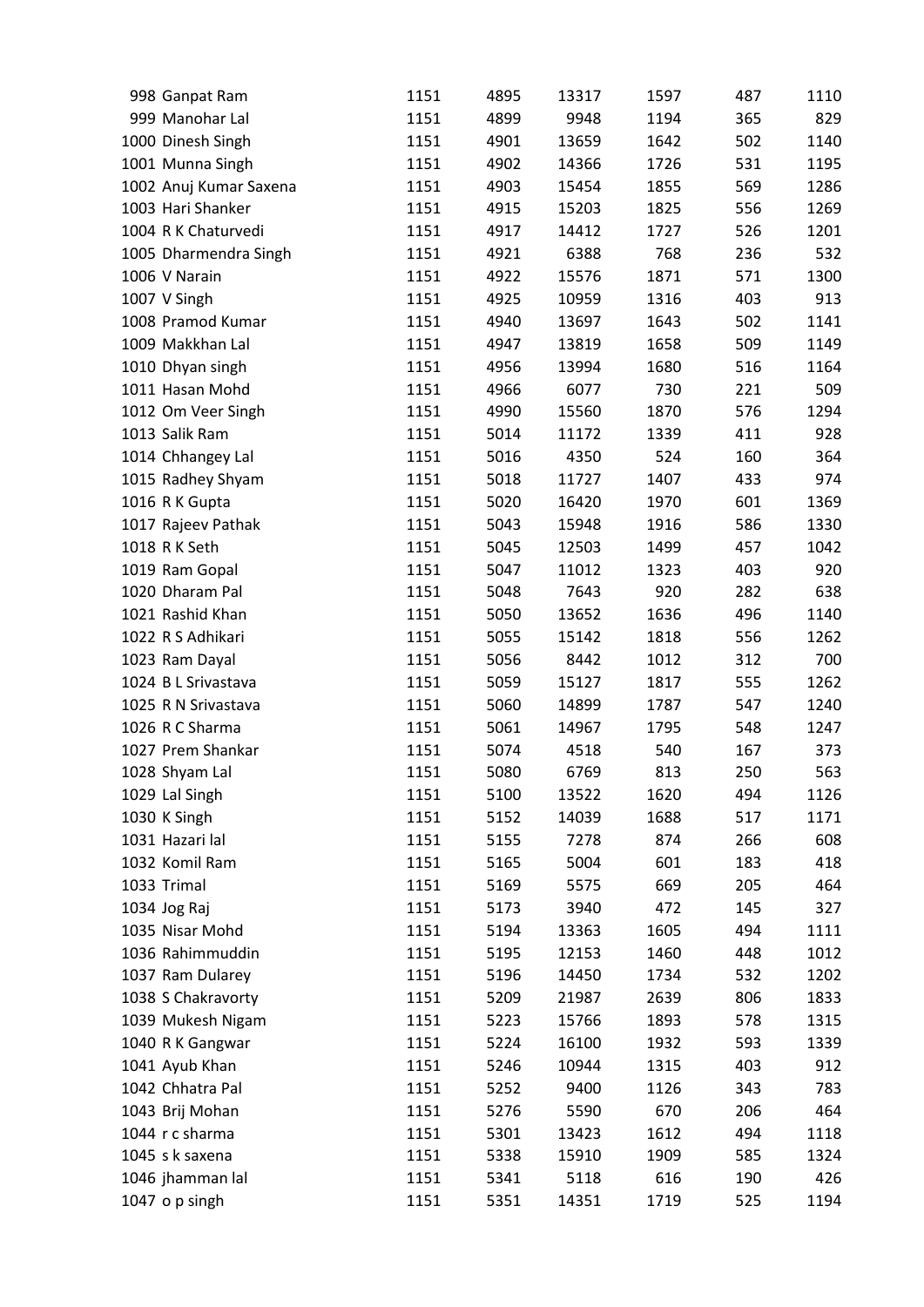| 1048 prem shankar      | 1151 | 5375 | 7902  | 950  | 289 | 661  |
|------------------------|------|------|-------|------|-----|------|
| 1049 faiyaz khan       | 1151 | 5440 | 13553 | 1627 | 501 | 1126 |
| 1050 pradeep kr sharma | 1151 | 5445 | 7970  | 958  | 296 | 662  |
| 1051 R k pathak        | 1151 | 5530 | 17097 | 2053 | 630 | 1423 |
| 1052 s K rana          | 1151 | 5531 | 15332 | 1840 | 562 | 1278 |
| 1053 ahmad khan        | 1151 | 5534 | 6609  | 791  | 243 | 548  |
| 1054 som pal           | 1151 | 5592 | 3772  | 456  | 144 | 312  |
| 1055 M s khan          | 1151 | 5598 | 15363 | 1841 | 563 | 1278 |
| 1056 D K bhardwaj      | 1151 | 5599 | 14952 | 1795 | 548 | 1247 |
| 1057 ram pal           | 1151 | 5631 | 4251  | 510  | 153 | 357  |
| 1058 s p singh         | 1151 | 5640 | 15013 | 1802 | 554 | 1248 |
| 1059 vidya ram         | 1151 | 5650 | 4373  | 525  | 160 | 365  |
| 1060 bhoop ram         | 1151 | 5651 | 4335  | 518  | 160 | 358  |
| 1061 ram chander       | 1151 | 5721 | 7522  | 905  | 281 | 624  |
| 1062 c p sharma        | 1151 | 5750 | 26520 | 3180 | 974 | 2206 |
| 1063 ratan lal         | 1151 | 5772 | 5734  | 685  | 206 | 479  |
| 1064 ved ram           | 1151 | 5854 | 8784  | 1056 | 326 | 730  |
| 1065 z siddiqui        | 1151 | 5970 | 15484 | 1856 | 564 | 1292 |
| 1066 p K singh         | 1151 | 5972 | 14678 | 1764 | 540 | 1224 |
| 1067 o p gangwar       | 1151 | 5974 | 15408 | 1848 | 563 | 1285 |
| 1068 avnish agarwal    | 1151 | 5978 | 14861 | 1780 | 541 | 1239 |
| 1069 m kumar           | 1151 | 5979 | 15431 | 1849 | 564 | 1285 |
| 1070 kuldeep           | 1151 | 6018 | 5879  | 707  | 220 | 487  |
| 1071 m m singh         | 1151 | 6063 | 14123 | 1696 | 518 | 1178 |
|                        |      | 6064 |       | 1537 | 465 | 1072 |
| 1072 ajit singh        | 1151 |      | 12830 |      |     |      |
| 1073 chandra pal       | 1151 | 6118 | 7978  | 958  | 296 | 662  |
| 1074 manoj kumar       | 1151 | 6121 | 5483  | 661  | 205 | 456  |
| 1075 s K saxena        | 1151 | 6126 | 16017 | 1924 | 592 | 1332 |
| 1076 Chhotey lal       | 1151 | 6145 | 6282  | 753  | 229 | 524  |
| 1077 shyam behari lal  | 1151 | 6175 | 7689  | 921  | 282 | 639  |
| 1078 rajesh            | 1151 | 6194 | 8008  | 959  | 290 | 669  |
| 1079 m pal             | 1151 | 6196 | 9720  | 1164 | 357 | 807  |
| 1080 dhani ram         | 1151 | 6197 | 12800 | 1536 | 471 | 1065 |
| 1081 mohd samsuddin    | 1151 | 6199 | 13248 | 1590 | 487 | 1103 |
| 1082 n k saxena        | 1151 | 6231 | 14671 | 1758 | 534 | 1224 |
| 1083 R K garg          | 1151 | 6234 | 15203 | 1825 | 556 | 1269 |
| 1084 U b Mishra        | 1151 | 6235 | 15249 | 1832 | 562 | 1270 |
| 1085 pappu             | 1151 | 6252 | 7750  | 928  | 282 | 646  |
| 1086 R P singh         | 1151 | 6256 | 15241 | 1826 | 556 | 1270 |
| 1087 R P saxena        | 1151 | 6262 | 14960 | 1795 | 548 | 1247 |
| 1088 h c Dhyani        | 1151 | 6263 | 14572 | 1749 | 533 | 1216 |
| 1089 R c sharma        | 1151 | 6264 | 14846 | 1780 | 541 | 1239 |
| 1090 r c pant          | 1151 | 6265 | 14747 | 1772 | 541 | 1231 |
| 1091 hardwari lal      | 1151 | 6266 | 6282  | 753  | 229 | 524  |
| 1092 ibrahim           | 1151 | 6270 | 4571  | 548  | 168 | 380  |
| 1093 rajat mehrotra    | 1151 | 6355 | 22900 | 2746 | 837 | 1909 |
| 1094 tauseef ahmad     | 1151 | 6390 | 13880 | 1666 | 510 | 1156 |
| 1095 saleim akbar      | 1151 | 6391 | 10936 | 1315 | 403 | 912  |
| 1096 pooran lal        | 1151 | 6406 | 7103  | 852  | 259 | 593  |
| 1097 harish kumar      | 1151 | 6409 | 12921 | 1551 | 472 | 1079 |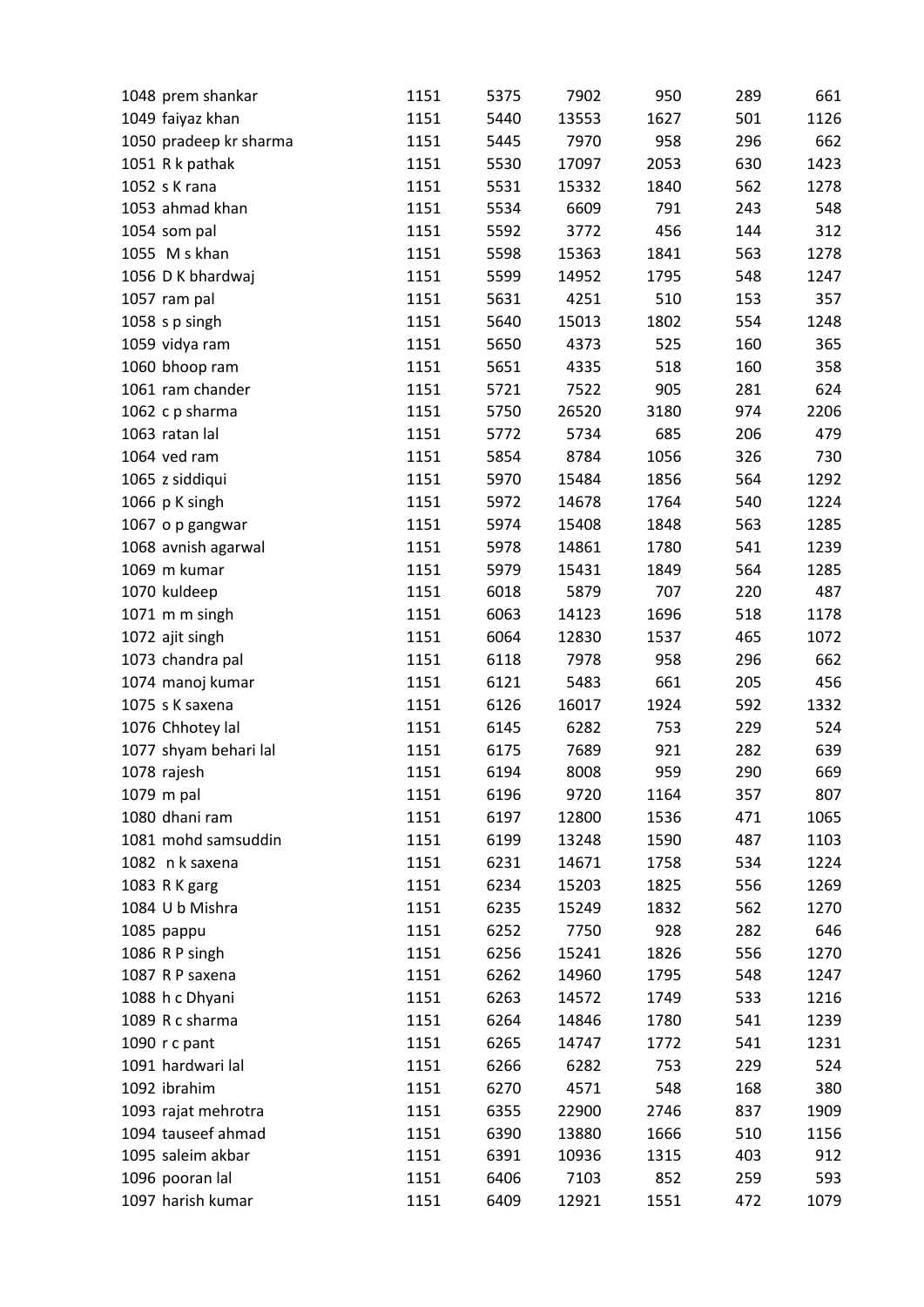| 1098 r b lal            | 1151 | 6411         | 13104 | 1574 | 480 | 1094 |
|-------------------------|------|--------------|-------|------|-----|------|
| 1099 ms siddiqui        | 1151 | 6412         | 12496 | 1499 | 457 | 1042 |
| 1100 devi dass          | 1151 | 6484         | 4335  | 518  | 160 | 358  |
| 1101 AJAI BHATT         | 1151 | 6526         | 23151 | 2776 | 845 | 1931 |
| 1102 s k pathak         | 1151 | 6527         | 23379 | 2806 | 859 | 1947 |
| 1103 veer singh         | 1151 | 6619         | 5605  | 670  | 205 | 465  |
| 1104 shree ram          | 1151 | 6648         | 7103  | 852  | 259 | 593  |
| 1105 shiva charan       | 1151 | 6660         | 4480  | 540  | 167 | 373  |
| 1106 dharam pal         | 1151 | 6668         | 1863  | 221  | 68  | 153  |
| 1107 jagan nath         | 1151 | 6670         | 3324  | 396  | 122 | 274  |
| 1108 S L GANGWAR        | 1151 | 6715         | 14404 | 1727 | 526 | 1201 |
| 1109 suresh chandra     | 1151 | 6746         | 7697  | 921  | 282 | 639  |
| 1110 NOOR BUX           | 1151 | 6789         | 3164  | 380  | 114 | 266  |
| 1111 M K SHARMA         | 1151 | 6791         | 15401 | 1848 | 563 | 1285 |
| 1112 SANJAY KR          | 1151 | 6794         | 11796 | 1415 | 434 | 981  |
| 1113 MADAN LAL          | 1151 | 6808         | 14777 | 1772 | 540 | 1232 |
| 1114 S P S TOMER        | 1151 | 6809         | 14511 | 1742 | 533 | 1209 |
| 1115 s K gupta          | 1151 | 6810         | 19203 | 2304 | 706 | 1598 |
| 1116 RAVI SHANKAR VERMA | 1151 | 6813         | 7058  | 845  | 259 | 586  |
| 1117 J S ARYA           | 1151 | 6846         | 14663 | 1757 | 533 | 1224 |
| 1118 G S MEHRA          | 1151 | 6847         | 14754 | 1772 | 541 | 1231 |
| 1119 R c sharma         | 1151 | 6881         | 13788 | 1657 | 509 | 1148 |
| 1120 SUSHIL WILSON      | 1151 | 6882         | 13819 | 1658 | 509 | 1149 |
| 1121 D S GANGWAR        | 1151 | 6883         | 13864 | 1665 | 509 | 1156 |
| 1122 SANJIV KR          | 1151 | 6884         | 13788 | 1657 | 509 | 1148 |
| 1123 R B SINGH          | 1151 | 6886         | 13887 | 1666 | 510 | 1156 |
| 1124 SANJEET KR         | 1151 | 6887         | 13811 | 1658 | 509 | 1149 |
| 1125 om prakash         | 1151 | 6897         | 4799  | 578  | 176 | 402  |
| 1126 SEWA RAM           |      |              |       | 693  |     | 480  |
|                         | 1151 | 6898         | 5795  |      | 213 |      |
| 1127 RK SINGH           | 1151 | 6899<br>6901 | 14169 | 1703 | 524 | 1179 |
| 1128 SHIV KUMAR         | 1151 |              | 7484  | 898  | 274 | 624  |
| 1129 PANKAJ MATHUR      | 1151 | 6910         | 14169 | 1703 | 524 | 1179 |
| 1130 MAKSOOD ALI        | 1151 | 6912         | 5499  | 661  | 204 | 457  |
| 1131 R S RANA           | 1151 | 6920         | 13849 | 1665 | 510 | 1155 |
| 1132 BALAK RAM          | 1151 | 6921         | 5324  | 639  | 197 | 442  |
| 1133 ganga ram          | 1151 | 6924         | 6305  | 754  | 229 | 525  |
| 1134 SHIV KANT SAXENA   | 1151 | 6928         | 10838 | 1301 | 396 | 905  |
| 1135 AJAY PAL SINGH     | 1151 | 6929         | 8396  | 1005 | 305 | 700  |
| 1136 MOHD SAFI KHAN     | 1151 | 6938         | 3666  | 441  | 137 | 304  |
| 1137 MOHD HANIF KHAN    | 1151 | 6940         | 5027  | 601  | 183 | 418  |
| 1138 VIKRANT SINGH RAWA | 1151 | 6944         | 13051 | 1567 | 480 | 1087 |
| 1139 SUBHASH VERMA      | 1151 | 6952         | 8503  | 1019 | 311 | 708  |
| 1140 jagdish prasad     | 1151 | 6953         | 7240  | 867  | 266 | 601  |
| 1141 Chhotey lal        | 1151 | 6962         | 7643  | 920  | 282 | 638  |
| 1142 CHANDR PAL         | 1151 | 7043         | 7233  | 867  | 266 | 601  |
| 1143 CHANDRA PRAKASH    | 1151 | 7058         | 7248  | 868  | 267 | 601  |
| 1144 R K MATHUR         | 1151 | 7114         | 13560 | 1627 | 495 | 1132 |
| 1145 HIMAT CHAND        | 1151 | 7115         | 17812 | 2137 | 654 | 1483 |
| 1146 NANHEY LAL         | 1151 | 7118         | 7697  | 921  | 282 | 639  |
| 1147 NIRANJAN LAL       | 1151 | 7119         | 6677  | 799  | 244 | 555  |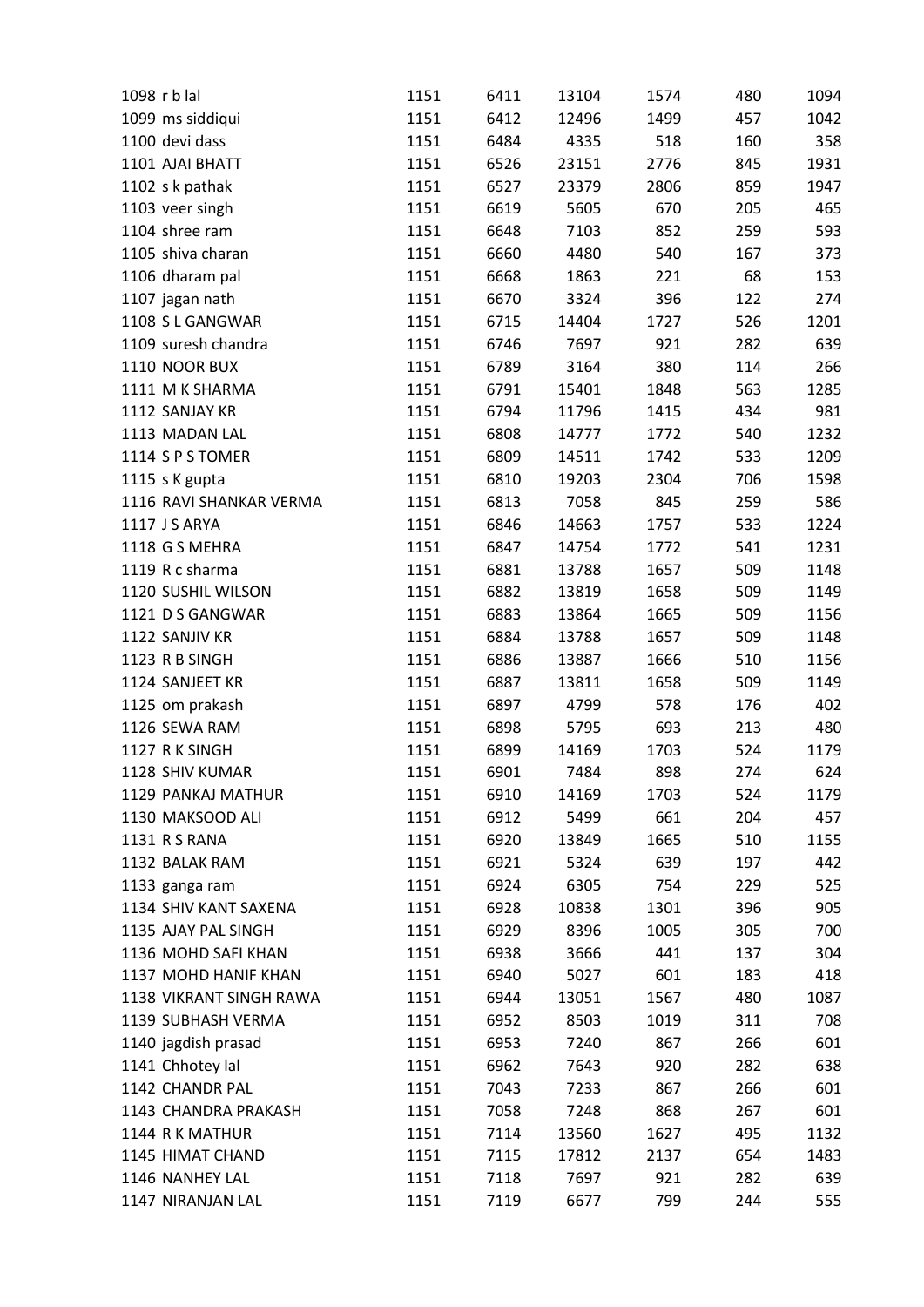| 1148 NARENDRA KUMAR YADAV | 1151 | 7121 | 7050  | 845  | 259 | 586  |
|---------------------------|------|------|-------|------|-----|------|
| 1149 PAPPOO               | 1151 | 7234 | 2266  | 273  | 83  | 190  |
| 1150 RAM KUMAR            | 1151 | 7245 | 4936  | 593  | 182 | 411  |
| 1151 KRISHNA PAL          | 1151 | 7271 | 3422  | 411  | 129 | 282  |
| 1152 SALEEM AHMED         | 1151 | 7278 | 7499  | 898  | 274 | 624  |
| 1153 P S LAL              | 1151 | 7312 | 10997 | 1323 | 410 | 913  |
| 1154 BHURAN CHAND         | 1151 | 7313 | 10358 | 1240 | 380 | 860  |
| 1155 JAGDISH              | 1151 | 7317 | 7643  | 920  | 282 | 638  |
| 1156 OM PAL               | 1151 | 7336 | 6936  | 830  | 252 | 578  |
| 1157 VIDHYA RAM           | 1151 | 7343 | 2327  | 281  | 90  | 191  |
| 1158 M S BHATNAGAR        | 1151 | 7542 | 13172 | 1582 | 486 | 1096 |
| 1159 M K AGARWAL          | 1151 | 7660 | 10358 | 1240 | 380 | 860  |
| 1160 SUDESH SINGH         | 1151 | 7720 | 9362  | 1125 | 342 | 783  |
| 1161 SURESH KUMAR         | 1151 | 7774 | 8693  | 1042 | 319 | 723  |
| 1162 CHANDRA BHUSAN       | 1151 | 7778 | 11149 | 1338 | 410 | 928  |
| 1163 KESHRI LAL           | 1151 | 7779 | 4845  | 579  | 176 | 403  |
| 1164 JAG NANDAN PD        | 1151 | 7780 | 4213  | 503  | 153 | 350  |
| 1165 HARISH KUMAR         | 1151 | 7781 | 4137  | 495  | 152 | 343  |
| 1166 PRADEEP KUMAR        | 1151 | 7782 | 1977  | 236  | 69  | 167  |
| 1167 SISH PAL             | 1151 | 7803 | 5240  | 631  | 197 | 434  |
| 1168 SURESH CHANDRA       | 1151 | 7872 | 6807  | 814  | 244 | 570  |
| 1169 V K AGARWAL          | 1151 | 7941 | 18032 | 2167 | 662 | 1505 |
| 1170 DURGA PD             | 1151 | 7942 | 13104 | 1574 | 480 | 1094 |
| 1171 BHOOREY LAL          | 1151 | 7943 | 12123 | 1453 | 442 | 1011 |
| 1172 MOHAN SWAROOP        | 1151 | 8052 | 3438  | 411  | 123 | 288  |
| 1173 RAM SINGH            | 1151 | 8108 | 6936  | 830  | 252 | 578  |
| 1174 RAM PAL              | 1151 | 8171 | 8685  | 1042 | 319 | 723  |
| 1175 A K MISRA            | 1151 | 8188 | 14359 | 1726 | 532 | 1194 |
| 1176 S K JHA              | 1151 | 8201 | 3544  | 426  | 130 | 296  |
| 1177 S K MISRA            | 1151 | 8238 | 13933 | 1673 | 510 | 1163 |
| 1178 T TEWARI             | 1151 | 8241 | 14047 | 1688 | 517 | 1171 |
| 1179 R K SRIVASTAVA       | 1151 | 8242 | 14245 | 1711 | 525 | 1186 |
| 1180 VIRENDRA SINGH       | 1151 | 8243 | 3430  | 411  | 123 | 288  |
| 1181 S C Sharma           | 1151 | 8390 | 11461 | 1376 | 418 | 958  |
| 1182 B D Ojha             | 1151 | 8409 | 21432 | 2571 | 784 | 1787 |
| 1183 V Maheswari          | 1151 | 8411 | 14077 | 1689 | 518 | 1171 |
| 1184 Pankaj Saxena        | 1151 | 8412 | 13286 | 1596 | 486 | 1110 |
| 1185 SHAMBHOO PANDIT      | 1151 | 8472 | 7248  | 868  | 267 | 601  |
| 1186 M K SHARMA           | 1151 | 8484 | 13264 | 1590 | 487 | 1103 |
| 1187 UDAY PAL SINGH       | 1151 | 8485 | 13439 | 1612 | 494 | 1118 |
| 1188 ANUJ SINGH           | 1151 | 8486 | 10625 | 1277 | 394 | 883  |
| 1189 R S BHIST            | 1151 | 8549 | 17416 | 2091 | 639 | 1452 |
| 1190 JIWAN CHAND PANT     | 1151 | 8555 | 13849 | 1665 | 510 | 1155 |
| 1191 D P S CHAUHAN        | 1151 | 8558 | 12815 | 1537 | 472 | 1065 |
| 1192 Z U SIDDIQUI         | 1151 | 8559 | 9704  | 1164 | 357 | 807  |
| 1193 GUDDU                | 1151 | 8563 | 5499  | 661  | 204 | 457  |
| 1194 BANNEY               | 1151 | 8632 | 4791  | 577  | 181 | 396  |
| 1195 PANCHAM LAL          | 1151 | 8651 | 7902  | 950  | 289 | 661  |
| 1196 SUNIL SINGH RAGHAV   | 1151 | 8681 | 4890  | 586  | 176 | 410  |
| 1197 NETRA PAL SINGH      | 1151 | 8701 | 6153  | 738  | 228 | 510  |
|                           |      |      |       |      |     |      |